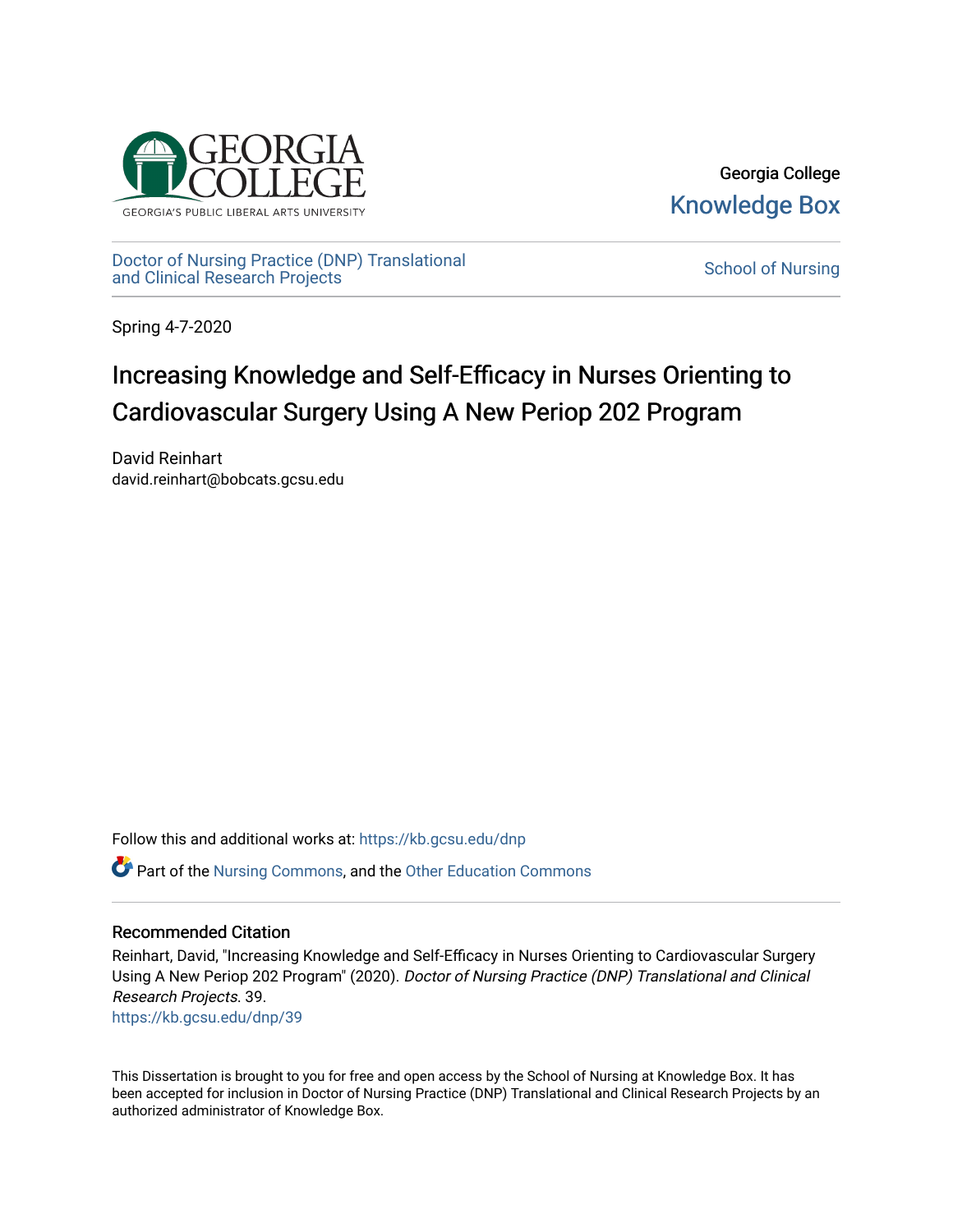Increasing Knowledge and Self-Efficacy in Nurses Orienting to Cardiovascular Surgery

Using A NEW Periop 202 Program

David Reinhart

Georgia College

Leslie Moore, PhD, RN, CNE, MBA, Committee Chair Debbie Greene, PhD, RN, CNE Committee Member Mildred Sattler, DNP, RN, Committee Member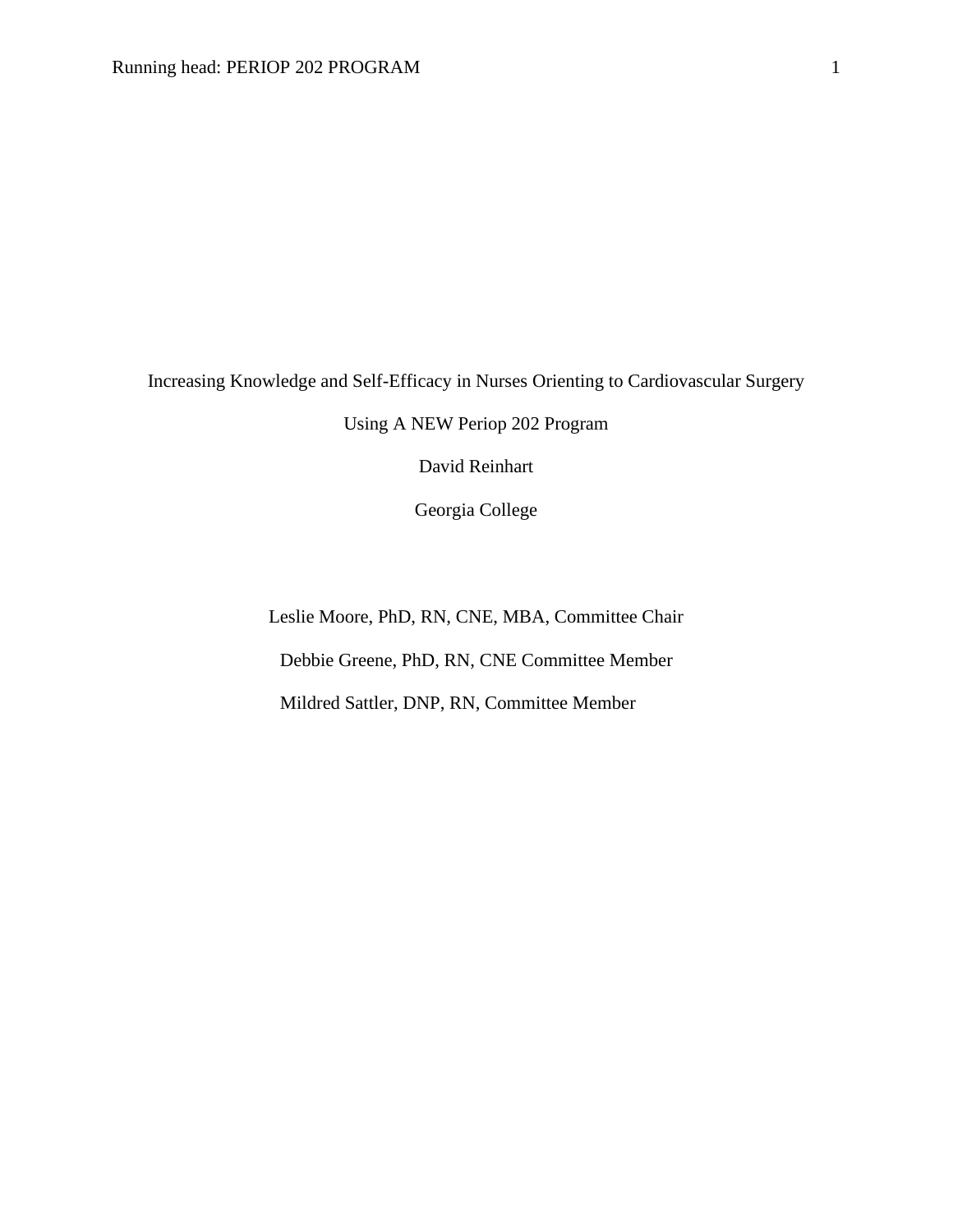## Table of Contents

| Abstract  |                                      | 3              |
|-----------|--------------------------------------|----------------|
| Chapter I |                                      | $\overline{4}$ |
|           | Problem statement                    | 6              |
|           | Purpose of the Project               | 6              |
|           | Specific Aims and Clinical Questions | 7              |
|           | <b>Needs Assessment</b>              | 8              |
|           | Feasibility                          | 8              |
|           | Background                           | 8              |
|           | Conceptual Theory                    | 14             |
|           | Chapter II: Review of the Literature | 17             |
|           | Synthesis of Evidence                |                |
|           | Chapter III: Methodology             | 21             |
|           | Curriculum Design                    | 26             |
|           | <b>Chapter IV: Results</b>           | 33             |
|           | Findings                             | 33             |
|           | <b>Chapter V: Conclusions</b>        | 42             |
|           | <b>Clinical Questions</b>            |                |
|           | <b>Strengths and Limitations</b>     |                |
|           | <b>Implications for Practice</b>     |                |
|           | References                           |                |
|           | Appendices                           |                |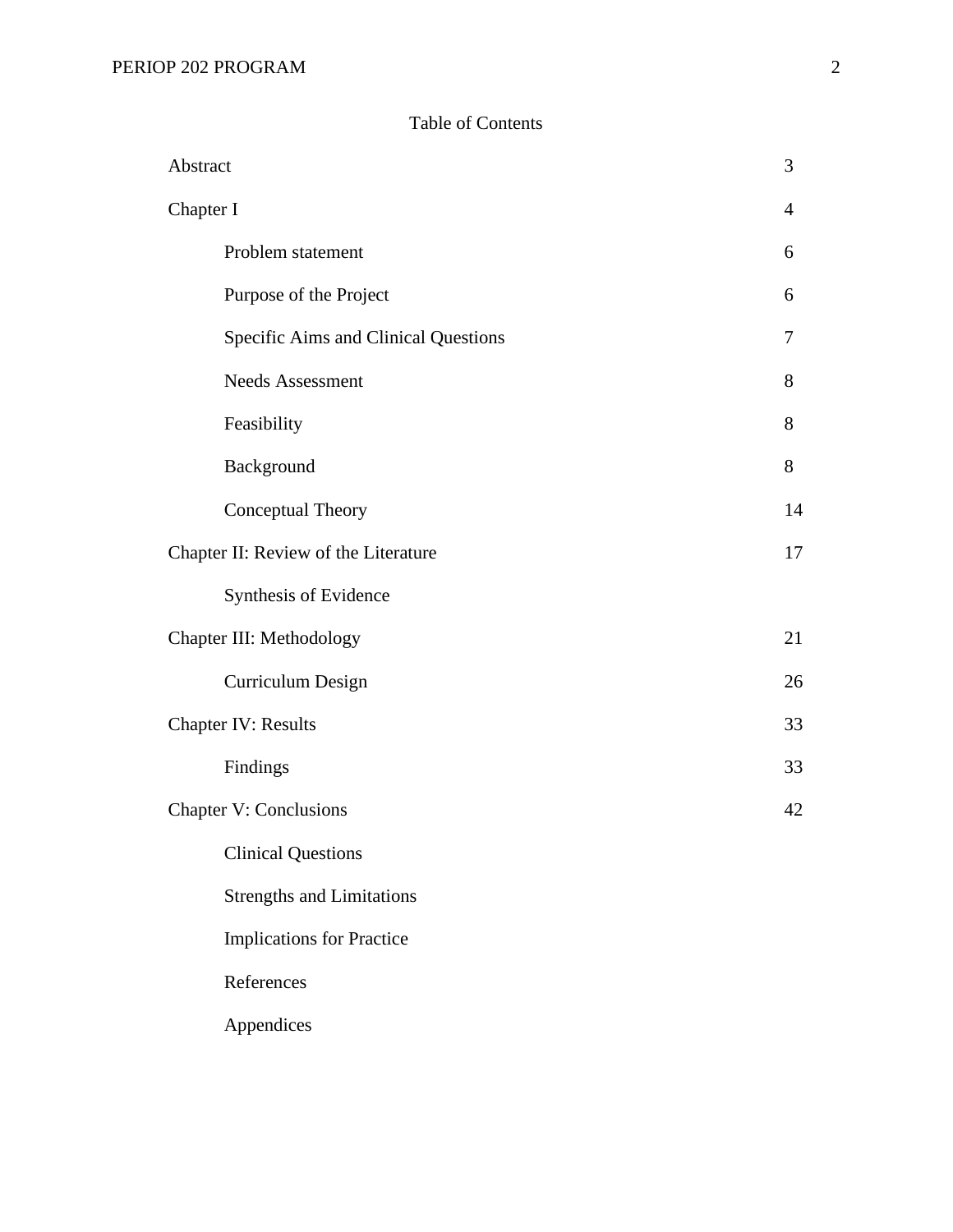PERIOP 202 3

#### **Abstract**

The operating room theater can be intimidating for new nurses, thus leading to a shortage of nurses who are comfortable working in this environment. Evidence supports that 50% of perioperative nurses in 2017 were between the age of 50 and 59. Additionally, no formal didactic courses are being offered in undergraduate programs and the challenging environment related directly to the future shortage of perioperative nurses. This negatively impacts the number of trained perioperative cardiovascular nurses. The project proposed a new didactic educational Perioperative (Periop) 202 program that aimed to increase nurses' self-efficacy to function on the cardiovascular operating room (CVOR) team and their knowledge of protocols and guidelines of new nurses entering the CVOR with the goal of generating future perioperative nurses to care for of this patient population. The eight actionable items within the Periop 202 program were designed to increase knowledge of CVOR procedures and protocol and the selfefficacy of new perioperative cardiovascular nurses, as evidence supports the use of nurses to complete these essential educational interventions. The Periop 202 program was an evidenced based program that added value and solution to the CVOR market. The program increased nurses' confidence level of what they already knew about OR nursing with their pre-course percentage scores of 63% to post-course percentage scores of 80% on the OR knowledge questionnaire. The SEIEL self-efficacy questionnaire reported an increase in communication and team collaboration. All nurse participants completed their CVOR competency validated by their preceptors. Through a partnership with the AORN, a CVOR program with online-learning modules, one on one meetings with the primary investigator, clinical experiences and exposure, and team involvement led to a successful training program. The implications of creating and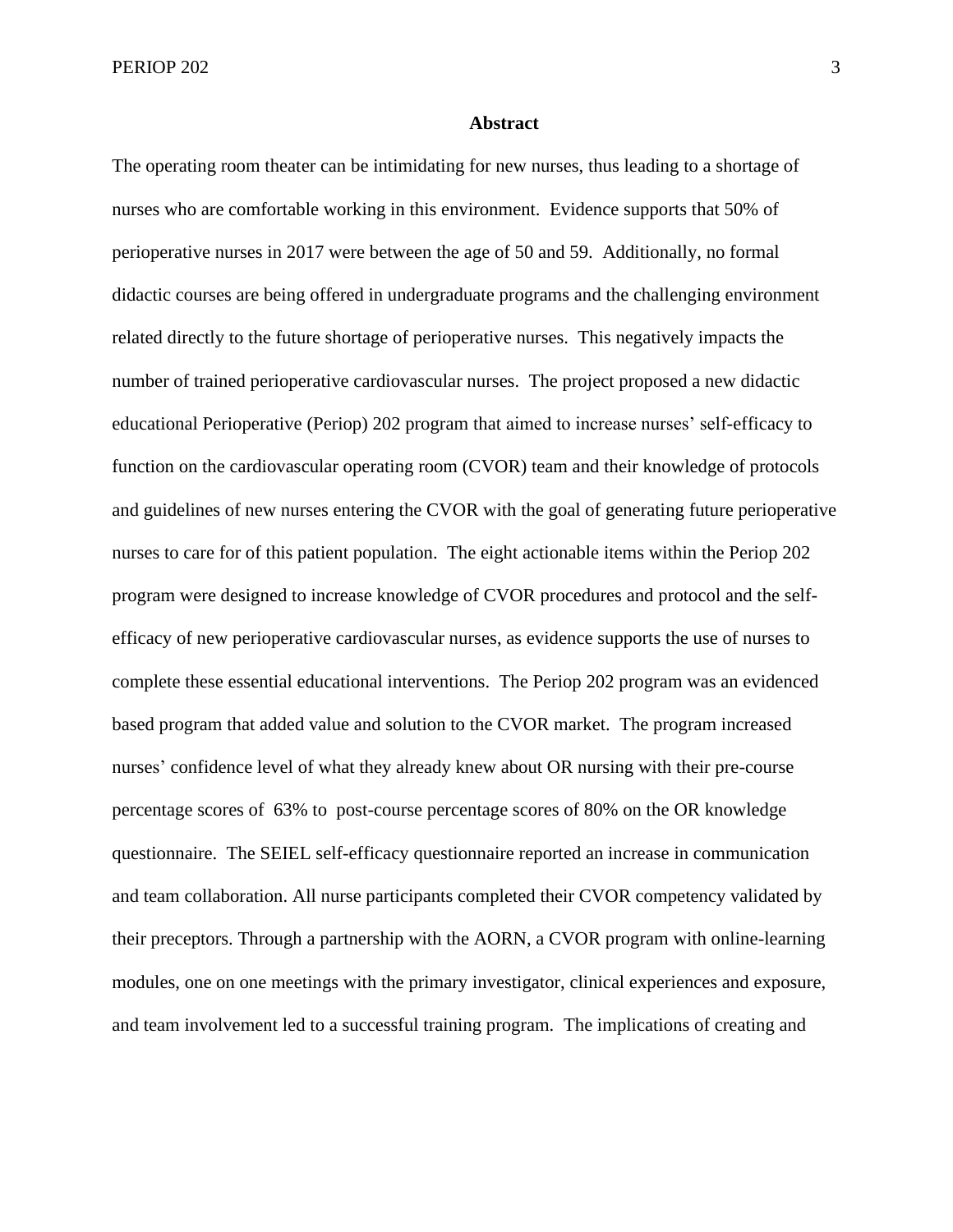implementing an evidenced based Periop 202 program will have a positive impact on

recruitment strategies across the nation.

*Key words:* nurse, education, environment, operating room, readiness to learn.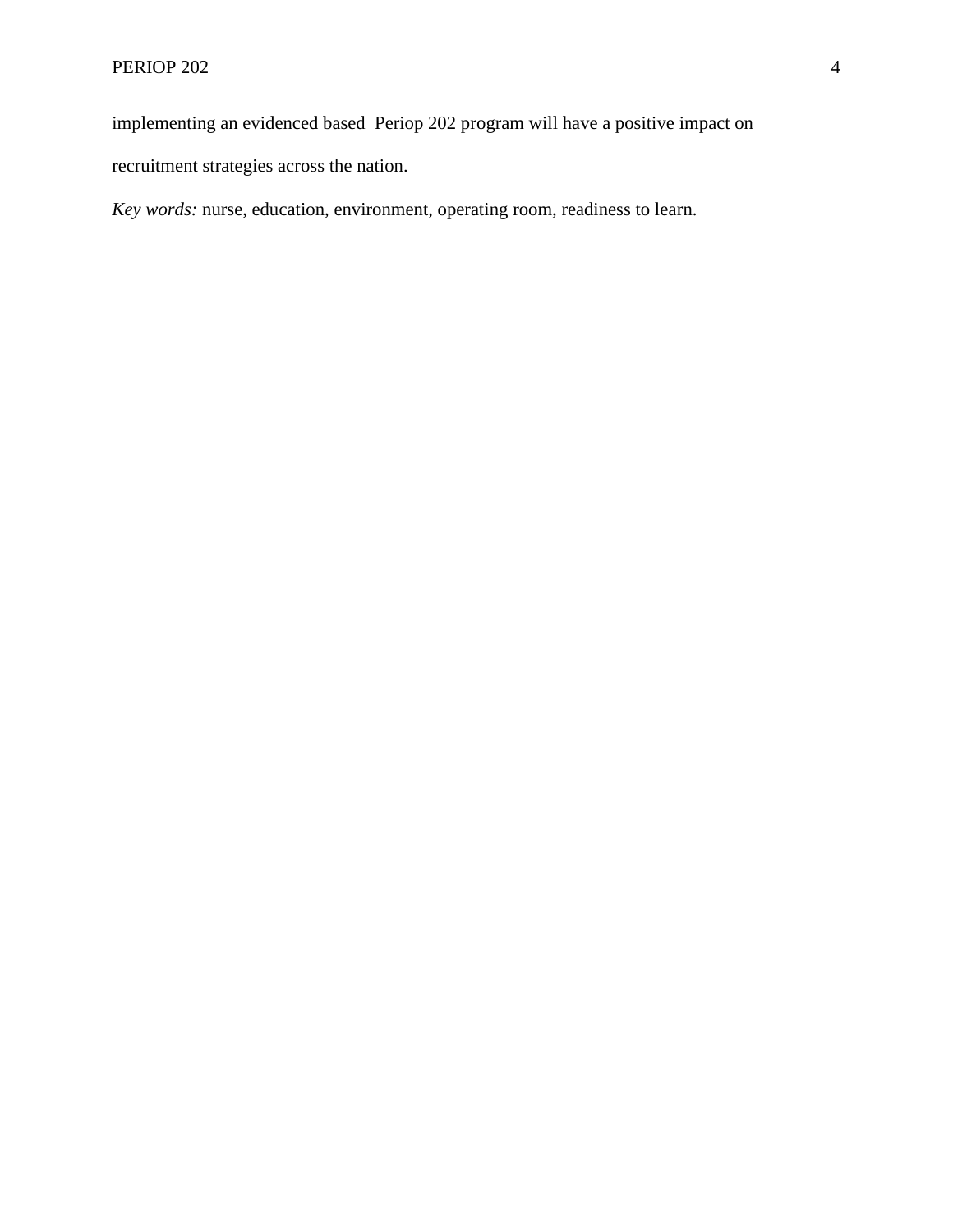Increasing Knowledge and Self-efficacy in Nurses Orienting to Cardiovascular Surgery Using A NEW Periop 202 Program

#### **Chapter I**

Upon college graduation and passing of the National Council Licensure Exam (NCLEX- $RN^{\circledcirc}$ ) national licensure exam, new graduate nurses have a variety of settings in which to commence their nursing careers, including hospitals, home health, and others, as well as a variety of patient populations in which to specialize, such as cardiac nursing or pediatric nursing (AMN Healthcare, 2019). One such setting is the operating room (OR). According to the Centers for Disease Control and Prevention (CDC), 48.3 million surgical and nonsurgical procedures were performed in the United States in 2010 (CDC, 2017), therefore creating a tremendous need for new graduate nurses to choose to practice within the OR setting. Similarly, attracting and retaining experienced nurses into the OR setting is also needed in order to adequately staff and bring clinical knowledge into the OR. Once hired in the OR, nurses will need specialized on-thejob clinical training that typically includes coursework in anesthesia, surgical draping, and patient and equipment safety (AMN Healthcare, 2019). The Association of Perioperative Registered Nurses (AORN) created a Periop 101 course that many OR nurses complete, which serves as a core curriculum for nurses new to the OR (AORN, 2019). The AORN also offers Periop 202 courses that focus on the specialty surgical procedures of total hip and total knee arthroplasties and spine procedures. The focus of the current study was to develop a new Periop 202 program related to cardiovascular procedures and to determine its effectiveness in improving knowledge and self-efficacy of new OR nurses within the cardiovascular OR unit.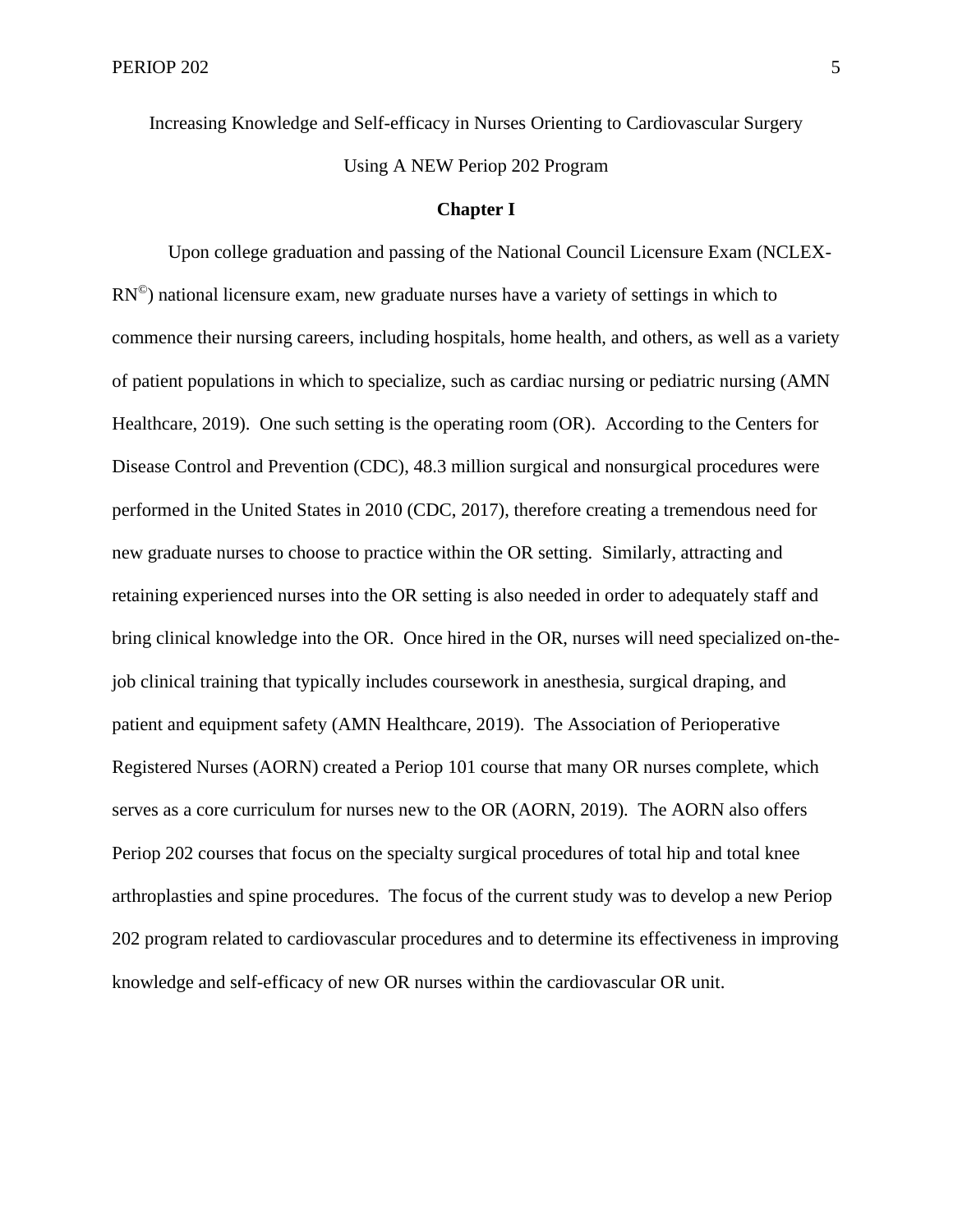#### **Problem Statement**

The global population is aging, and the demand for surgical services will increase as the proportion of elderly people continues to grow (Foran, 2015). Today's healthcare environment is complex, as it deals with increased acuity, reimbursement, quality patient outcomes and benchmarking comparisons. The operating room on average contributes to 60% to 70% of the hospital's revenue, which is a significant component of the overall business plan (Randa, Heiser, & Gill, 2009). Global shortages of specialty nurses, especially OR nurses, is increasingly becoming a challenge for recruiters (AORN, 2018). Because of this, some healthcare organizations are recruiting foreign nurses to staff their operating rooms (Rubenfire, 2015). Since there is such a demand for operating room services, operating nurses will be needed in order to efficiently and safely provide perioperative care, as OR nurses directly influence the supply and demand of business operations (Randa, Heiser, & Gill, 2009). It is common for hospital administrators to report difficulty in recruiting and/or retaining OR nurses (Sherman, Patterson, Avitable, & Dahle, 2014). Therefore, interventions aimed at increasing the recruitment and retention of OR nurses are of utmost importance, as repercussions of not doing so could be costly to organizations (Sherman, Patterson, Avitable, & Dahle, 2014).

#### **Purpose**

The purpose of this project was to measure the effectiveness of an evidence-based educational intervention targeting registered nurses who are new to the CVOR unit. This project targeted to increase knowledge of the CVOR service line through tools and a positive environment that generated confidence in the nurses who were caring for these patients. Without evidence-based programs to creatively orient specialty service-line nurses, the increasing nursing shortage will become more severe, posing a threat to the care of the perioperative cardiovascular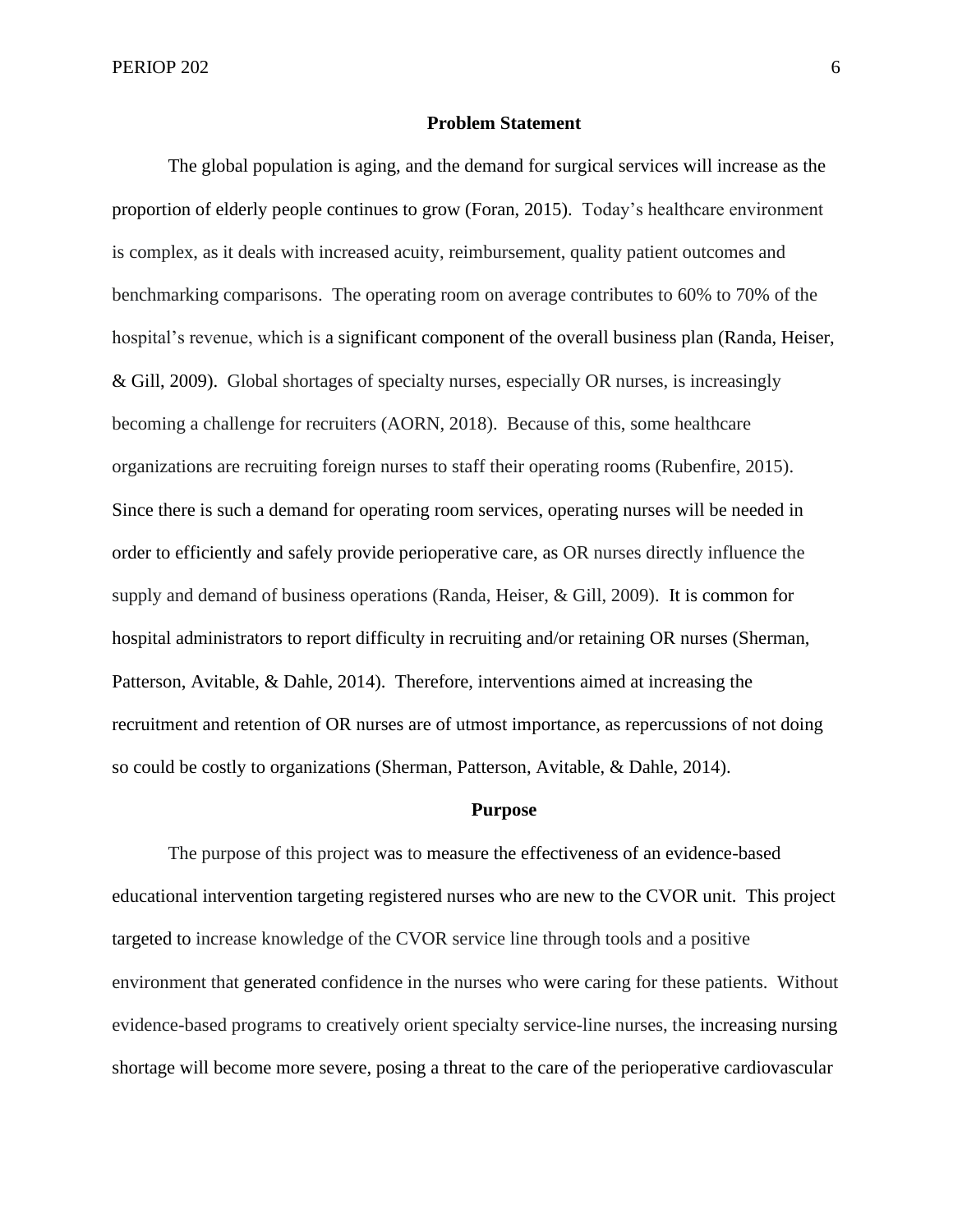patients. The Association of Perioperative Registered Nurses (AORN) has an entry level Periop 101 program that introduces nurses to the OR environment. This program was described by AORN as a standardized, evidence-based on-line curriculum, supplemented with textbook readings and hands-on skills labs and clinical practice. The program allowed nurses to enter the OR environment with the basics of sterile technique, skin prep, gowning and gloving, and basic scrubbing skills. The Periop 202 program for this DNP project used the foundation of the Periop 101 course to build upon the program to allow nurses to enter the CVOR service line with increased self-efficacy in caring for open heart patients. The proposed project addressed the following specific aims and clinical questions:

#### **Specific Aims:**

- 1. To increase the knowledge base of new nurses entering the CVOR.
- 2. To determine if an education intervention improved CVOR competencies based on AORN guidelines.
- 3. To increase self-efficacy of new nurses entering the CVOR to function on the CVOR team.
- 4. To determine the OR nurses' satisfaction with the Periop 202 Program.

#### **Clinical Questions:**

#### **Among new OR nurses:**

- 1. What impact does a three-month Perioperative 202 orientation program have on nurses' knowledge of CVOR protocols?
- 2. What impact does a three-month Peri-operative 202 orientation program have on CVOR nurses' knowledge of AORN guidelines?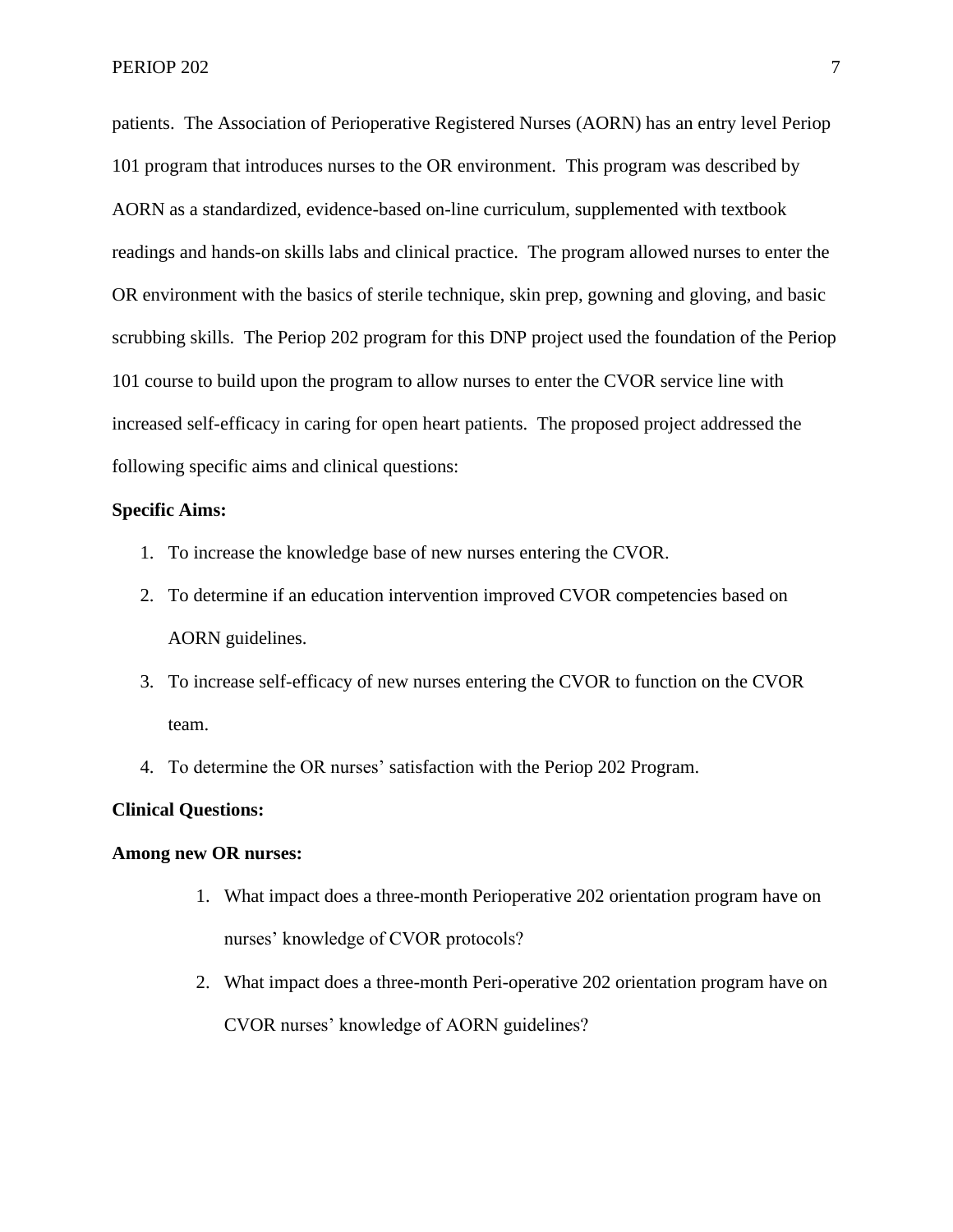- 3. What impact does a three-month Perioperative 202 orientation program have on CVOR nurses' self-efficacy to function on the CVOR team?
- 4. What is the CVOR nurses' satisfaction with the Periop 202 Program?

#### **Background Information**

Three major influences that cause OR staffing shortages are an aging population of OR nurses, little to no exposure of the perioperative clinical setting in undergraduate curriculum, and a complex and intimidating surgical environment (Foran, 2015). A case-study by Ahmed (2014) evaluated the relationship between health care staff well-being and effective team working in a high-risk operating room environment. The author's findings showed that well-being was linked to happiness, job satisfaction, value and recognition of staff, a supportive and positive organizational culture, leadership involvement and effective team relationships. These factors directly influence OR nurse retention (Ahmed, Johnson, Ahmed, & Iqbal, 2014).

#### **Aging Nurse Workforce**

The aging nurse workforce is a concern for the public and private sectors. This is especially true for perioperative nurses, as 50% of perioperative nurses were between 50 and 59 years of age in 2017 (Foran, 2017). Ahmed's (2014) case-study found similar age demographics of participants, where 74% were between 31 and 50 years old. These experienced nurses influence team relationships and the education of future specialty nurses. As the perioperative nurse workforce nears retirement, members of the profession must plan for replacement solutions.

The aging population of OR nurses that will retire in less than five years will inhibit hospitals from performing surgical procedures and therefore delay care to many surgical patients. In a study by Utriainen and Kyngas (2011), the Dignity and Respect in Ageing Nurses' Work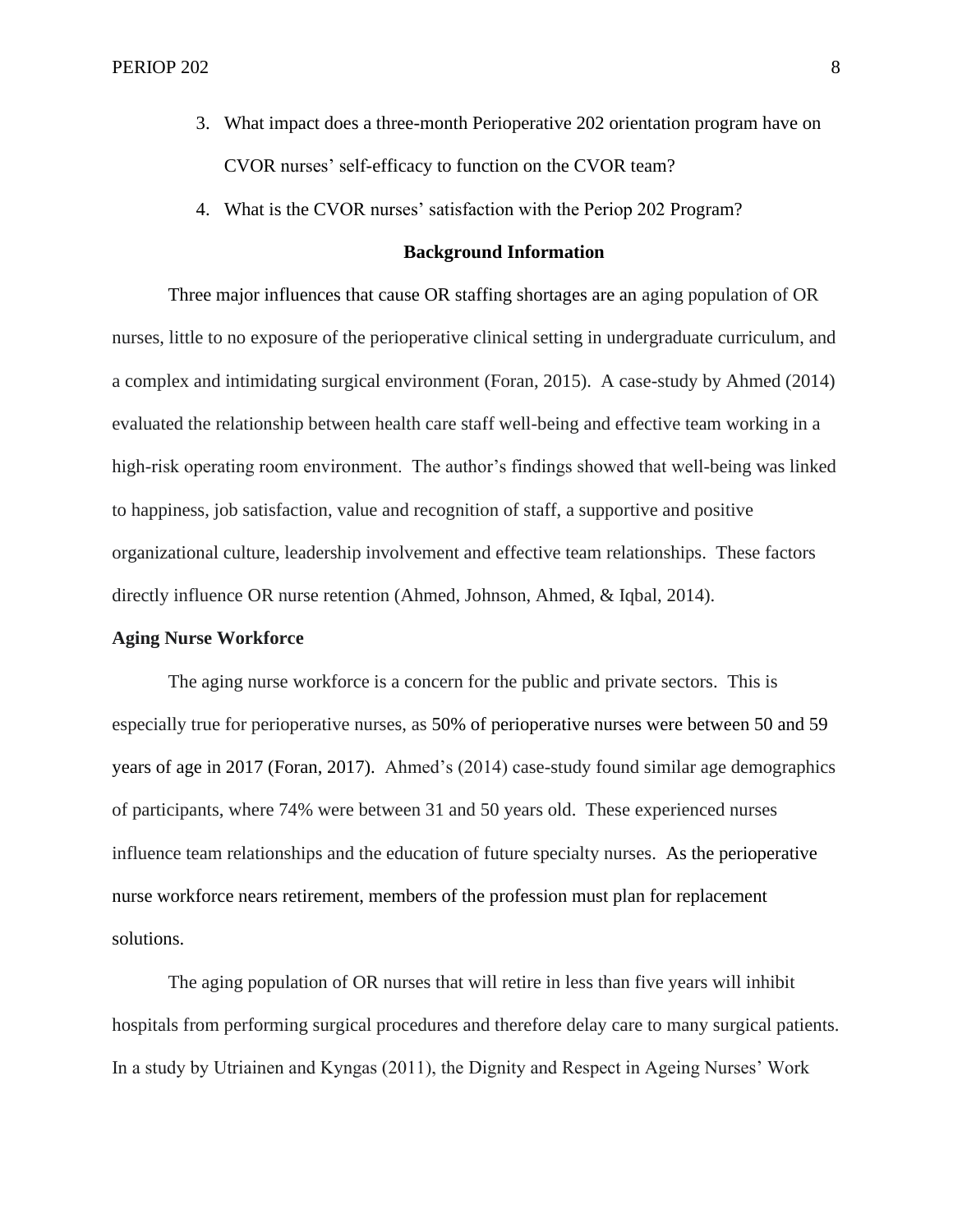Scale was developed and psychometrically validated to measure aging nurses' well-being at work. The study emphasized the importance of good relationships between nurses and patients for well-being at work. The relationships between nurses, patients, and other healthcare workers falls under the umbrella of social capital which refers to individual connections, social networks, reciprocity, and trustworthiness. Reciprocity in nurse-nurse interaction in regard to relationships is noteworthy (Utriainen & Kyngas, 2011). Thus, social capital should be measured during the development of programs that target OR nurses. Creating learning programs such as the Periop 202 program can integrate new specialty nurses with an already seasoned workforce.

There are many financial repercussions for not retaining permanent OR nursing staff. For example, the current project site has averaged eight CVOR traveling nurses on staff for the past two years. The average hourly wage for a traveling nurse is \$90 per hour, \$98 per over-time hour and an additional \$42 per hour for emergency cases for off shift coverage if needed. The average cost of one full time traveling CVOR nurse that takes call and is called into work for emergency cases is \$220,800 per year. Conversely, the average cost of a permanent (nontraveling) CVOR nurse that works full time, takes call, and is called into work for emergency cases is \$94,790 per year. Thus, like the current study site, many hospitals have a financial incentive to reduce and eliminate traveling nurses. The current project proposed one intervention aimed at increasing knowledge and self-efficacy of the new CVOR nurses in order to retain fulltime, experienced nurses which can lead to reduced cost.

According to the Director of Quality and Infection Control at the current project site, traveling nurses on staff for extended periods of time create longer turnover times, increased safe reports being generated in regard to incorrect counts, increased cost per case in regard to opened of unused supplies and the general feeling of lack of ownership of operational issues ( Davis, J.,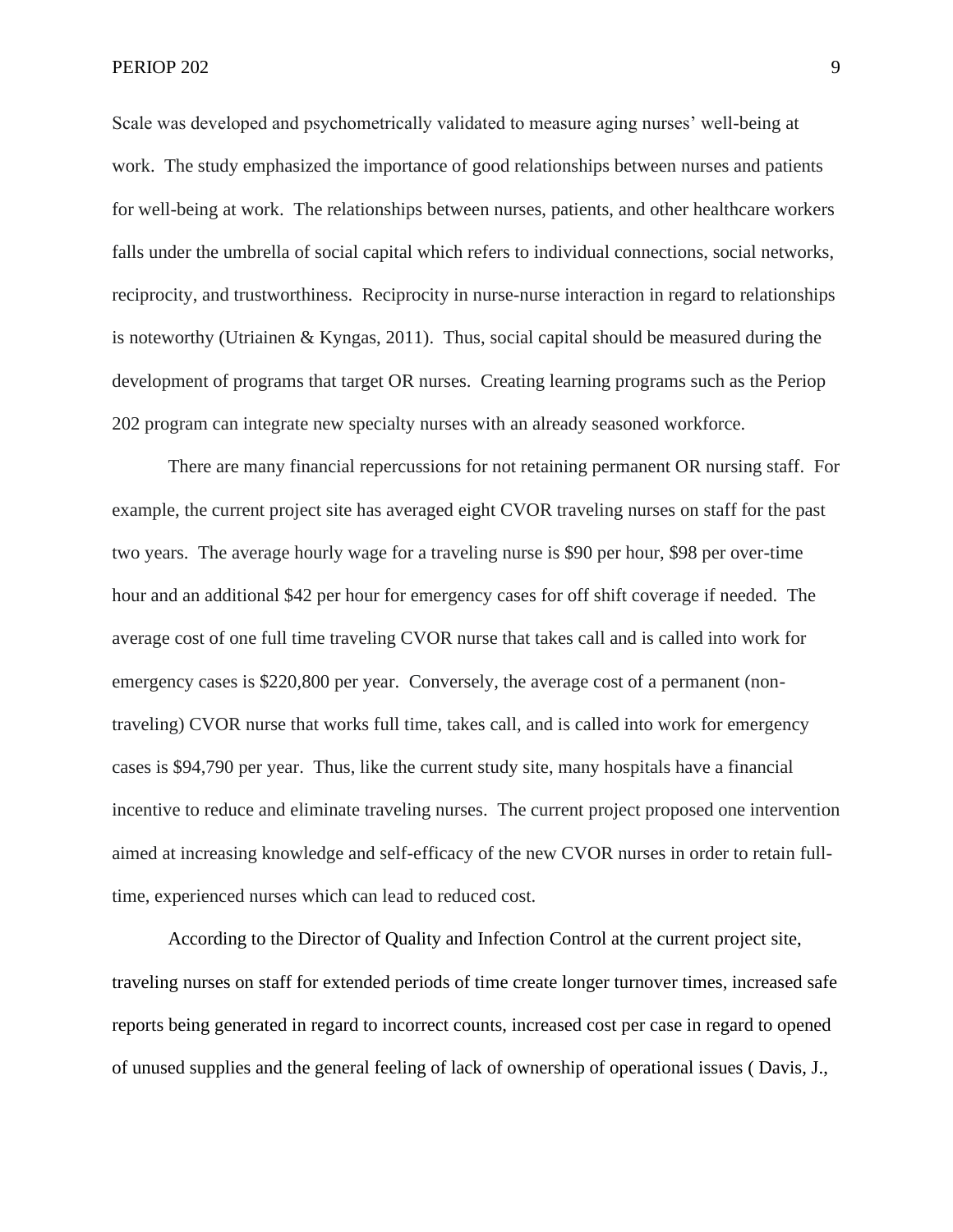personal communication, June 24, 2019). Staff knowledge and competencies of OR policies and procedures is included as an area of risk of all components of the surgical continuum with The Joint Commission's (TJC) accreditation standards related to Surgical Site Infection Surveillance (SSI) and Resources (2019). Travelers on a 13-week assignment make this standard difficult to attain. Creating a specialized program to assist new CVOR nurses will help provide qualified, confident perioperative cardiac nurses to local and national markets, eventually decreasing the need for and cost of traveling nurses.

#### **Operating Room Curricula**

Curricula for the perioperative nurse in nursing programs is almost nonexistent (Foran, 2015). Researchers have investigated whether there is a relationship between the lack of nurse exposure to the operating room (OR) and the dwindling number of nurses entering this specialty field and have found that a deficit of perioperative classes and nursing curriculum may lead to a decreased interest in choosing perioperative nursing as a career (Foran, 2015). Historically, operating room nurses were internally recruited from obstetrics or medical surgical floors, as many nurses can grow tired of floor nursing and desire to transfer to the OR. Today, active recruitment of new and existing nurses must be a priority to supply operating room nurses for future surgical patients.

Variations of learning approaches can be adopted to expose postgraduates to the OR setting. With the advancement of technology in informatics, online modules, simulation labs and clinical exposure, programs such as Periop 202 can utilize multiple techniques to increase nurse self-efficacy to feel more part of the CVOR team. A study by Tai (2006) explored the effects of collaborative writing instructions on undergraduate nursing students' writing performance and self-efficacy beliefs within an online learning system. Overall, findings supported the hypothesis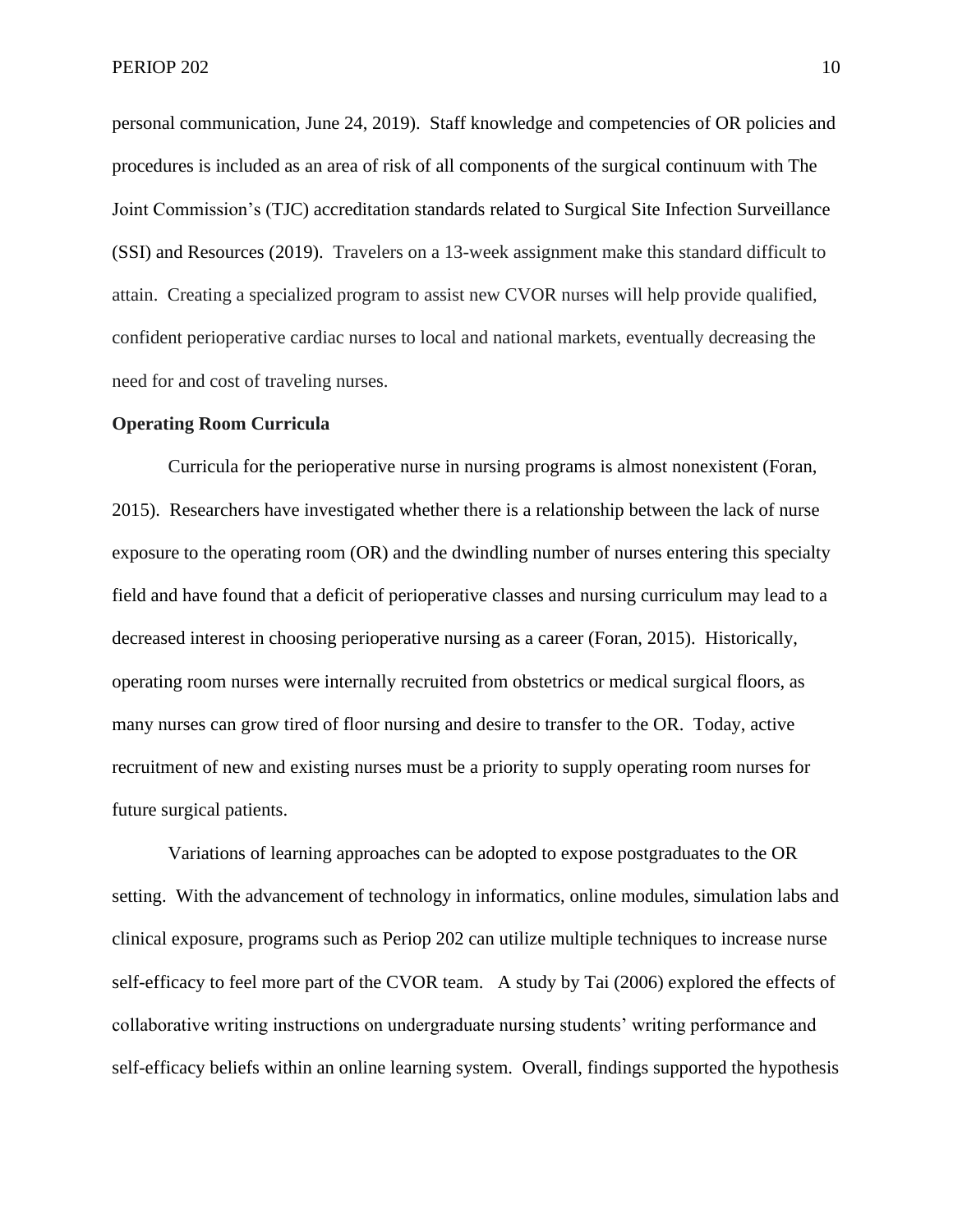that collaborative online teaching methods are helpful to increase students' competence and selfefficacy. Other research studies reviewed electronic assessment and feedback software and hybrid simulation technology. All learning techniques have demonstrated positive responses from students. However, having an educator present during online learning is key to increasing self-efficacy and knowledge retention throughout the program. Because online learning has been shown to effectively increase nurses' knowledge and self-efficacy, the current study used online modules as the primary learning tool.

The Periop 101 core curriculum course is used by more than 2,500 hospitals and ambulatory surgery centers nationwide to recruit, educate, and retain perioperative nurses. This premier program builds staff confidence, optimizes perioperative efficiencies, and currently has more than 12,000 graduates and counting (AORN, 2018). The course was developed by AORN's expert perioperative nurse authors who work in the field of OR nursing. The course content is based on the latest AORN evidence-based guidelines for perioperative practice. Upon completion of the course, the student will be able to: 1) compare roles and responsibilities of multidisciplinary surgical team members in the perioperative areas, 2) understand specific roles of the periop registered nurse through skills labs, case studies and patient care assignments, 3) apply the nursing process to identify and address the surgical patient and family needs, 4) apply principles of aseptic and sterile technique while maintaining a sterile field, 5) apply knowledge of safe patient care in the perioperative setting, discuss processes of cleaning disinfection and sterilization of instrumentation and equipment, 6) apply safe medication administration practices based on interventions and pharmacologic indication for drug administration, 7) identify ethical, moral and legal responsibilities of the surgical team, 8) demonstrate the ability to prioritize perioperative nursing activities relevant to the surgical settings and 9) identify the opportunity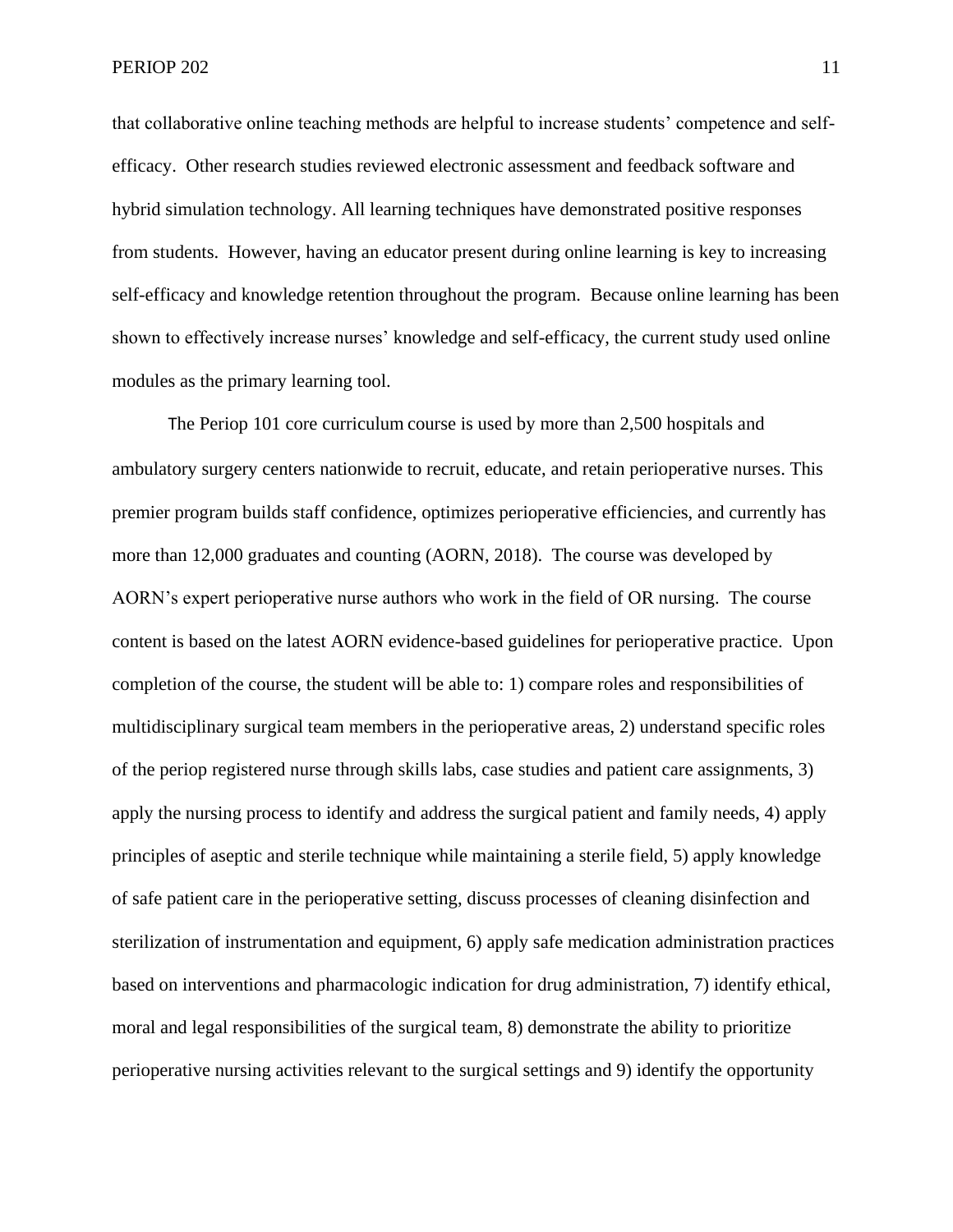and responsibilities for professional growth as a perioperative nurse (AORN, 2018). Nurses transitioning to the CVOR environment must have completed the Periop 101 course prior to beginning their new role, as the foundational content is needed in order for the nurse to be a safe practitioner in the specialized CVOR environment.

#### **Operating Room Work Environment**

A positive work culture typically creates more productive and professionally satisfied employees. The work culture helps encourage and motivate employees to bring their best and most valuable contributions (AORN, 2018). When an organization creates and supports a positive working environment, retention rates can increase into double digits. Gallup surveys capture employee satisfaction by many healthcare systems and track and trend the importance of a positive work environment. The periop 202 program supported retention strategies across all healthcare systems by increasing self-efficacy of new nurses entering difficult service lines such as CVOR. Evidence supports that self-efficacy can be altered by instruction and having consistent assessment criteria for new learners. Utilizing an evidenced based program and a structured learning environment, pre and posttest self-efficacy levels have shown increased learning progression (Tai, 2016).

TJC publishes annual National Patient Safety Goals, which are a series of actions such as miscommunication among caregivers that accredited organizations are required to take in order to prevent medical errors ("At the bedside," 2019). TJC accreditation is also required for Medicare and Medicaid reimbursement that averages 60% of a hospital system's reimbursement. One 2019 patient safety goal is to prevent mistakes in surgery. The Periop 202 course is designed to prepare new nurses to become competent in the care of the CVOR surgical patients. The Periop 202 program engages new nurses in correct side site markings, time outs, medication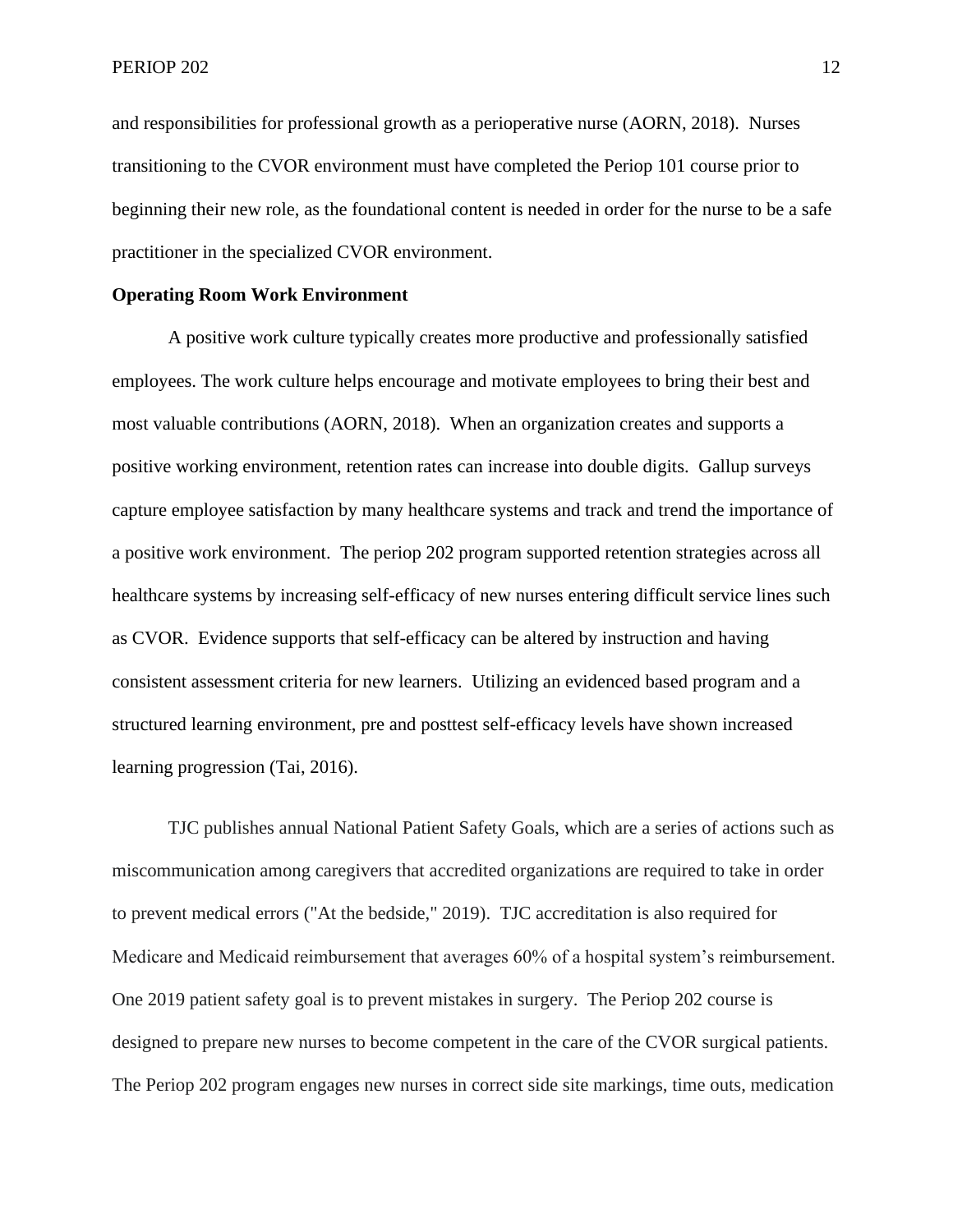safety and debriefing post procedure. In an article by Laflamme (2017), volume and acuity of patients, staffing shortages, expanding number of learner novice health professionals and the importance of efficiency and time management in the OR impose additional pressures.

This program is designed to address the shared phenomena of the lack of qualified CVOR nurses to care for cardiovascular patients, as the lack of didactic and hands on training of CVOR nurses is prevalent in many health care systems (AORN 2018). Most undergraduate nursing programs do not offer a perioperative nursing curriculum within their program (Foran, 2015) which places new graduate nurses within the OR setting without specific knowledge or selfefficacy on OR policies and procedures. The Periop 202 course with a specialty focus on CVOR has complimented all Periop 101 courses and assisted health care systems to offer an evidence-based program that teaches and supports nurses new to the CVOR environment. A national CVOR nursing shortage, increasing surgical volumes, having 30% staffing comprising traveling nurses, increased turnovers between cases, and increased safe reports being generated for incomplete counts all justify the importance of creating and implementing the Periop 202 program.

#### **Conceptual Theory**

As specified by *The Essentials of Doctoral Education for Advanced Nursing Practice* by the American Association of Colleges of Nursing (2006), there is a necessity for a doctorally prepared nurse to use evidenced-based practices to evaluate and enhance health care delivery to improve patient outcomes. The nurses' education intervention was conducted through a theoretical approach designed to emphasize the eight modules of the Periop 202 program.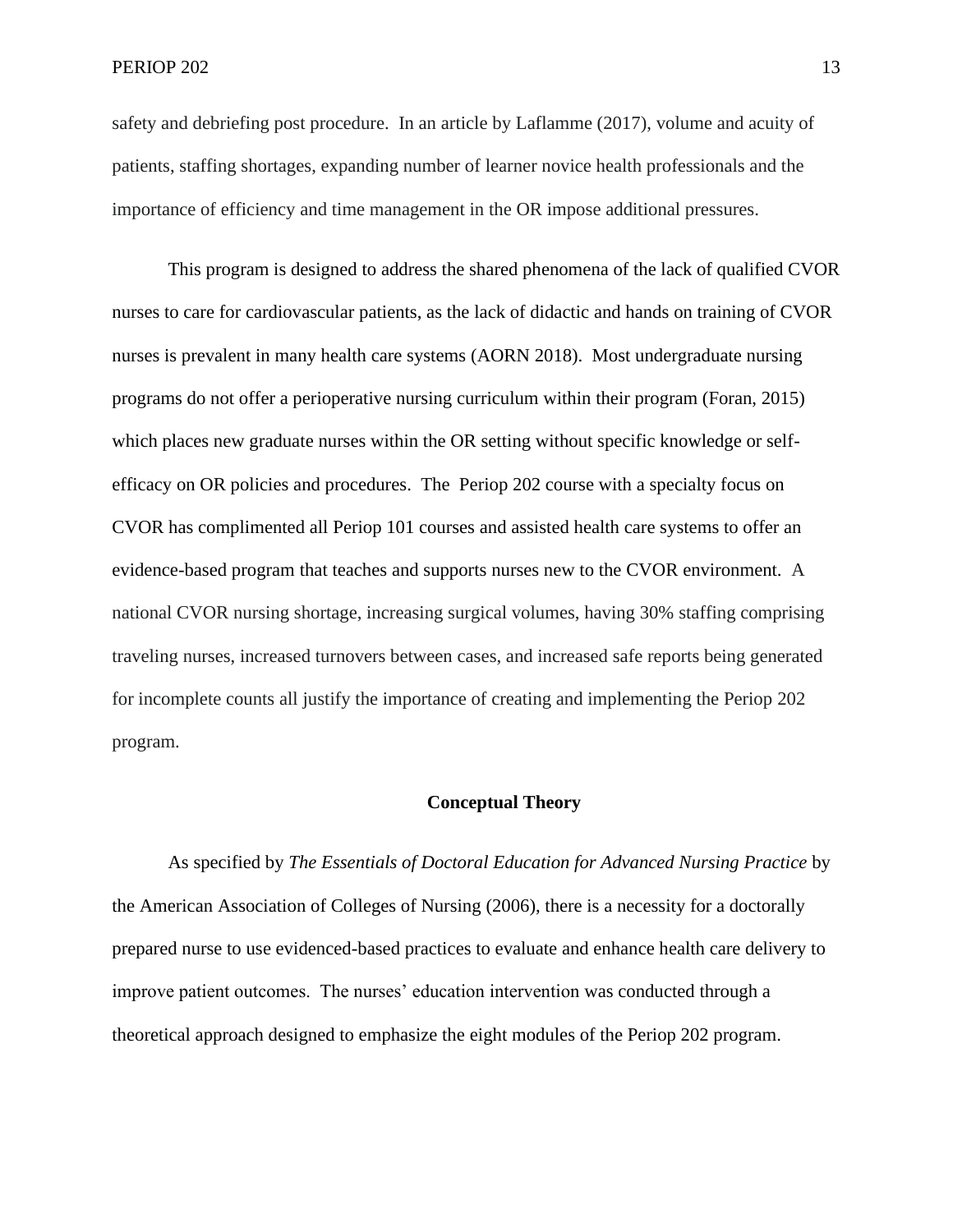#### **The IOWA Model**

This study's design and implementation of the Periop 202 program was guided by the IOWA Model of Evidence-Based Practice to Promote Quality Care (Iowa Model Collaborative, 2017). Permission was granted by the University of Iowa Hospitals and Clinics to use the model in this study. The IOWA model guides clinical decision making and EBP processes from both the clinician and systems perspective (University of Iowa Health care, 2019). The IOWA Model is a midrange theory designed to help nurses implement clinical guidelines and improve patient care, all based on best evidence (White & Spruce, 2015). It has guided clinical practice in a variety of settings, including the OR, through the encouragement of challenging the status quo and seeking solutions to current practice issues.

The IOWA Model uses seven steps to support the practice of perioperative nursing and research of creating a positive, evidence-based program. The first step was identifying triggering issues/opportunities. A lack of future CVOR nurses to care for CVOR patients is related to triggers such as clinical or patient identified issues. The CVOR nursing shortage is a national concern for the CVOR patient population, thus becoming an important topic at AORN executive roundtable meetings where members represent the 25 large healthcare organizations across the United States. The executive team at the current study site approved the program based on the lack of CVOR nurses.

The second step in the IOWA model is stating the question or purpose. The four clinical questions proposed were: 1) What impact does a three-month Perioperative 202 orientation program have on their knowledge of CVOR protocols? 2) What impact does a three-month Perioperative 202 orientation program have on nurses' self-efficacy to perform basic competencies? 3) What impact does a three-month Perioperative 202 orientation program have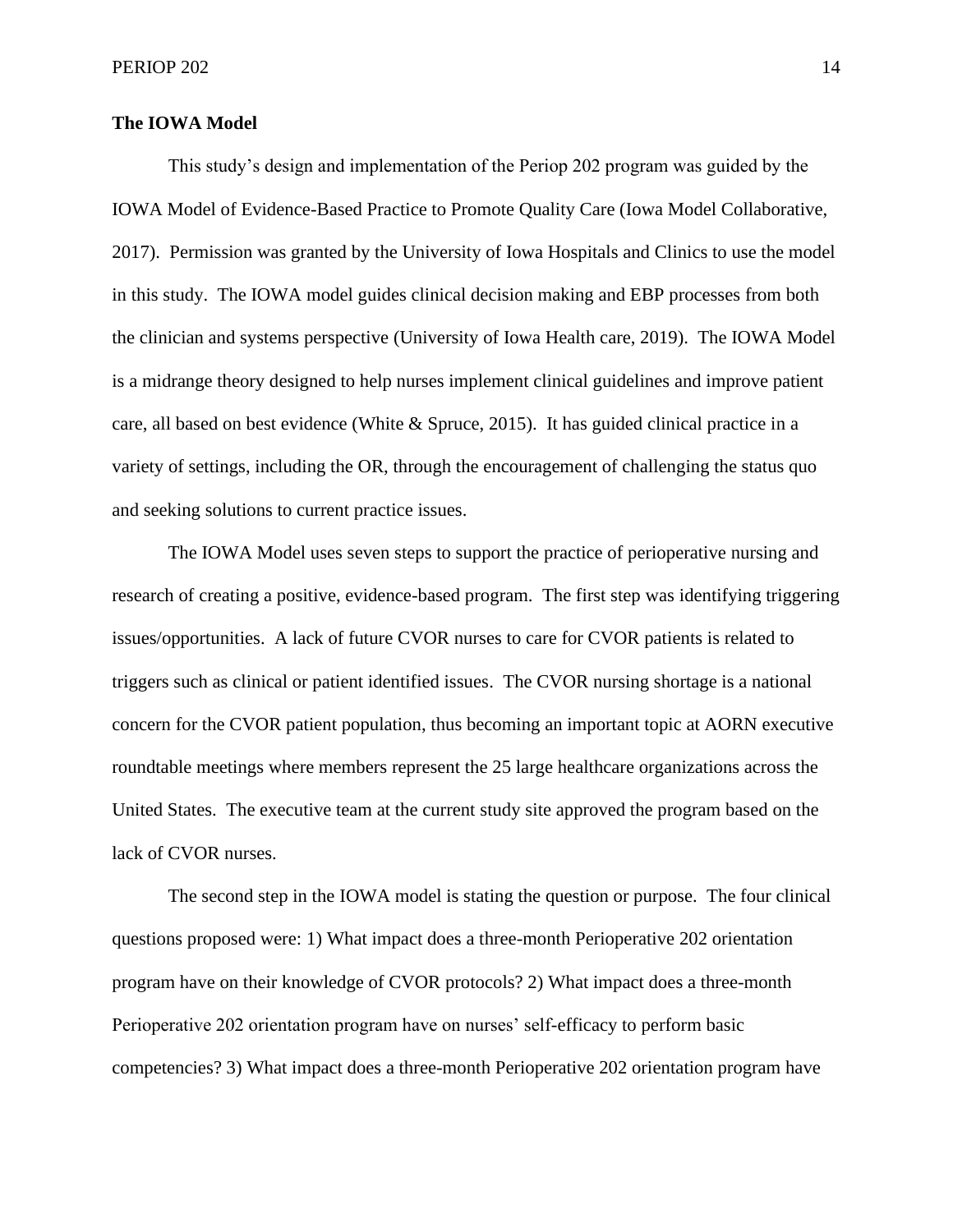on nurses' knowledge of AORN guidelines? 4) What is the OR nurses' satisfaction with the Periop 202 Program?

The third step of the IOWA model is forming a team (University of Iowa Health care, 2019). The team is responsible for evaluating the current clinical problem and then developing and implementing an evidence-based solution. The team for the current study was formulated to create the Periop 202 program and included the System Cardiovascular surgeon, Chief Nursing Officer, Chief Financial Officer, Chief Operating Officer, and Specialty Director of Perioperative Services. Additional members included the Unit Director, Shift Nurse Manager, Unit Educator and staff on the CVOR team.

The fourth step in the IOWA model is to assemble, appraise and synthesize the body of evidence (University of Iowa Health care, 2019). A systematic search was conducted in regard to topics related to variables affecting future nurses' shortage and increasing self-efficacy of new nurses entering the operating room. Keywords included: *nurse, education, environment, operating and readiness to learn.* Both qualitative and quantitative data were used in the selection of research articles that support the need for new evidenced based programs aimed at increasing knowledge and self-efficacy in the staff nurses learning process. The principal investigator collected and managed evidence retrieval needed for the Periop 202 program in collaboration with AORN staff.

The fifth step in the IOWA model is to design and pilot the practice changes (University of Iowa Health care, 2019). The Periop 202 program was designed by the multidisciplinary CVOR committee of circulating nurses, surgical technologists, nurse educators and cardiovascular surgeons at the study site. The program was reviewed and approved by the study site's AORN Chief Executive Officer. More detail regarding the curricular design will follow.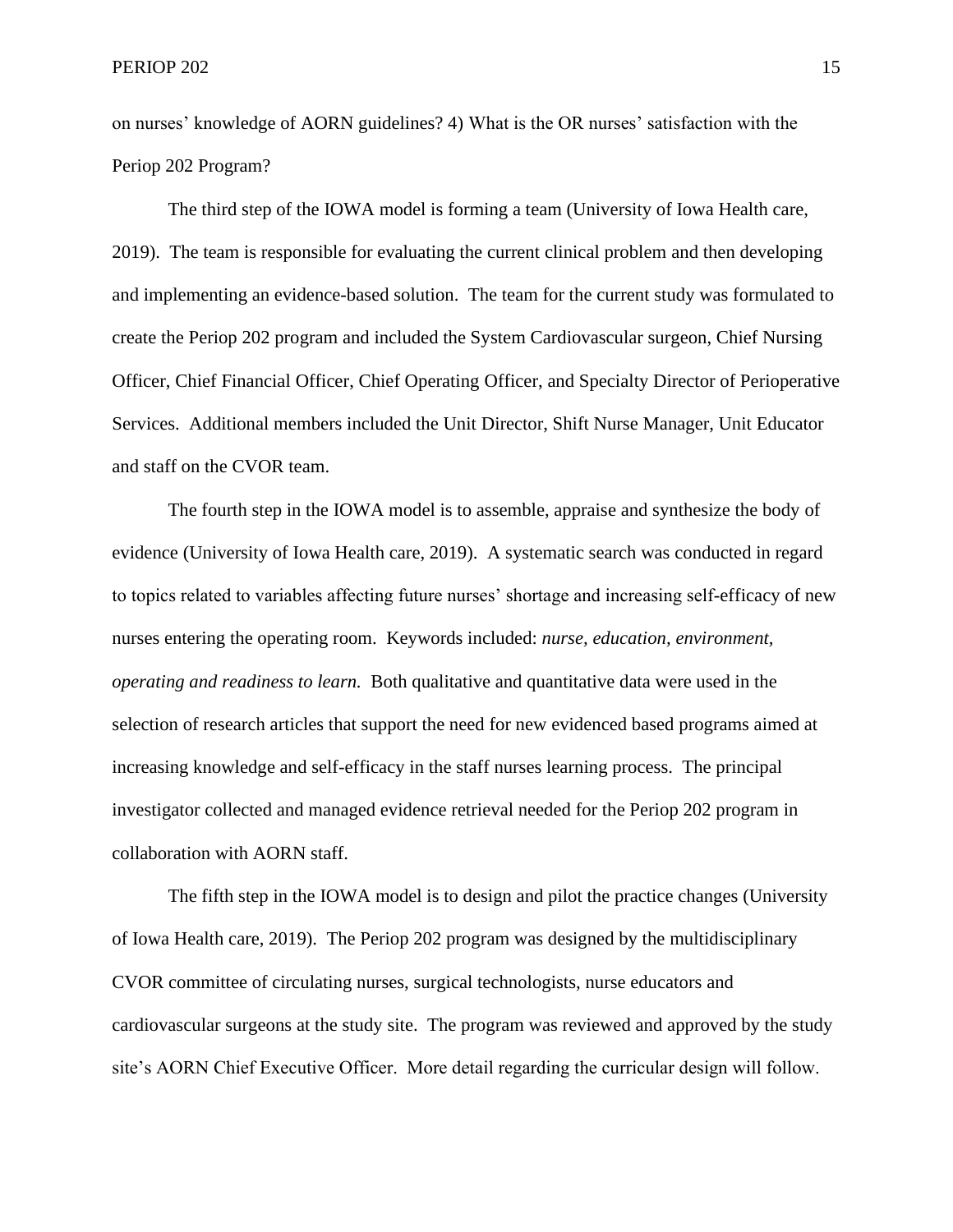The sixth step of the IOWA model is integrating and sustaining practice changes (University of Iowa Health care, 2019). The evidence-based standard to support the Periop 202 program already exists through the AORN practice guidelines (AORN, 2018). The guideline for team communication, recommendation VIII, states that personnel should receive initial and ongoing education and complete competency verification activities related to team communication and patient safety culture. The Periop 202 program supported the existing Periop 101 course and added content to a specialized CVOR service line by improving team communication and increasing a culture of patient safety. Course content included goals and objectives, reading assignments, recommended supplemental videos, PowerPoint presentations, module post-tests, and proctored final exam. The second course setting was the clinical skills lab that demonstrated situations that they may experience in the CVOR rooms. The staff educator, circulating nurses and surgeons that were on the committee participated in these lab scenarios. Clinical objectives, competency assessments, and sample course schedules were established.

The seventh step in the IOWA model is disseminating results (University of Iowa Health care, 2019). The Periop 202 program was implemented and supported the AORN guidelines. This 202 program was established at the current study site's facilities and, once the pilot is evaluated for improvements and changes, will be offered nationally to all healthcare systems that provide cardiovascular surgery interventions.

The Periop 202 program was evaluated by knowledge gained and self-efficacy measures utilizing a knowledge questionnaire and the Self-Efficacy for Interprofessional Experiential Learning (SEIEL) Likert-type scale. This new perioperative learning program led to a reduction in the number of open CVOR positions at the current study site as well as other health care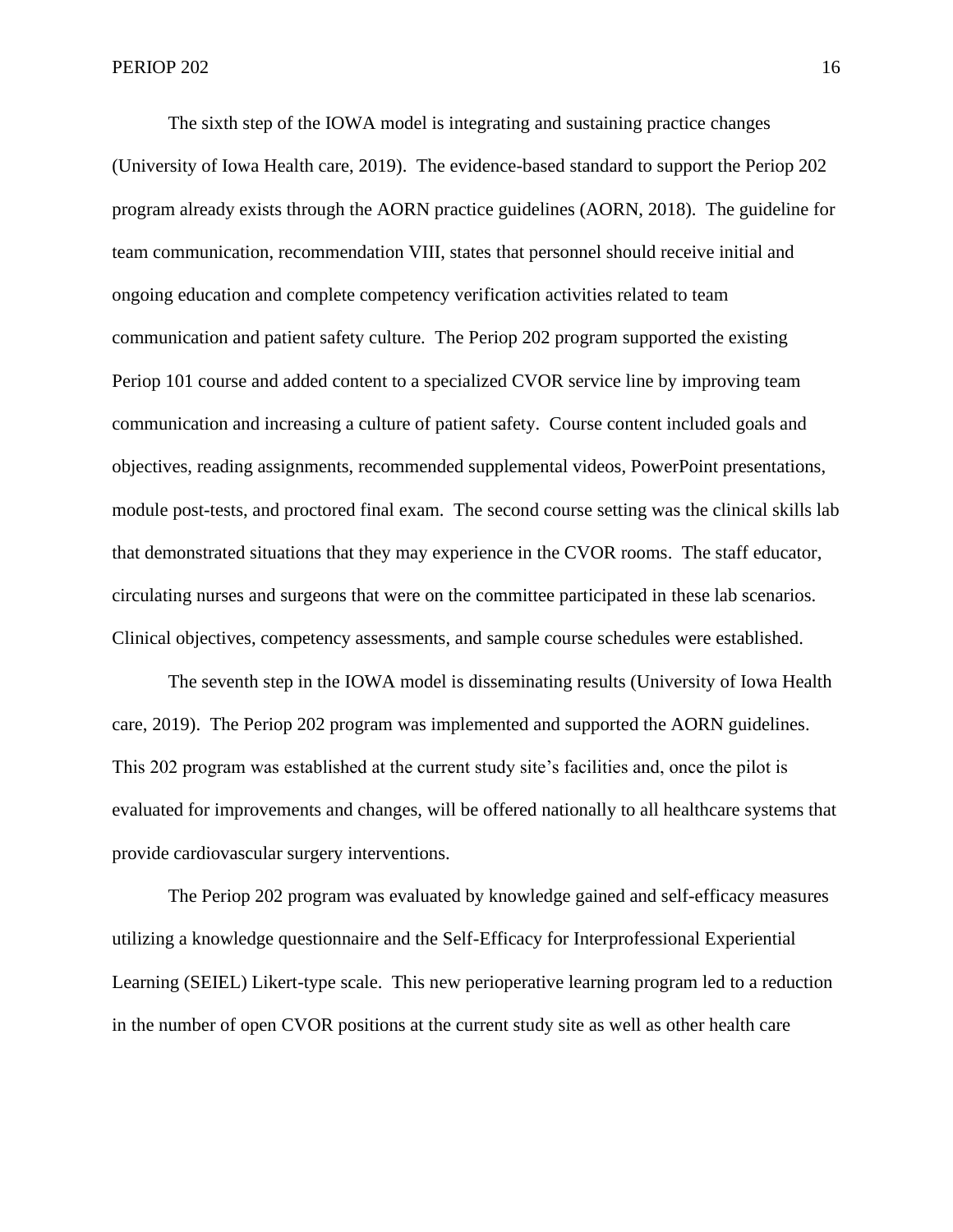organizations that are struggling with similar staffing issues. Deductive reasoning is used to support the conceptual framework of the program.

#### **Chapter II**

#### **Review of Literature**

#### **Nursing Education Interventions**

Nursing educational interventions come in many forms. Research related to quality and efficiency in healthcare settings are key objectives that are common within nurse training sessions. A study related to an online training course examined best practice in training public health nurses in their ability to critically appraise clinical scenarios, promoting continuous online training, and use of research in clinical practice (Reviriego et al., 2014). The online course provided introductory handbook and videos, and pre and post questionnaires were administered to assess the main interventional outcomes of knowledge acquired and self-learning readiness and satisfaction with the course, whereas, the participants significantly improved their knowledge score  $(p < 0.0001)$  and self-directed learning  $(p < 0.0001)$ , and their overall satisfaction with the course giving it a rating of 7 out of 10. (Reviriego et al., 2014). The Periop 202 program followed a similar educational plan utilizing online tools to reinforce materials.

Michael Lindsay, AHIP, investigated the educational needs of nurses in a Magnet Hospital to determine topics of interest, instruction time and delivery preferences and interest in obtaining a research information skills certificate (2017). He utilized a 9-question survey of 1,500 nurses through email. The survey showed for education topics, nursing staff placed the highest priority on finding health related mobile apps for professionals and developing evidencebased research skills. The mode of delivery, the nurses preferred unit based in-service, computer-based tutorials and hands on computer training (Lindsay, Oelschlegel, & Earl, 2017).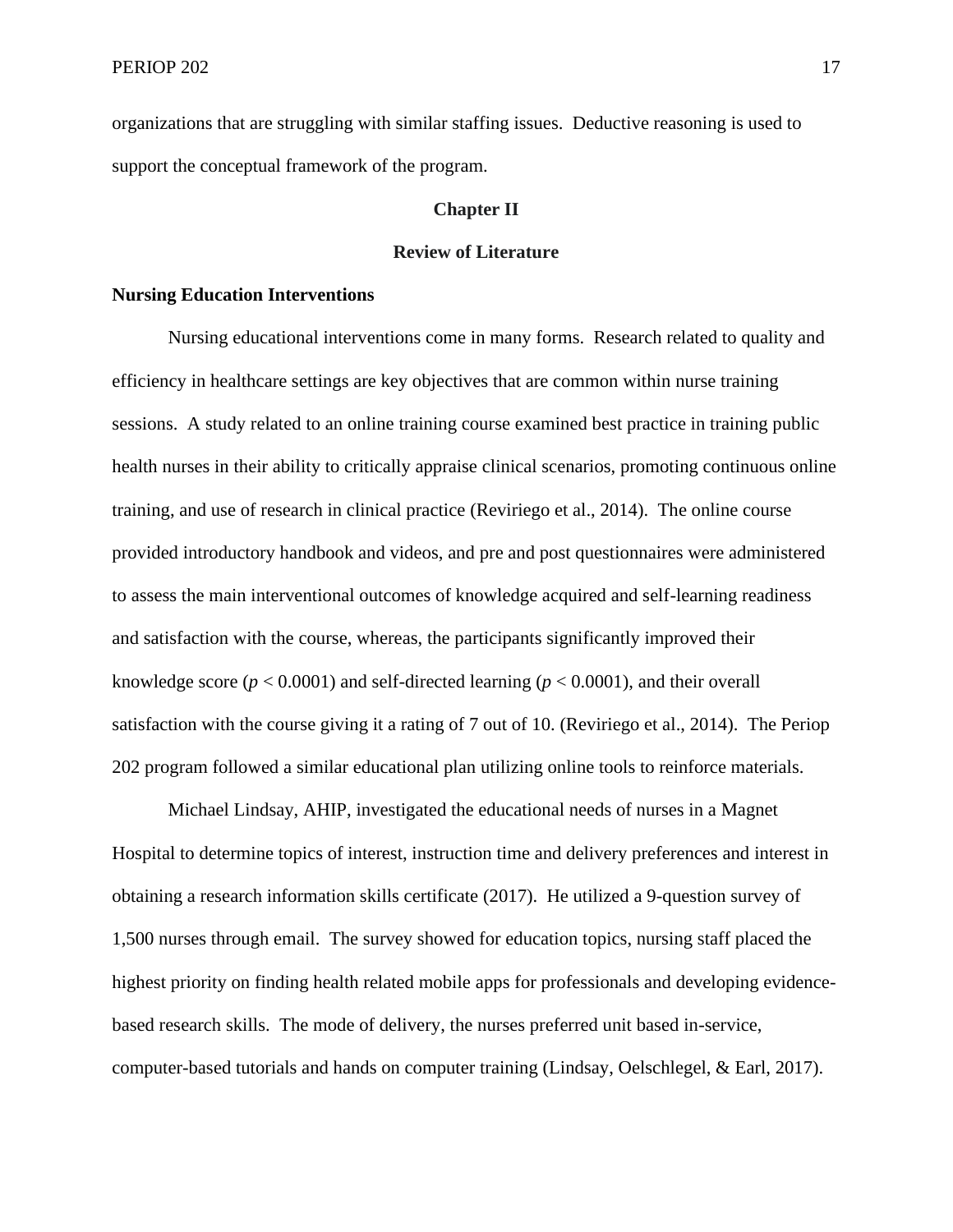AORN's evidence-based guidelines support nurse's needs to depend on research. The Periop 202 is based on the AORN guideline of improving communication between surgical team members.

One of the 2019 national patient safety goals is to prevent mistakes in surgery ("At the bedside," 2019). The Periop 202 course is designed to prepare new nurses to become more knowledgeable in the care of the CVOR surgical patients and more confident in their ability to function on the CVOR team. The course engaged the new nurses in correct side site markings, time outs, medication safety and debriefing post procedure. A study by Ingvarsdottir (2017) identified how patient safety in the operating room can be enhanced from the perspectives of experienced operating room nurses. Respecting the vulnerability of the patient in the OR, being attentive to the surgical patient at each moment, navigating the patient through the experience through careful preparation and using protocols and checklists are key elements of consistent safety measures (Ingvarsdottir & Halldorsdottir, 2017). The primary focus of an operating room is to ensure the patient receives the safest care possible during their most vulnerable time because they are anesthetized. Therefore, a perioperative nurse is the patient's advocate so they safely complete the procedure. The Periop 202 program reinforced the evidence-based guidelines while using checklists and open and professional communication between the surgical team members. With knowledge and confident operating room nurses utilizing proven guidelines, the environment was conducive to providing the best care possible to the patient.

Williams (2017) investigated self-efficacy perceptions of interprofessional education and practice of undergraduate healthcare students. The SEIEL scale was utilized with self-reported perceptions of self-efficacy in a cohort of public health, social work and paramedic practice students. Male and female roles were used to compare scores within the 2 subscales. No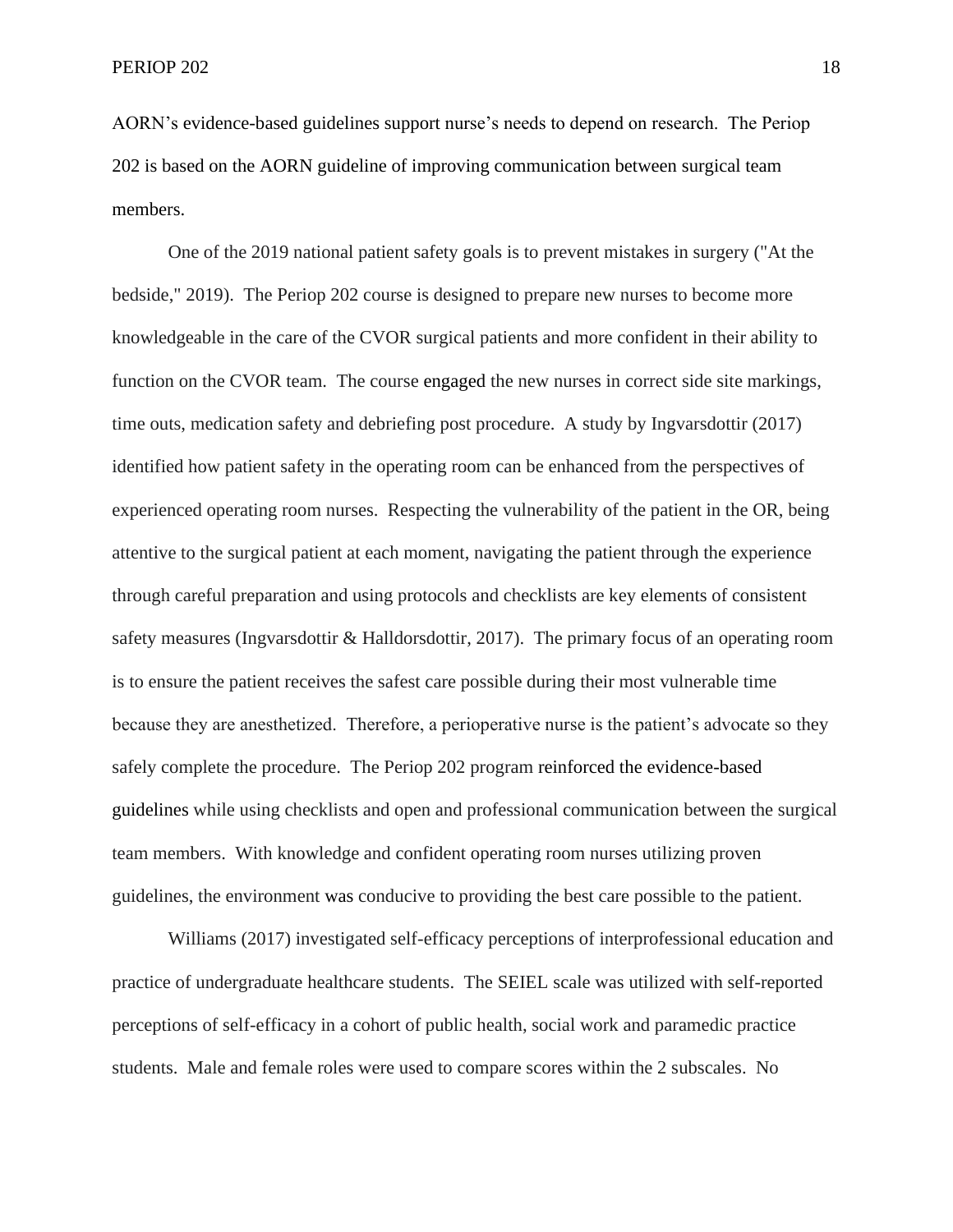significant gender differences were found for subscale 1, "Interprofessional interaction"; however, subscale 2, "Interprofessional evaluation and feedback" (*p*= 0.01) found the male mean being 2.65 units higher (Cohen's  $d = 0.29$ ). The findings demonstrated a gender difference for the overall SEIEL scale ( $p = 0.029$ ) with male mean being 4.1 units higher (Cohen's  $d = 0.238$ ). The study concluded that further research into the development support of student self-efficacy for the skills required for interprofessional education and interprofessional collaboration within healthcare curricula. This study supports the importance of utilizing the SEIEL tool to measure pre and post Periop 202 educational interventions. The SEIEL tool was utilized in the current study to answer the clinical question, "What impact does a three-month Periop 202 orientation program have on their self-efficacy to function on the CVOR team?".

One of the Periop 202 goals was to strengthen CVOR nurses' self-efficacy to function on the CVOR team, which could ultimately lead to reduced turnover and increase job satisfaction. A correlational research study examined the relationship between nurse staffing, job satisfaction and nurse retention in an acute care hospital (Hairr, Salisbury, Johannsson, & Redfer-Vance, 2014). A survey tool was utilized to assess clinical nursing environments, the Nursing Work Index (NWI), nurse patient ratios, economic vulnerability and job dissatisfaction. Findings of this study showed job dissatisfaction related to nurse/patient ratios and nurses stay in current employment to maintain stable economic environments. Job satisfaction is a key factor in retaining experienced nurses. Nurse/patient ratios with assignments was also an important factor with retaining experienced nurses (Hairr, Salisbury, Johannsson, & Redfer-Vance, 2014). The CVOR nurse is responsible for one patient at a time according to AORN standards and overtime is always available if so desired.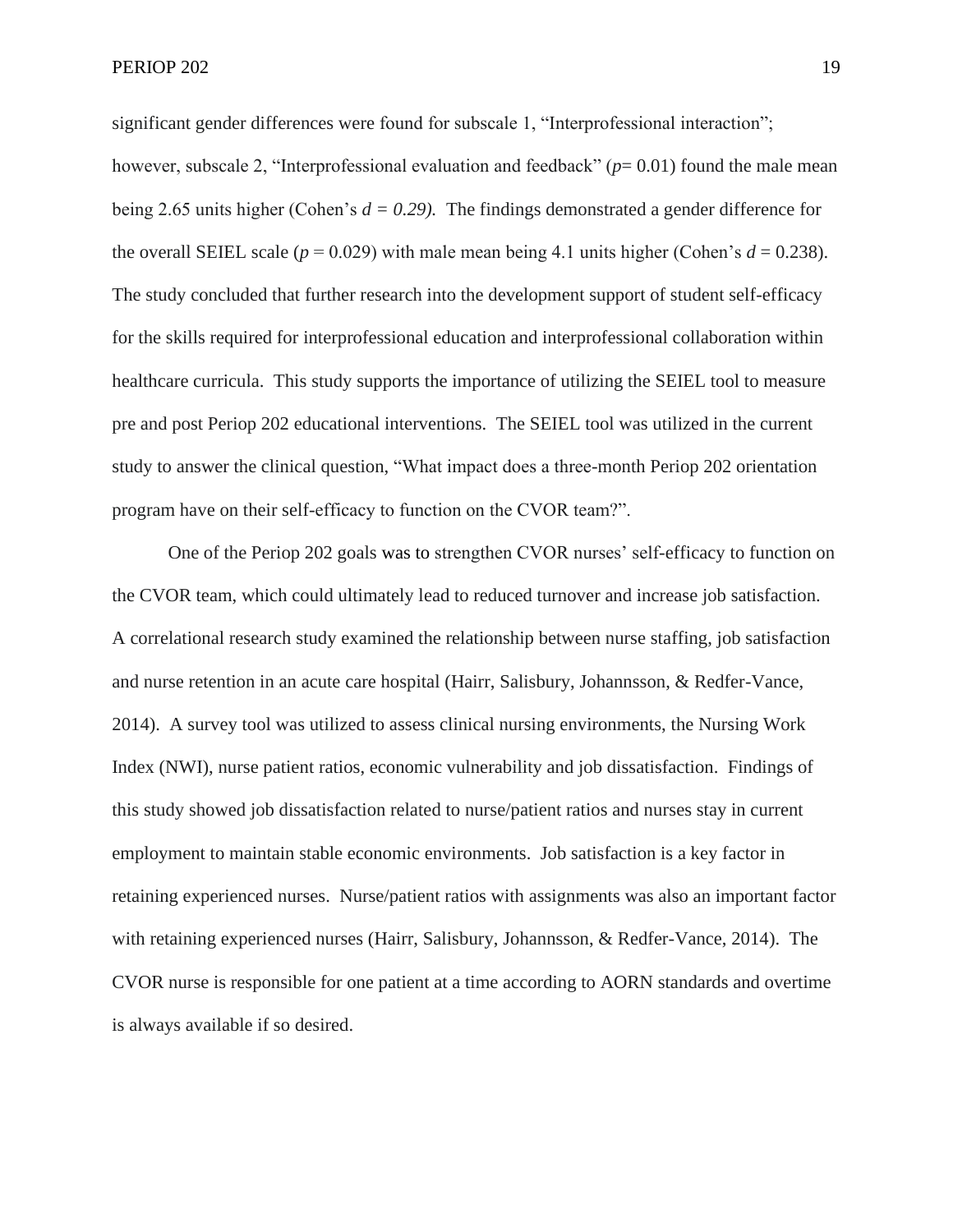Prevention of staff turnover is an economic and work force stabilization concern for health care organizations. Nursing turnover has been linked to decreased productivity, increased workloads and instability of staffing (Belton, 2018). Current cost of orienting a CVOR nurse averages \$68,000 which averages six to eight months. Orienting a new CVOR nurse is stressful for both the orientee and existing OR staff. The pressure to replace new nurses with staff members that leave the organization can lead to reduction in quality of care. The project site has observed that 45% of safe reports from the operating room are due to practice issues as it relates to incorrect sponge and needle counts potential safety issues. The Periop 202 program has a strong evidence-based curriculum that assisted nurses in practicing at the highest level of licensure. Confident nurses generate a stable practice environment that can relate to reduction of staff turnover. Overall, the goal for the Periop 202 program was to allow the nurse to orient, ask questions, and feel supported by nursing leadership in a controlled, healthy environment.

#### **Chapter III**

#### **Methodology**

The current project aimed to determine whether a newly designed and implemented Periop 202 CVOR curriculum will improve the knowledge base of new nurses entering the CVOR and their self-efficacy to function on the CVOR team. This nursing unit was selected for the study for two reasons: 1) CVOR nurse turnover rate within the project site is higher than average within the facility and costs the organization more money and also places patient safety at higher risk, and 2) the AORN wished to partner with the study site to develop and implement the new Periop 202 CVOR curriculum as a pilot site in hopes that it become nationally available. This study used a descriptive design to determine the effectiveness of a new Periop 202 CVOR curriculum on knowledge, and self-efficacy to function on the CVOR team. The curriculum was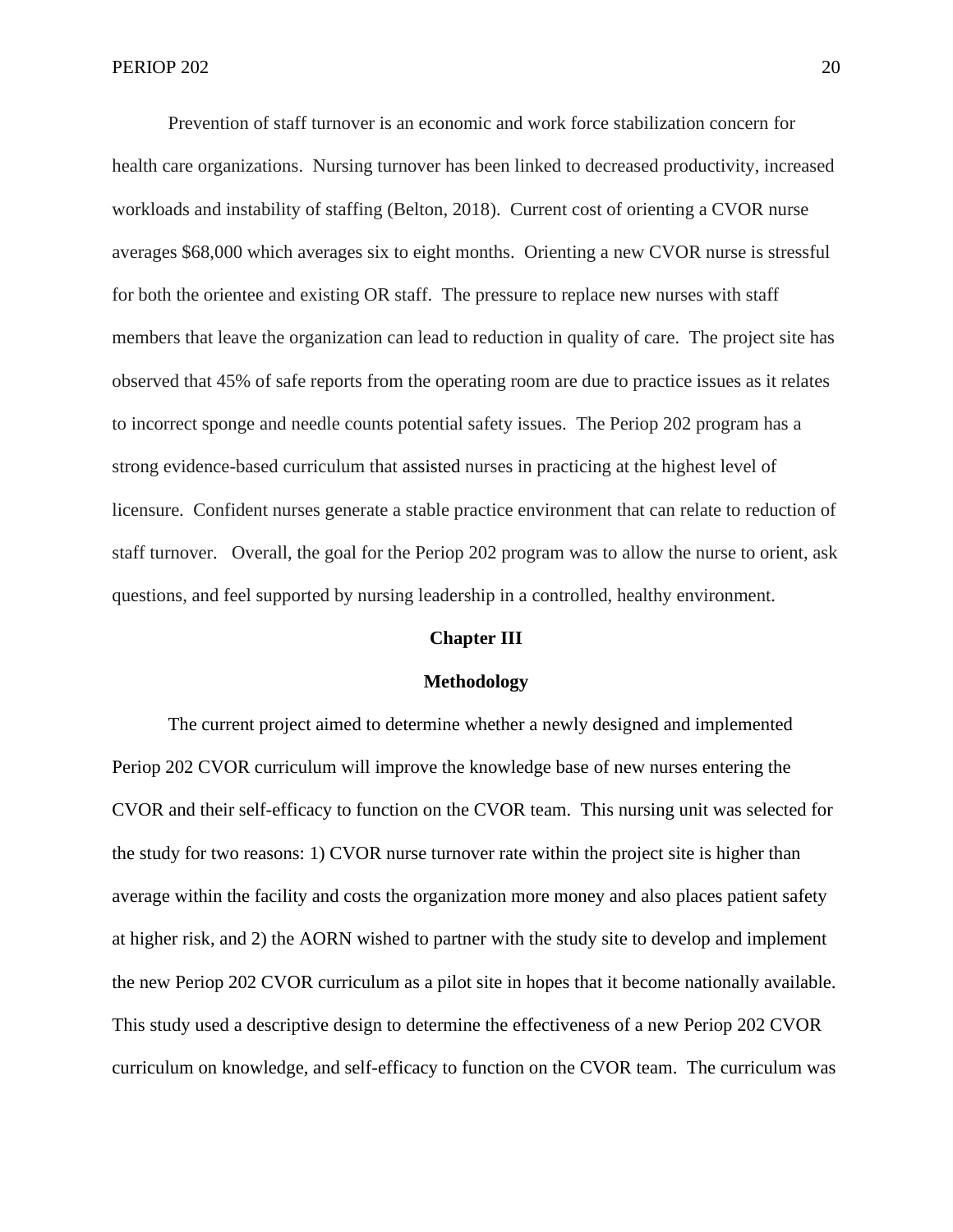delivered to registered nurses who are new to the CVOR unit via computerized modules, lecture and demonstration from the CVOR team members.

#### **Protection of Human Rights**

Institutional Review Board (IRB) approval by Georgia College & State University was obtained prior to IRB approval by the study site's IRB to further ensure protection of the study participants. Participation in the project was completely voluntary. Informed consent was completed prior to starting the education intervention. Assent was not required since all participants were at least 18 years of age. All participants were assigned a numeric code, and all data gathered from each participant contained the same numeric code so that responses were linked to participants. The participants' codes were known only to the participant and primary investigator. The master list of participants and numeric codes was kept with all other data which were entered in an electronic database and will be password protected. The original completed instruments were stored on a laptop file, password protected for three years and will be destroyed thereafter.

Beneficence was supported by protecting the participants from any harm due to their participation in the Periop 202 program. Participants benefited from gaining evidence-based knowledge and self-efficacy on the Periop 202 program content. The process promoted positive patient outcomes and satisfaction. There was no foreseen harm that could result from participating in the program. The primary investigator's contact information was provided in the event the participant had questions or concerns. If distress occurred with any Periop 202 participant, the primary investigator assessed and provided intervention. The program was meant to reduce distress and increase self-efficacy; therefore, support and positive reinforcement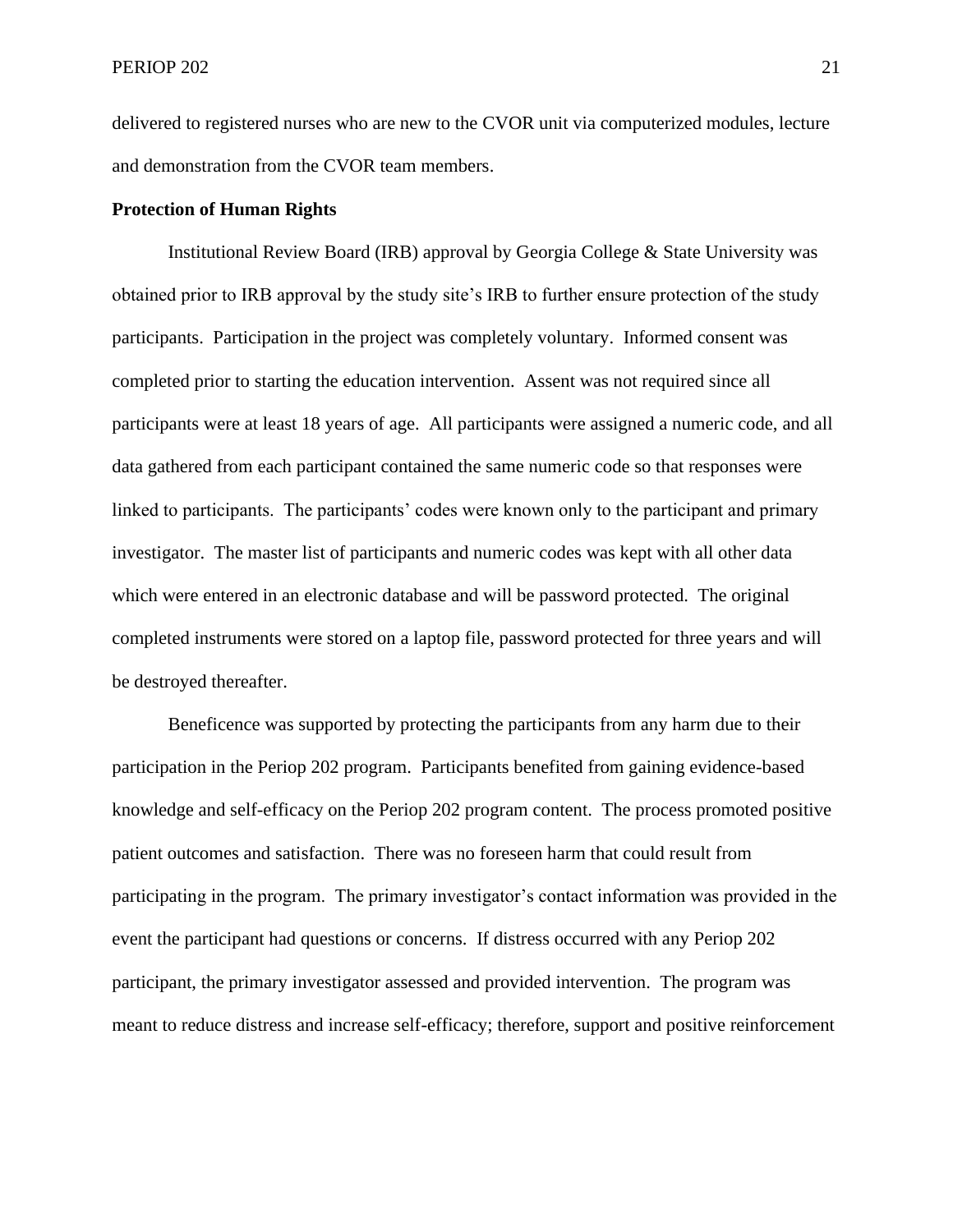on material was available by the primary investigator. Participants were informed that they could withdraw from the program at any time without penalty.

#### **Recruitment**

The project site's OR used an orientation process for a cohort of nurses who began their new OR position, which was standard procedure at this facility. Instead of using the traditional method of training, the current OR cohort received the educational intervention that has been developed for this project (more information regarding the curriculum will follow). Recruitment took place from this cohort prior to commencement of the training modules. Those nurses who consented and participated in the project completed voluntary questionnaires regarding demographics, knowledge, self-efficacy to function on the CVOR team, and satisfaction with the Periop 202 program in addition to completing the online training, as all nurses within the cohort received the online training modules as part of their routine orientation process. Inclusion criteria for this project included nurses who were new to the CVOR service line and had previously completed the Periop 101 course. Exclusion criteria for this project were nurses who did not previously complete the Periop 101 program and nurses not interested in the CVOR service line.

The education intervention was offered during normal working hours, and project participants were paid their hourly wage for the time they participated in the program. This was the same compensation that non-participants received. No additional incentives or compensation were offered for participating in the project.

#### **Setting**

The project took place primarily in a 400-bed, Magnet-designated hospital within a large hospital system in the southeastern United States. Two additional hospitals that are part of the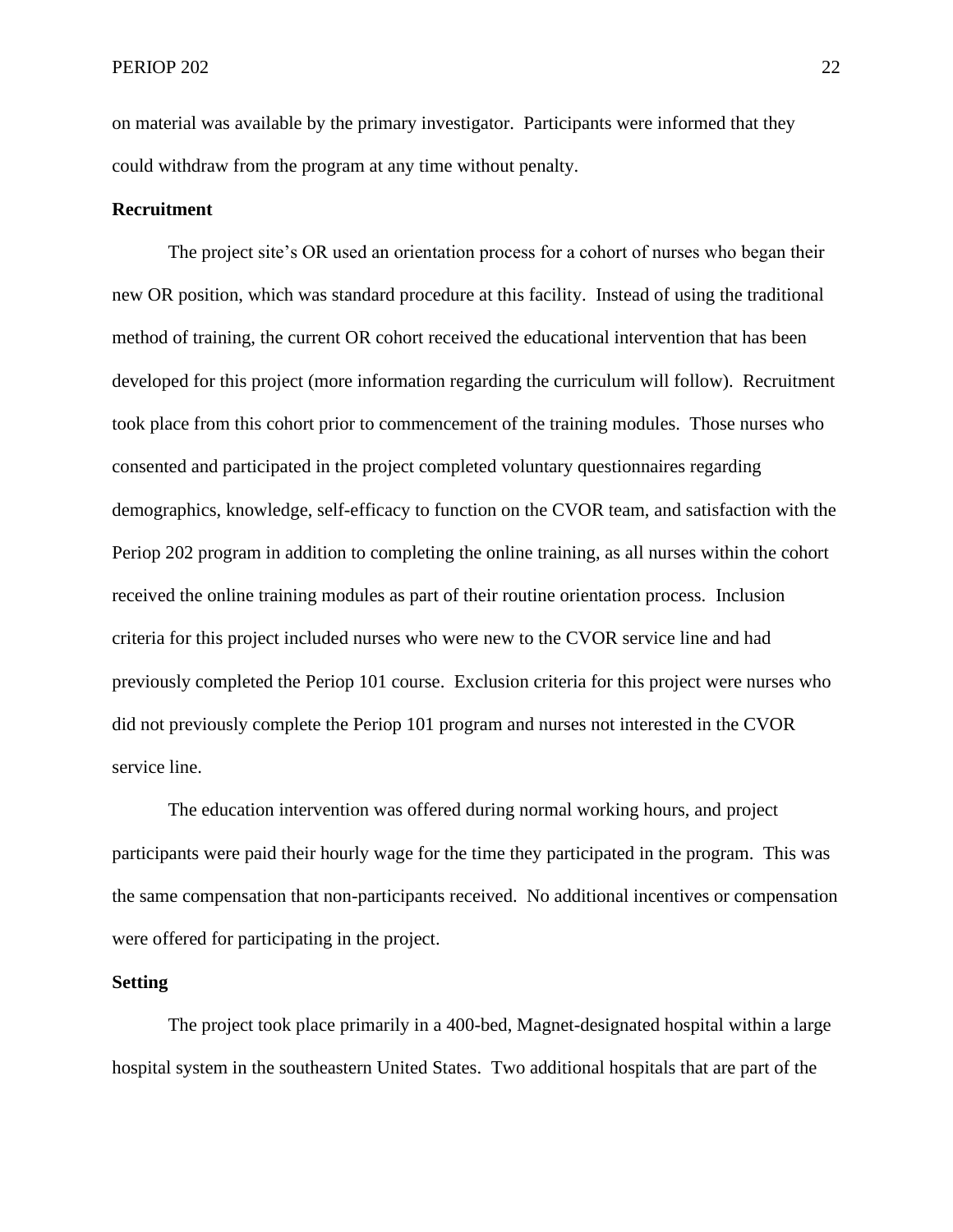hospital system and offer CVOR services were also utilized for this project. The primary investigator floated between all three hospitals to support the Periop 202 candidates. The primary hospital's surgery department employs approximately 180 employees, 87 of which are registered nurses. The educational intervention was delivered within the OR primary investigator's office. All training and administration of instruments was completed on-site with the primary investigator present.

#### **Instruments**

Participants' demographics were collected with a researcher-developed demographic form. Demographics gathered included participant gender, age, level of college education, experience in Periop nursing, years in nursing, the project site, and history of completing the Periop 101 course. The information was transferred to an Excel spreadsheet for analysis.

Knowledge gained from the Periop 202 program was evaluated using a 20-item multiple choice CVOR Knowledge Questionnaire that was created by the PI for this study. The content assessed with the CVOR Knowledge Questionnaire came directly from the module content the nurses received during the educational intervention. Content and corresponding knowledge questionnaire items were developed in collaboration between the primary researcher, members of the CVOR team that consisted of a circulating nurse, surgical tech, nurse educator and Shift Nurse Manager, which increases content validity of the instrument. Final approval of the course content and questionnaire received final approval from AORN's Director of Education. The CVOR Knowledge Questionnaire was administered pre- and post-educational intervention. Participants received five points for each correct answer and zero points for each incorrect answer. The item scores were added together for an overall total score ranging from zero to 100, with higher scores indicating greater CVOR knowledge.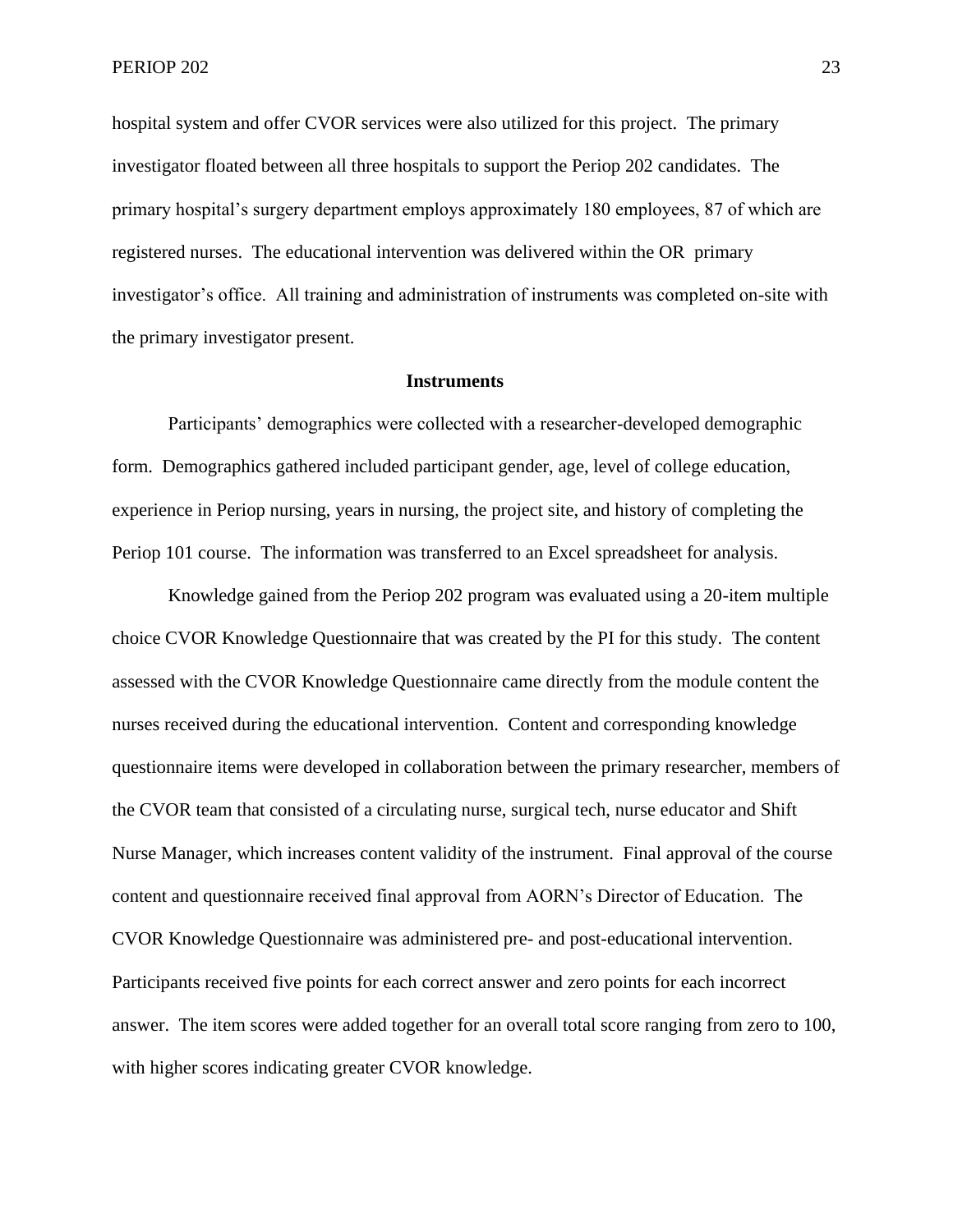Self-efficacy to function on the CVOR team was assessed using the Self-efficacy for Interprofessional Experimental Learning Scale (SEIEL) (Mann et al., 2012). SEIEL is a 16 -item likert-type scale that was developed to assess self-efficacy for interprofessional learning in prelicensure health professions students in medicine, dentistry, dental hygiene, pharmacology and nursing who participated in an interprofessional learning experience. Participants are asked to rate their perceived self-efficacy for each item from one (low confidence) to ten (high confidence) in performing various tasks, and higher scores indicate higher self-efficacy. Each item response ranges from one to ten, and total scores are calculated by adding together each question response. The total scale has two subscales: Subscale one (Interprofessional interaction: Items 1-5, 7, 14) focuses on working with other CVOR team members and contains eight items with a total possible subscale score of 8 to 80. Subscale two (Interprofessional team evaluation and feedback: Items 6, 8-13, 15 and 16) focuses on functioning within the CVOR team and contains eight items with a total possible subscale score of 8-80 (see table 1). The subscale scores will be utilized for variable content, but the total score will be utilized to calculate overall self-efficacy.

Although a new instrument, evidence suggests that the SEIEL is valid and reliable. Internal consistency for the total scale has been established in a previous study (Cronbach's *a* = .96), (Mann et al., 2012). Content validity was established by six content experts. Construct validity determines the appropriateness of each item and subscale. Prior administration of the instrument has been with pre-licensure students only, and the instrument will be administered to post-licensure registered nurses in the current study. Therefore, the word "students" was replaced by "CVOR teammates" in the current project. This supported the PICO questions,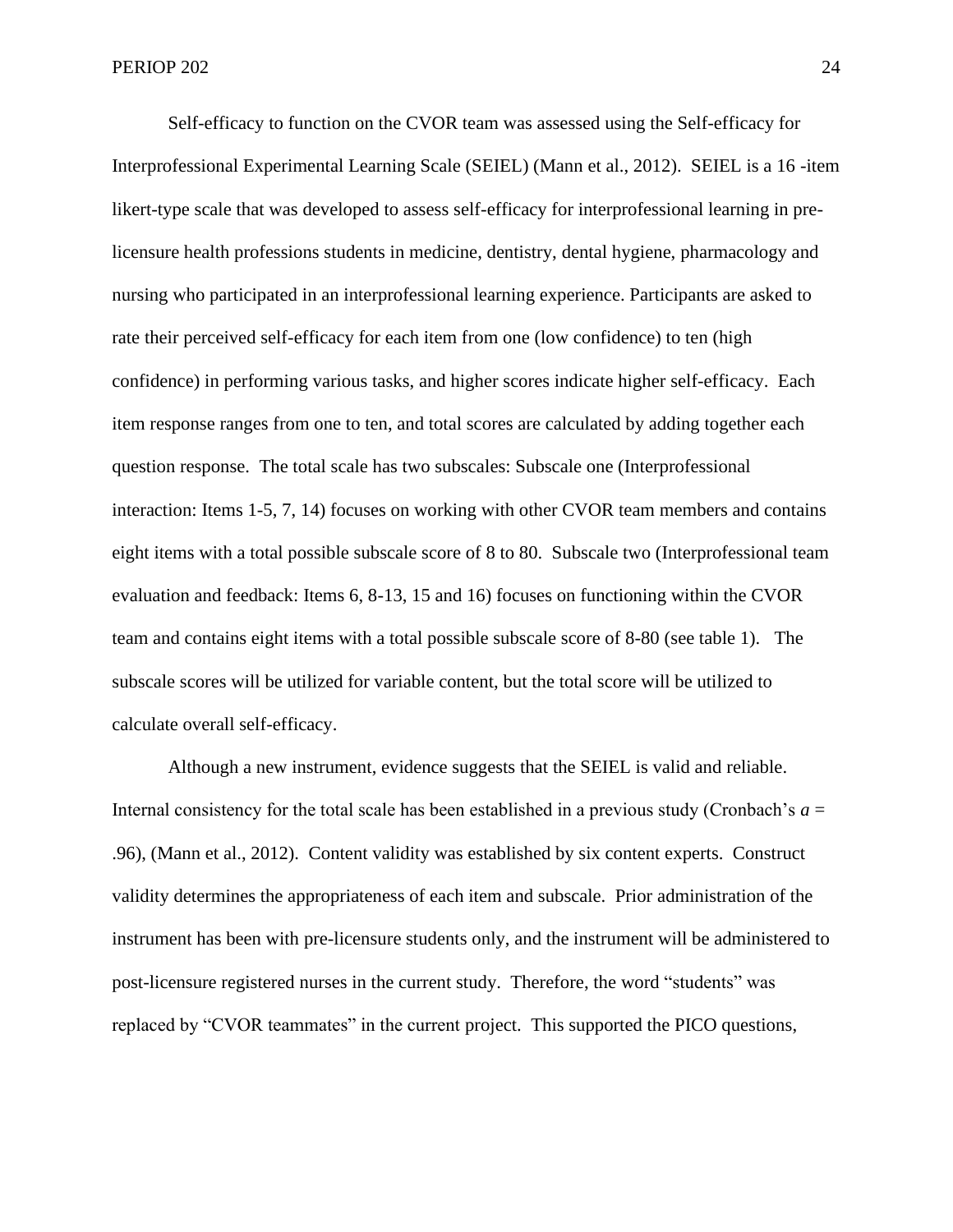"Will a three-month Perioperative 202 orientation program increase knowledge of CVOR protocols and increase nurses' self-efficacy to function on the CVOR team"?

A Stay Interview was scheduled every two weeks with each candidate meeting individually with the primary investigator to collect thoughts on their experience. Questions related to their feelings of wanting to stay and continue orienting to the CVOR, or to find another service line, or leave the institution all together were discussed. The PI kept notes from each Stay Interview so they could be analyzed in the aggregate rather than individually.

#### **Curriculum Design**

The AORN established the evidenced based Periop 101 core curriculum as a comprehensive education program for nurses to be used as a foundation for care for the surgical patient (AORN, 2020). The Periop 202 program was designed by a CVOR multidisciplinary committee with expertise in the open-heart specialty as an extension of the Periop 101 course. The primary investigator worked and collaborated with AORN's Director of Education and Chief Executive Officer of AORN for design, oversight, and approval of content. The efforts resulted in a user-friendly, sequential, eight module program.

The eight actionable modules of the Periop 202 program were incorporated in the standard orientation of the CVOR program. The primary investigator discussed the plethora of evidential findings that supported the need for each of the eight actionable modules to be incorporated into the standard operating room orientation. The education was provided via PowerPoint format with screen shots of CVOR procedure. Specific information regarding each of the eight actionable modules was provided and are based on the information provided by the AORN website. Each session ended with question and answer sessions. The eight actionable items and details of each was included in the education intervention are as follows: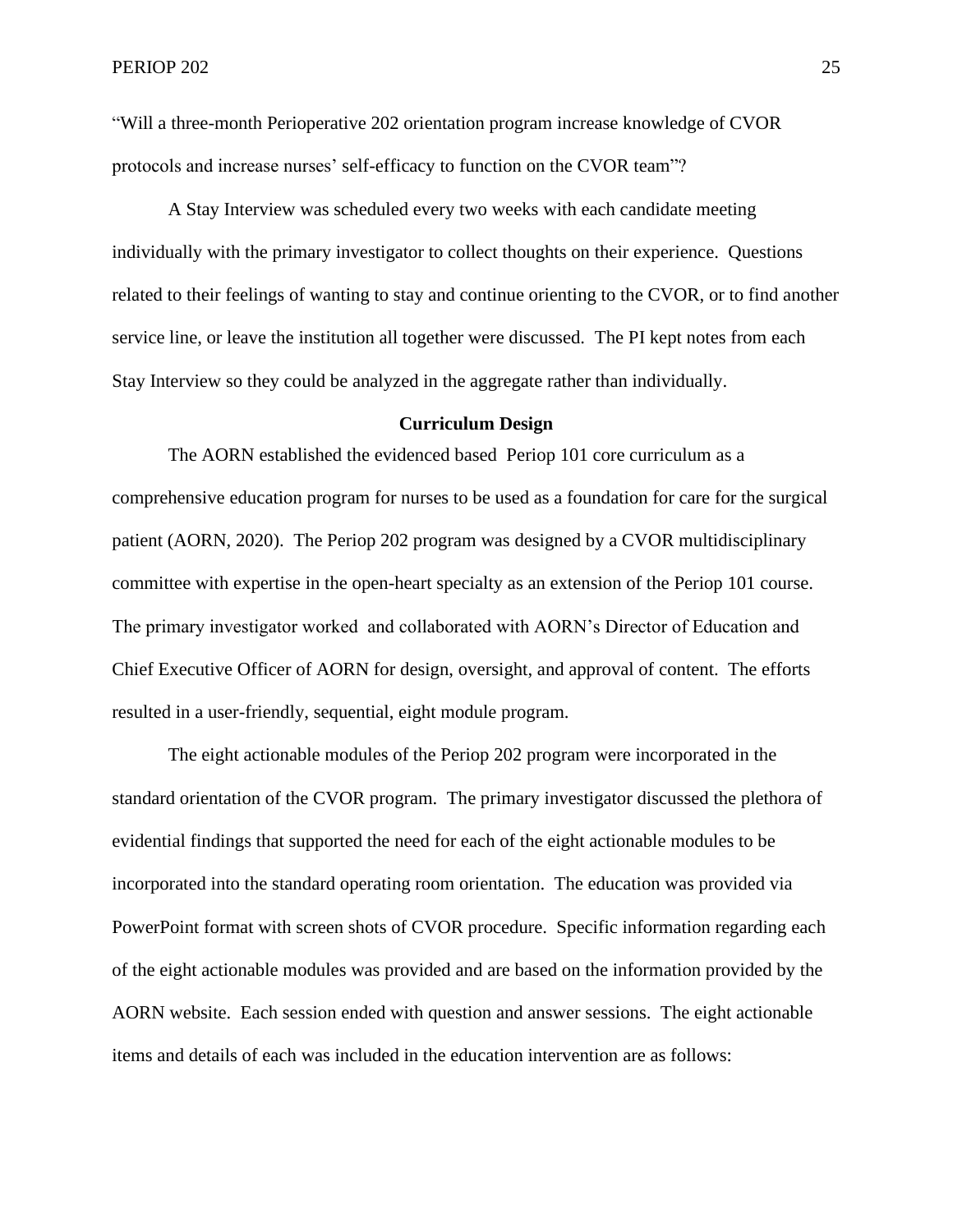- 1) **Introduction** Primary adult coronary artery bypass surgery (CABG) is the surgical procedure that restores sufficient blood flow to deliver oxygen to the coronary muscle. After completing this course, the candidate was able to: 1) identify the most common indication for adult Cardiovascular disease, 2) describe procedural variations, 3) discuss the positioning considerations for adult CABG, 4) identify the equipment necessary to prepare the OR for adult CABG, 5) implement best practices for care of patients undergoing coronary artery bypass surgery and 6) identify aspects of post-operative care of patients who have undergone CABG.
- 2) **History**  1800s, heart injuries caused by trauma are treated by entering the fourth intercostal space and suturing wounds to repair damage in the late nineteenth century. 1950s, repair of intracardiac lesions became possible with the development of the heart lung machine. 1960s, contrast media is injected into the coronary artery ostia to help direct revascularization of obstructed coronary arteries. CABG surgery is first successful with the vein graft bypass technique. Internal mammary artery graft was not as popular initially as the vein graft technique. Today, with increased knowledge and technology CABG procedures are performed with and without cardiopulmonary bypass. Various autogenous conduits including saphenous vein, radial artery, and internal mammary arteries are used to revascularize myocardial tissue.
- 3) **Anatomy of the Heart –** Review of the following:Great Vessels; Aorta, Vena Cava, Pulmonary Arteries and Pulmonary Veins. Chambers: Right Atrium, Right Ventricle, Left Atrium and Left Ventricle. Valves; Tricuspid, Pulmonary, Mitral and Aortic. Coronary Vessels; Left Main Coronary Artery.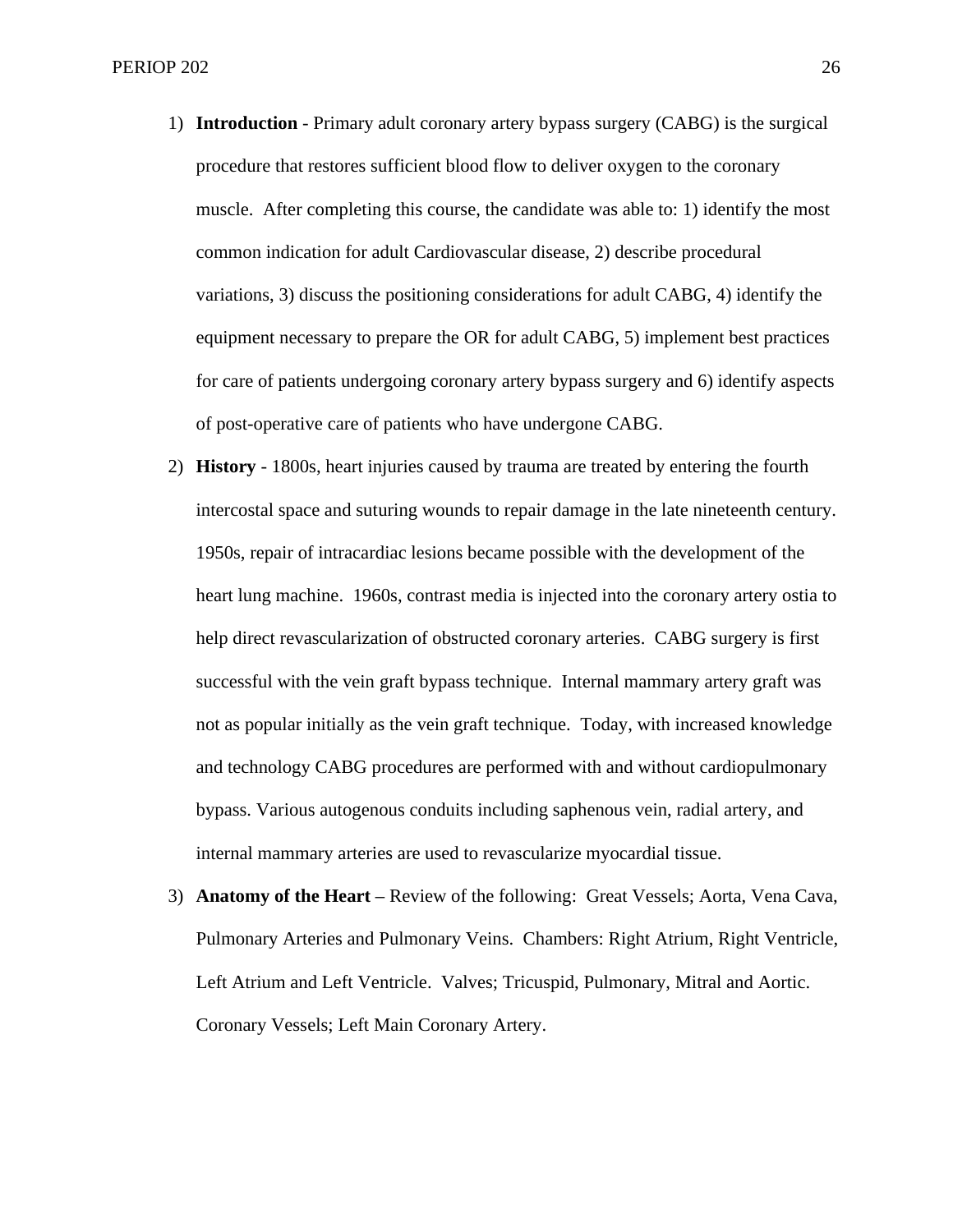- 4) **Cardiac Circulation/Indications for Procedure –** To assist candidates with visualization of blood and oxygen circulation, details of cardiac circulation will be reviewed.Systemic blood flows through the inferior and superior vena cava into the right Atrium, through the tricuspid valve, into the right ventricle, through the pulmonary valve, through the pulmonary arteries, through pulmonary circulation, through the pulmonary veins, into the left atrium, through the mitral valve, into the left ventricle, through the aortic Valve, and through the Aorta to systemic circulation. (https://bestharleylinks). Indications for procedure are circulatory changes leading to: over 50% left main coronary artery stenosis, over 70% stenosis of the proximal left anterior descending (LAD) and proximal circumflex arteries, mild or stable angina (Medscape.com).
- **5) Perioperative Care –** Nursing process steps utilized during Pre-op, Intra-op and Post-op care will be reviewed. Patient positioning, skin asepsis and practicing a sterile conscious are some examples of this module.
- **6) Operating Room Preparation –** Operating room suite set up with equipment, supplies and personnel are described within this module. Pictures of all equipment and primary utilization are provided to candidates. Supplies needed for the CABG procedure are reviewed and pictures of the sterile field with exact placement are provided for review. This helped the candidates become familiar with the many supplies utilized for the procedure.
- **7) Intraoperative Care/Procedure –** The workflow of the procedure from beginning to end were reviewed in detail to help candidate review sequence and understanding of the procedure. Team members' roles and communication is reviewed during this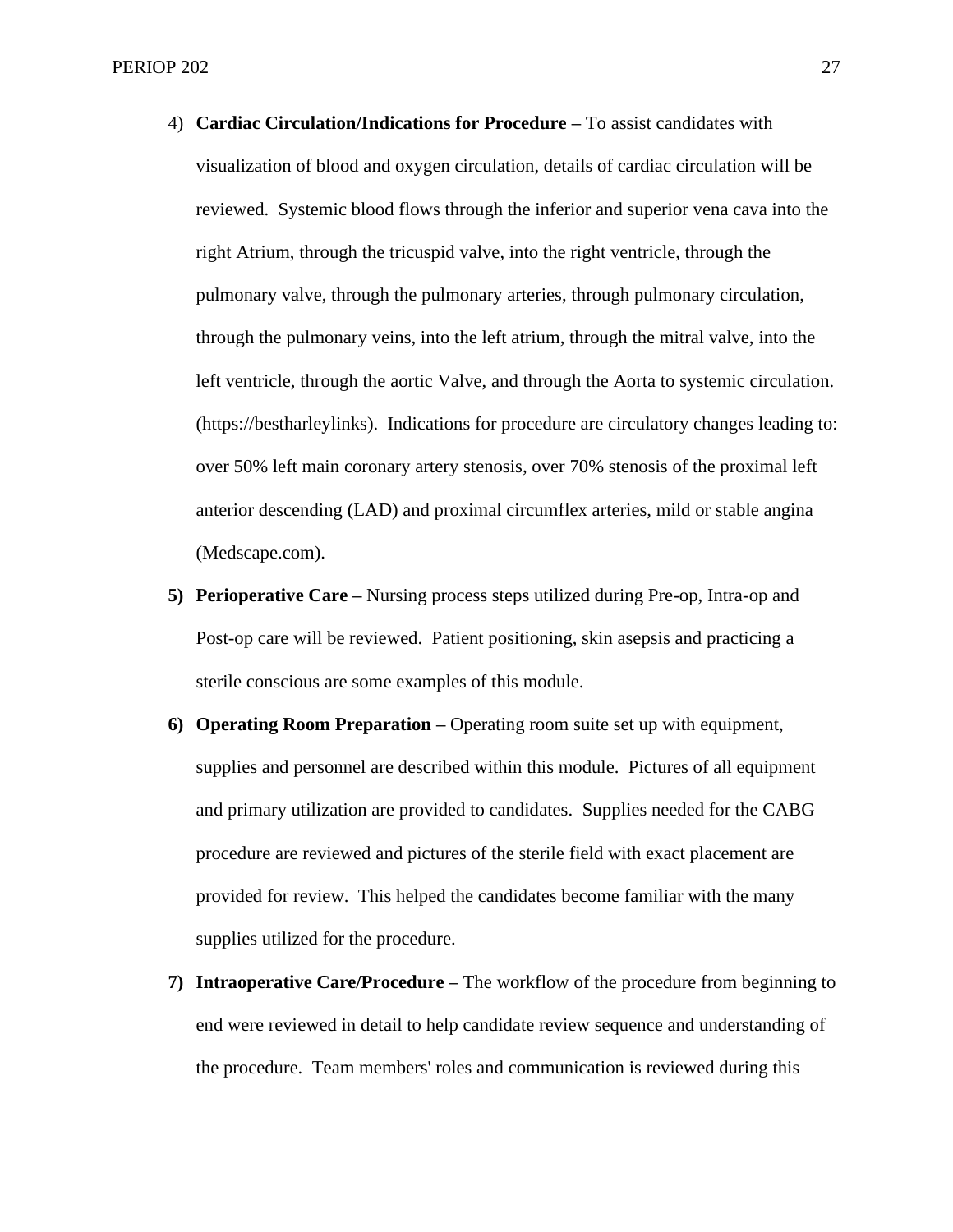module. Time out criteria reviewed before incision, stopping the line for questions of any team member that may not be comfortable with something happening during the procedure are some examples of the importance of communication amongst the surgical team.

**8) Post Anesthesia Care –** Hand off communication of patient condition to the CVICU unit was detailed during this module. Rationale of steps to provide physiological assessment to post unit was vital and stressed during this module.

#### **Procedures**

The original idea to develop the CVOR Periop 202 program came from an agenda item on the AORN Executive Round table. The in-depth discussion focused on specialty training of OR nurses and the success of a previously AORN designed Orthopedic Periop 202 program that had been created and implemented with positive comments from the AORN members. After much discussion, it was a unanimous decision by the AORN group that the CVOR would be the next specialty to be developed for such a program. AORN needed a partner with a busy CVOR program to collaborate with education. The executive team of the current project site was offered by the primary investigator of this project to work with the AORN Director of Perioperative Education and Professional Development to produce a program. Once approval was obtained from the executive team of the current study site, a meeting was arranged with the CVOR Department Chief and the primary investigator to plan and discuss details of the CVOR Periop 202 program.

The primary investigator introduced and discussed the project with the CNO, CFO, and COO administration. Verbal approval by senior administration was acquired, and IRB approval was secured through the hospital and university. The primary investigator shared the CVOR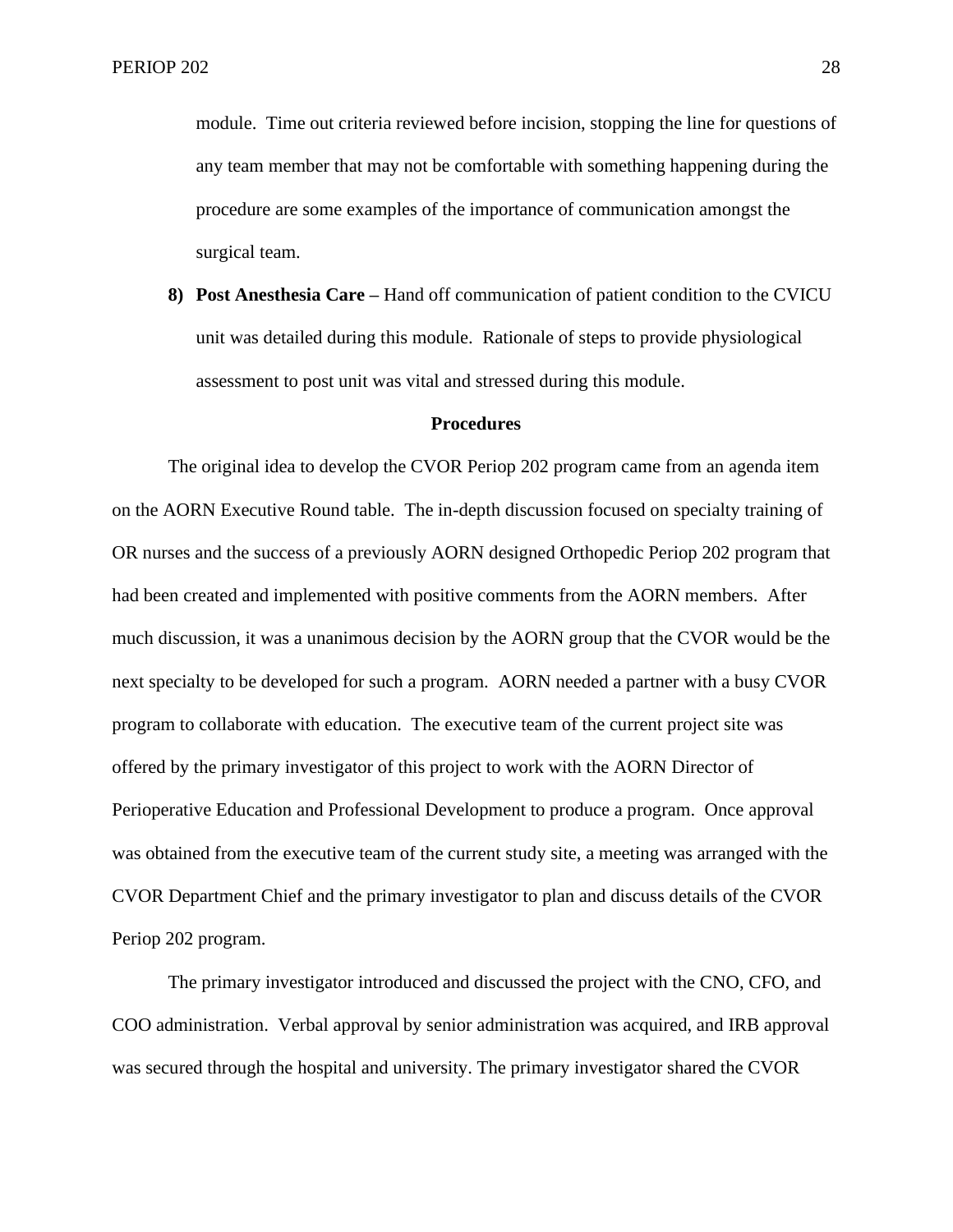Periop Program project with the OR Specialty Directors and OR Unit Educators of each entity for their buy-in. The CVOR Periop 202 program project was then shared with the OR staff at the monthly staff meetings that included operating nurses, surgical techs, OR assistants, and perfusion. Question and answer sessions were conducted. The staff verbalized support and the program was well-received. The recruitment process for participants included an email request to the primary investigator with a time frame of two-weeks.

Just prior to starting the Periop 202 program, the primary investigator discussed and described the project with those who responded to his email request for participation. The primary investigator created an unidentified individualized folder for each participant who agreed to be in the program. Each participant was asked to complete three instruments; 1) an anonymous demographic form, 2) knowledge questionnaire, and 3) SEIEL survey (more details to follow).

The three instruments were administered via paper format before the project began and after the completion of the project. The results were tabulated by the primary investigator. Each of the content areas of the education modules included detailed information regarding the components of the eight modules, the appropriate time to address the areas of the intervention and those responsible for items to complete. Each education session was concluded with an open forum for questions and answers.

After initial procedures were complete, content from the first lesson was provided to the operating room nurses to teach them CVOR CABG procedures via PowerPoint modules created by the multidisciplinary CVOR team. The OR assignments were made appropriately by the Shift Nurse Manager, Staff Educator, Unit Director and principal investigator. The principal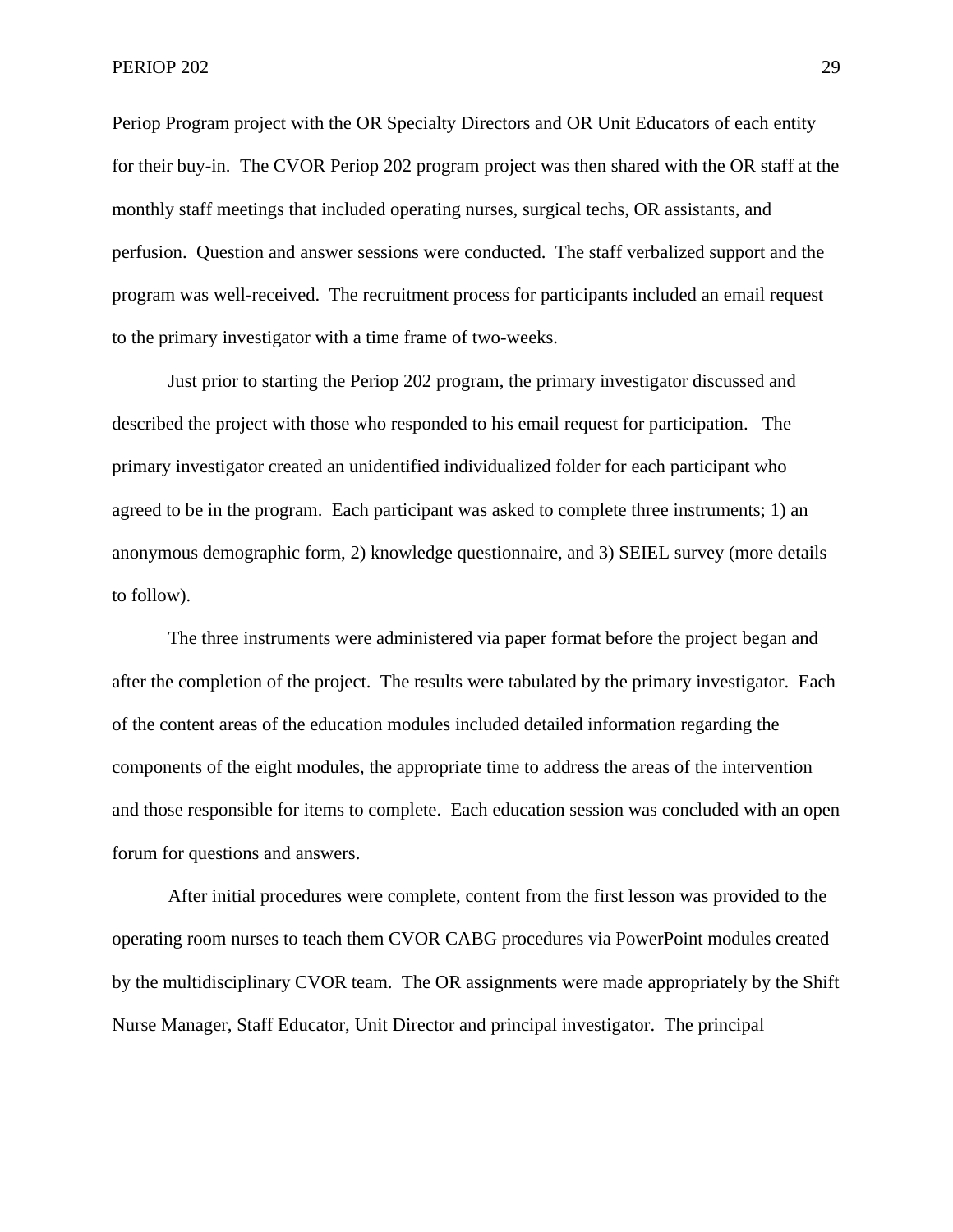investigator met with each OR nurse participant bi-weekly to discuss the stay interview questions and overall nurse satisfaction with the education and the CVOR environment.

All educational sessions were conducted by the primary investigator. Each nurse had three months to complete the eight modules. Nurses were assigned eight hours per week to review modules. Modules were completed at the candidates' own pace and on-site for support and question/answer capabilities from the primary investigator. The computer sessions were conducted in the primary investigator's office on a computer within the department in a lecture and interactive format. The primary investigator was available in real time to answer any questions and have face to face meetings with each of the participants. It was the candidate's responsibility to write down and ask any questions regarding the content and share them with the primary investigator.

 During the implementation stage, each participant was given a reflective journal where they were asked to write down their thoughts on their feelings during their experience. During the biweekly one on one meetings with the primary investigator, the participants shared their journaling and the primary investigator offered support as needed. In addition, the participants were asked stay interview questions pertaining to retention.

 They were also asked to complete a weekly case log of cases they observed and participated with care delivery. This allowed the primary investigator to review and evaluate their strengths, knowledge deficits, and areas of improvement. Once noted, the primary investigator would meet with the individual participant to provide education depending on what their case log revealed, provide support, and to ensure they were getting a broad case mix.

 At the end of the project, the nurse preceptor and participant validated the completion of the course competency checklist. This allowed the primary investigator, preceptor, and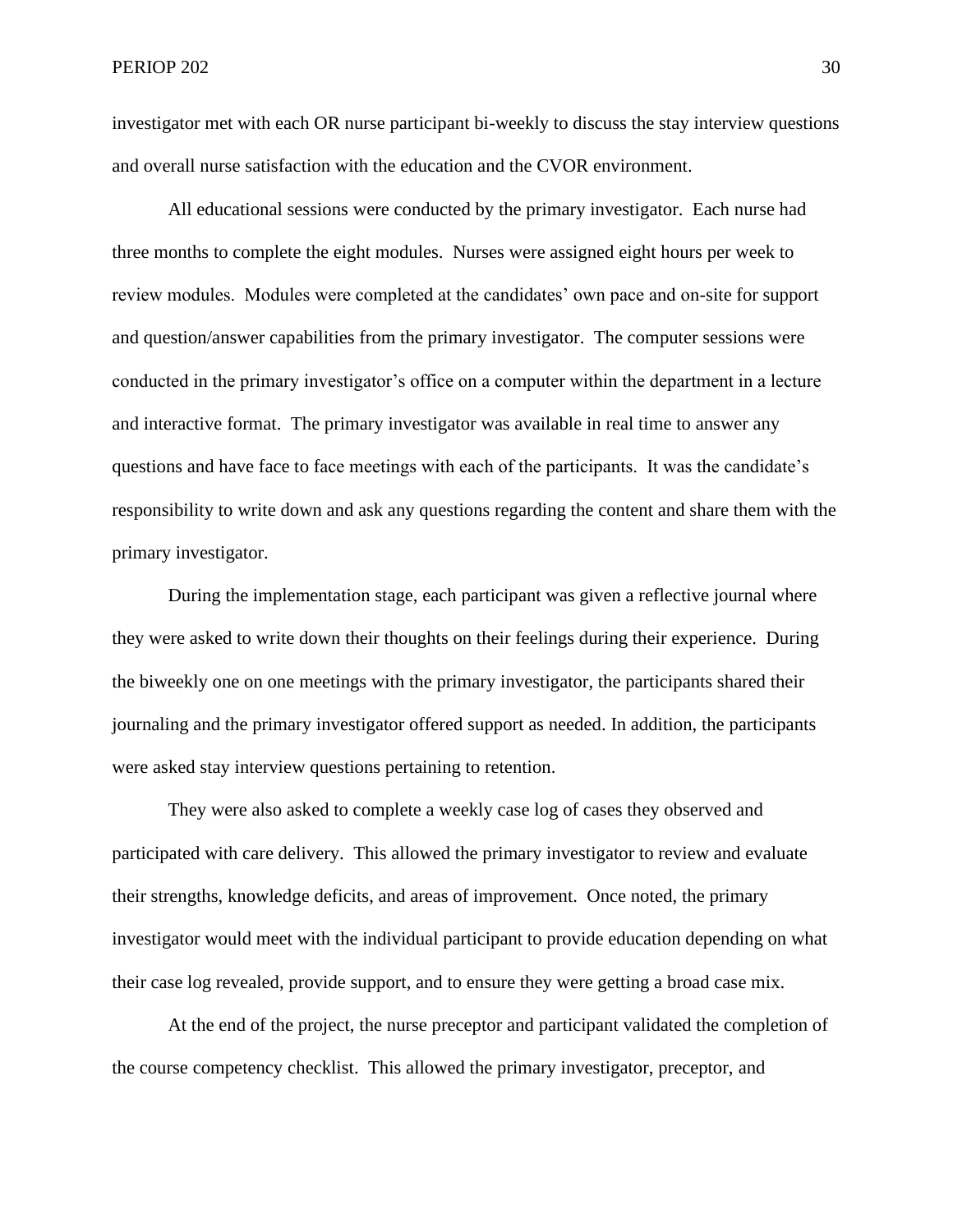participant to reassess the learning objectives. Therefore, the nurse needed to revise a competency, she was able to do so at that time.

Data analysis began upon participants' completion of the six-week educational intervention. After a six-week period, the post self-efficacy survey and post CVOR competency questionnaire were conducted, and procedure case log sheets and reflective journals were reviewed. Upon receiving the paper self-efficacy survey and CVOR competency questionnaires and accumulating the stay interview questionnaires, the data were entered into an EXCEL spreadsheet and then merged into Microsoft EXCEL 2016 for data analysis using a 10 point Likert-type scale measuring the average mean score. The CVOR competency questionnaire compared pre and post test score percentages. A stay interview questionnaire was used to identify common themes. The project took approximately 10 weeks to complete.

#### **Analysis Plan**

#### **Power Analysis**

Because of the descriptive nature of this project, descriptive statistical analyses were used to answer the clinical questions. Study participation was limited to less than fifteen OR nurses due to the small size of the new cohort that completed the educational intervention and recruited for participation in the study portion. Because of the small sample size, no power analysis was necessary.

### **Data Analysis**

Statistical analysis was performed using Microsoft Excel 2016. Post data collection, the data was cleaned to identify for missing rows and outliers, and each variable was examined for normality. Descriptive analysis was performed on the data since the number of participants did not provide enough power to conduct inferential statistics.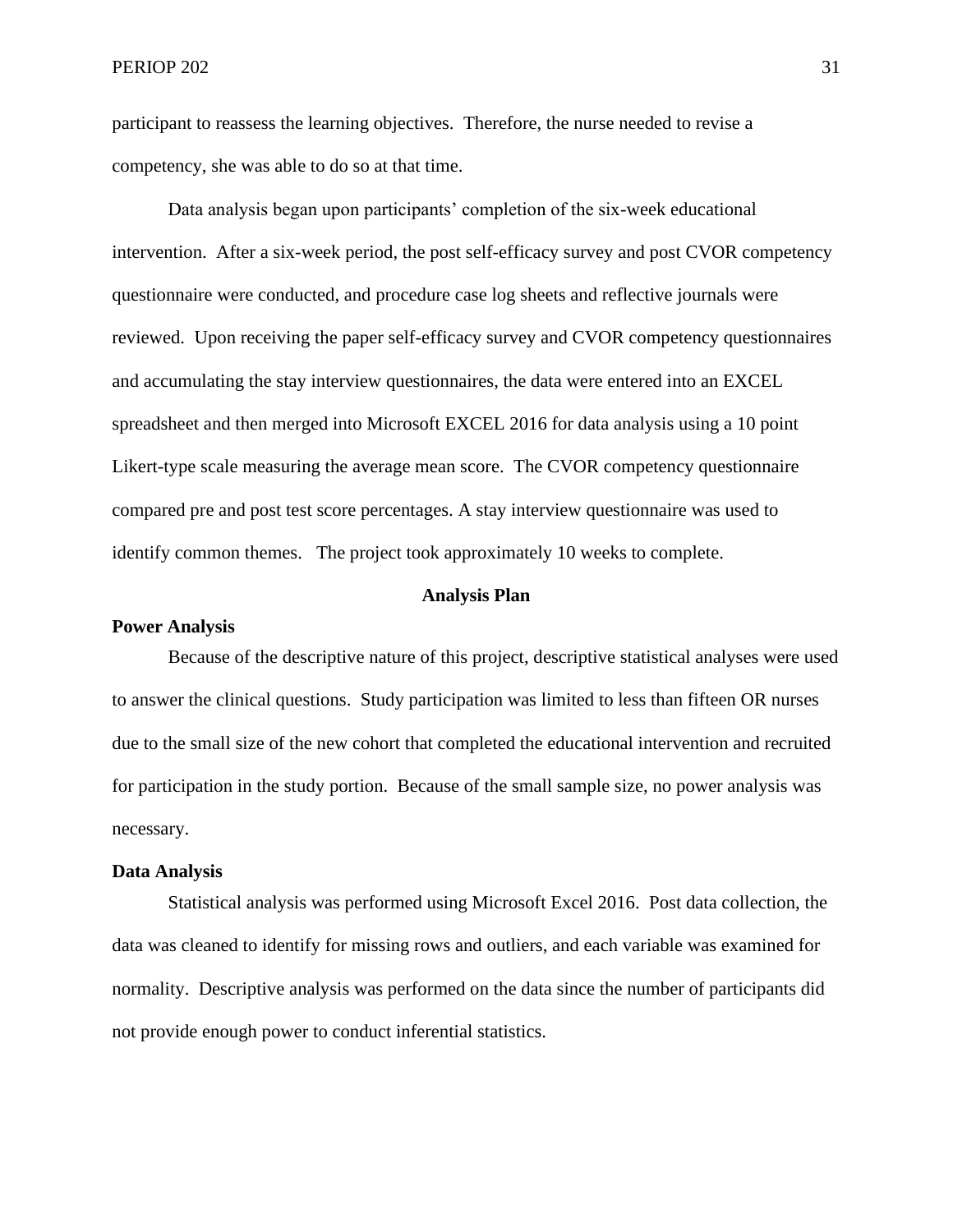#### **Chapter IV**

Results of the multiple aims of this project are discussed in this chapter. Reported findings included nurses' demographics, SEIEL data, CVOR question data, competency data and stay interview results. Pre and post education reviews were used to determine the effects of the Periop 202 education intervention. A qualitative analysis evaluated the nurses' overall knowledge and comfort of satisfaction of the Periop 202 program.

#### **Demographic Description of Participants**

The diverse population represented in the participants varied in levels of education, work experience, certification status and nursing areas of expertise. The project consisted of 15 OR nurses who were selected to participate in the Periop 202 program, 100% of which were female  $(N=15)$ . OR nursing experience varied widely among the participants, with a large percentage of participants having one to five years of OR nursing experience (46.1%, n=6), one nurse having six to ten years of OR experience (7.1%), two nurses having 11 to 15 years of OR experience (15%), none having 16-21 years of OR experience, and four nurses having over 22 years of OR nursing experience (30%, *n*=4). The majority of participants were Bachelor of Science prepared 83%  $(n=11)$ , followed by Master of Science prepared 17%  $(n=2)$ . In addition, 35%  $(n=5)$  had attained their certification in perioperative nursing (CNOR).

#### **CVOR Knowledge Questionnaire**

The CVOR knowledge questionnaire is a 17- question, multiple choice and true and false tool that was developed by the multidisciplinary CVOR team and approved by the AORN to measure knowledge gained from the Periop 202 program. The CVOR knowledge test scores ranged from the pre-intervention mean score of 63 to a post-intervention mean score of 80 (see Table 2). This indicates that CVOR nurses' knowledge did increase from pre to post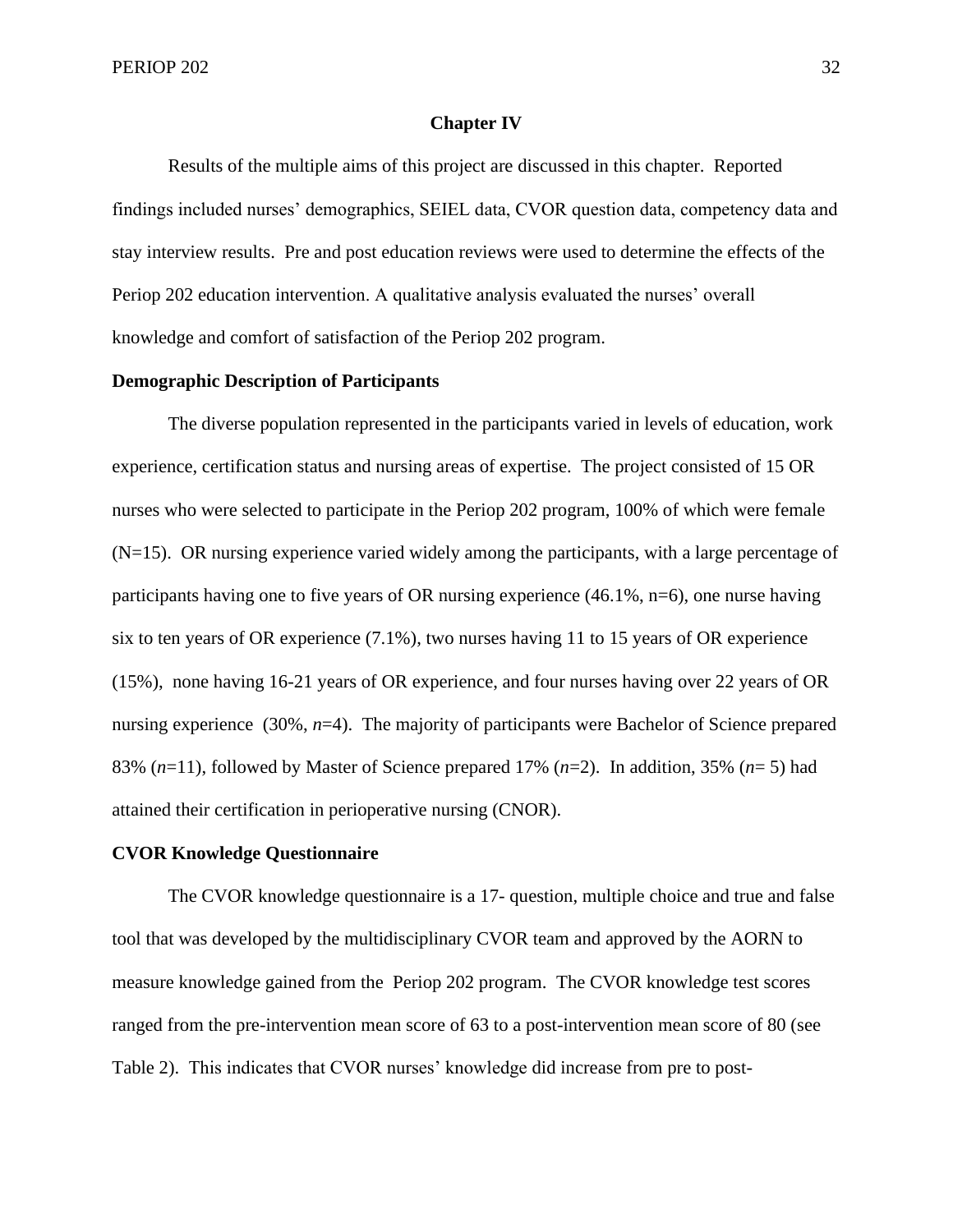intervention and suggests that the educational intervention was successful in increasing their knowledge.

#### **SEIEL scale**

The SEIEL Scale (Mann et al., 2012) was used to measure participants' self-efficacy to function on the OR team before and after the educational intervention. Subscale 1 of the SEIEL Scale measures Interprofessional Interactions (See Figure 1). Results show that the mean score for subscale 1(Interprofessional interactions), pre-intervention Item 1, "Working with other CVOR teammates from different professions to form a team" had a mean score of  $M = 6.25$ versus post-intervention  $M = 8$ . This means that participants showed an increase in their selfefficacy to work with other CVOR teammates from other professions to form a team following their Periop 202 education. The mean score for pre-intervention Item 2, "Working with other CVOR teammates from different professions to resolve problems in the team" was  $M = 5.8$ versus post-intervention  $M = 7.91$ . This means that participants showed an increase in their working with other CVOR teammates from different professions to resolve a problem following their Periop 202 education. The mean score for pre-intervention Item 3, "Working with other CVOR teammates from different professions to develop a realistic and appropriate patient care plan" was  $M = 6$  versus post-intervention  $M = 7.75$ . This means that participants showed an increase in their working with other CVOR teammates from different professions to develop a realistic and appropriate patient care plan following their Periop 202 education. The mean score for pre-intervention Item 4, "Working with other CVOR teammates from different professions to understand our respective roles in an interdisciplinary team" was  $M = 6.25$  versus postintervention  $M = 8.08$ . This means that participants showed an increase in their working with other CVOR teammates from different professions to understand our respective roles in an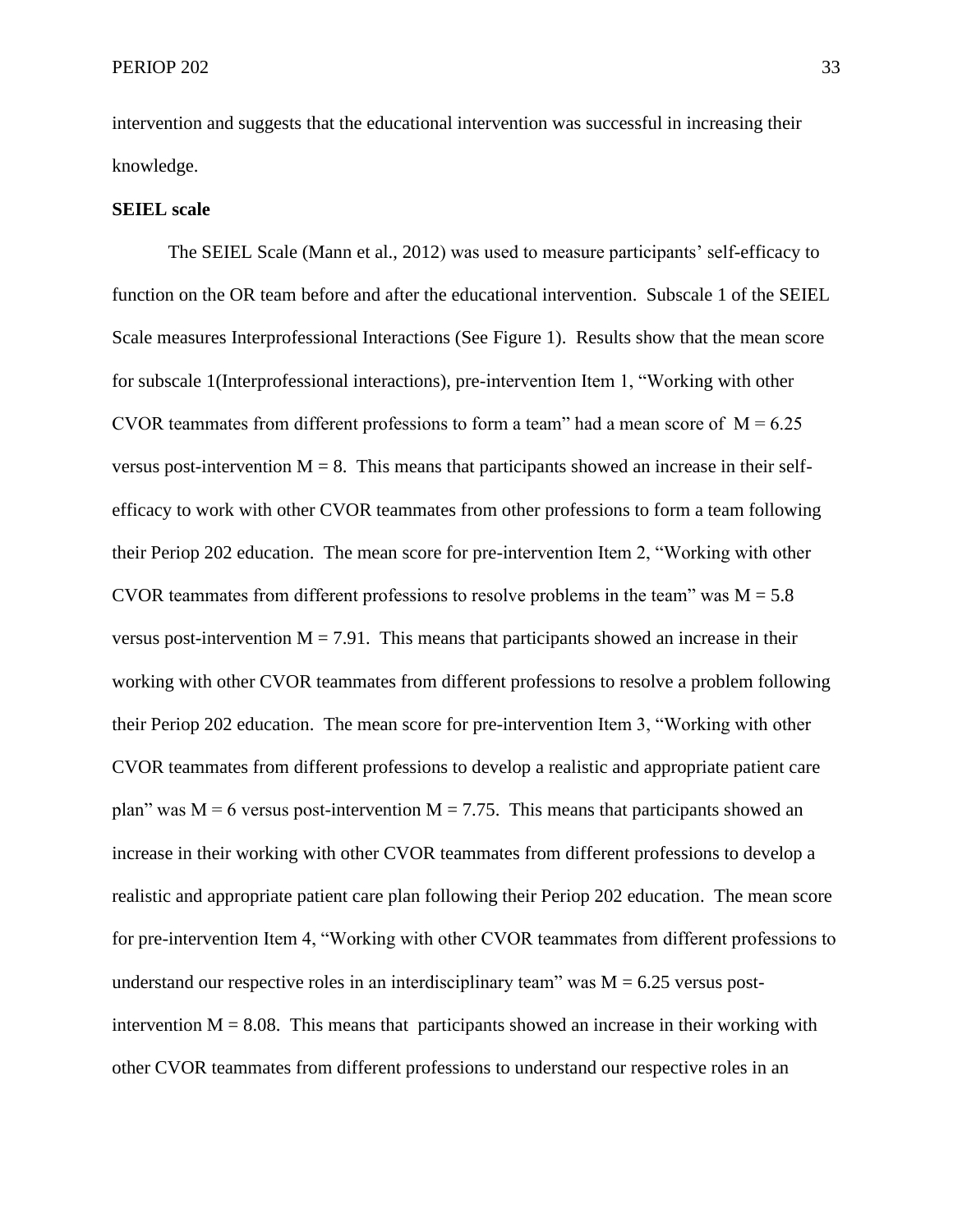interdisciplinary team following their Periop 202 education. The mean score for pre-intervention Item 5, "Working with other CVOR teammates from different professions to understand the benefits to patients of care" was  $M = 7$  versus post-intervention  $M = 8.5$ . This means that participants showed an increase in working with other CVOR teammates from different professions to understand the benefits to patients of care following their Periop 202 education. The mean score for pre-intervention Item 6, "Interacting with CVOR teammates from other professions and disciplines than my own" was  $M = 7$  versus post-intervention  $M = 8.5$ . This means that participants showed an increase in interacting with CVOR teammates from other professions and disciplines than my own following their Periop 202 education. The mean score for pre-intervention Item 7, "Learning together cooperatively with students from other professions" was  $M = 7.41$  versus post-intervention  $M = 8.85$ . This means that participants showed an increase in learning together cooperatively with students from other professions following their Periop 202 education. Results show that all items in subscale 1 related to interprofessional interactions increased from before the Periop 202 to after, suggesting that the new course is effective.

Figure 1: SEIEL Subscale 1 Results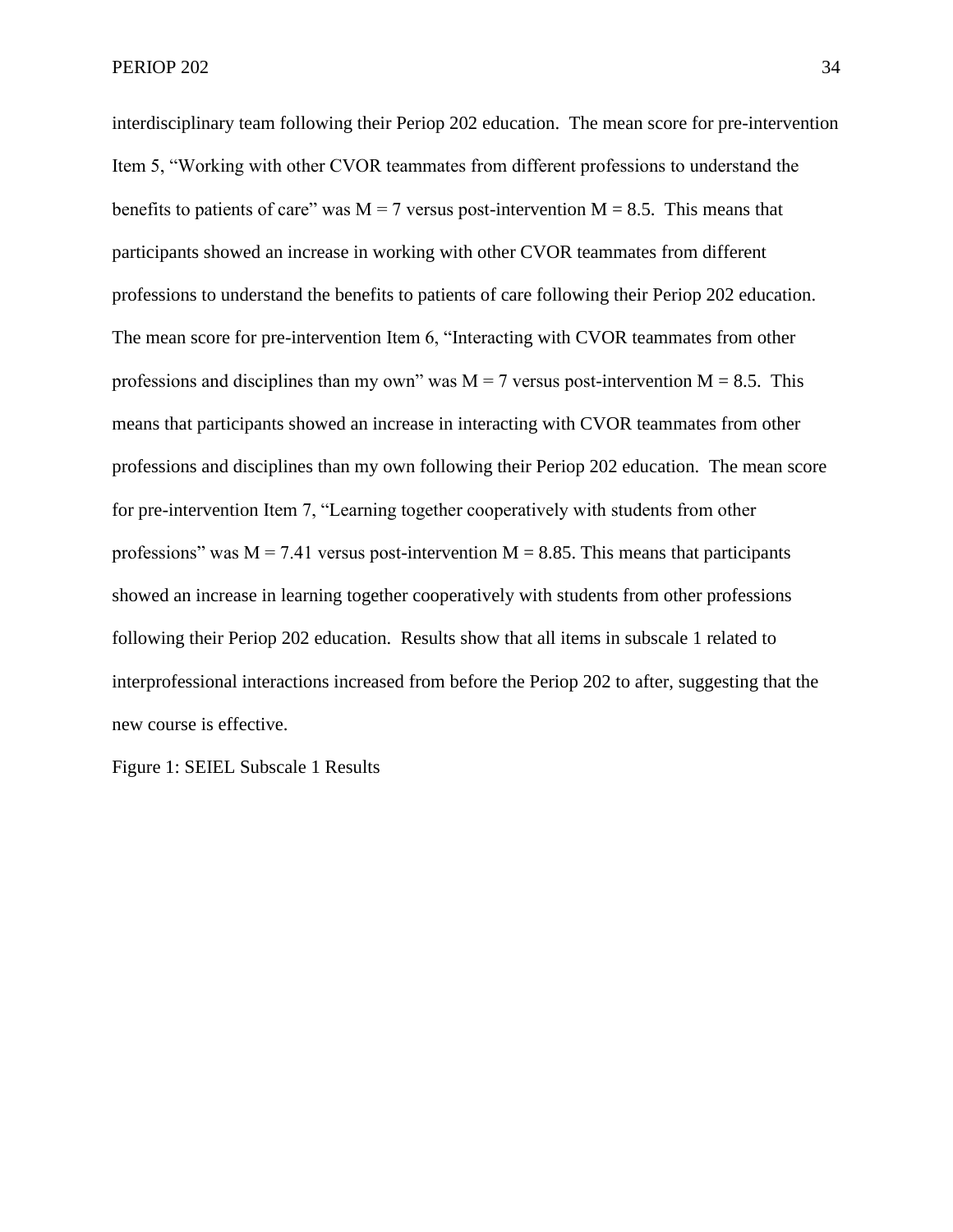

 Subscale 2 of the SEIEL Scale measures Interprofessional Team Evaluation and Feedback (See Figure 2). Results show that the mean score for subscale 2 (Interprofessional Team Evaluation and Feedback), pre-survey, Item 9, "Understanding and discussing the objectives of interprofessional learning" were  $M = 6.75$  and post-survey  $M = 8.16$  responses. This means that participants showed an increase in their understanding and discussing the objectives of interprofessional learning following their Periop 202 education. Item 10, "Providing feedback to an CVOR interprofessional team on our function and work as a team" were  $M = 5.5$  and postsurvey  $M = 7.75$  responses. This means that participants showed an increase in providing feedback understanding and discussing the objectives of interprofessional learning following their Periop 202 education. Item 11, "Providing feedback to individual CVOR members of an interprofessional team on their function and work on a team" were  $M = 5.25$  and post-survey M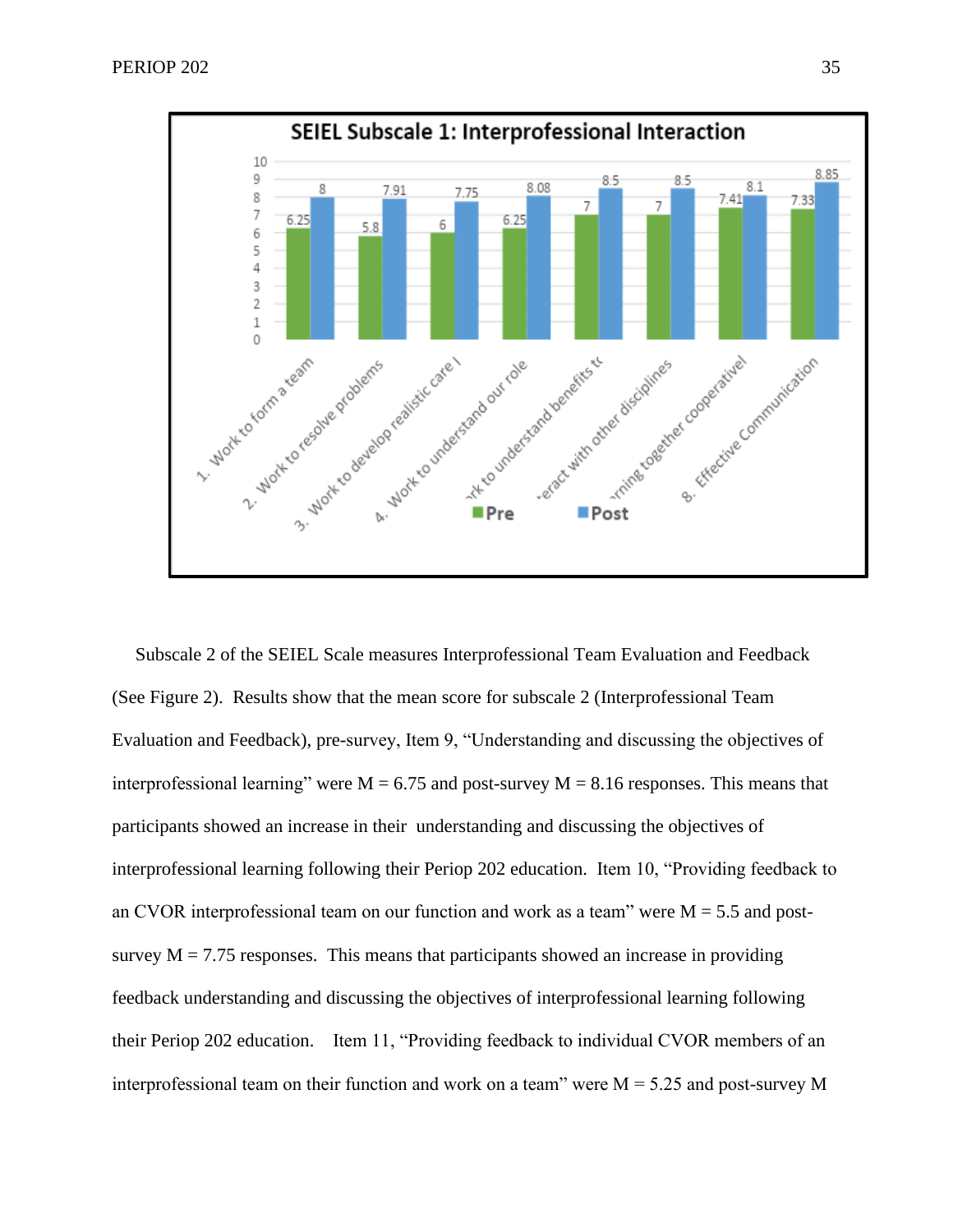$= 7.41$  responses. This means that participants showed an increase in providing feedback in individual CVOR members of an interprofessional team on their function and work on a team following their Periop 202 education. Item 12, "Helping clinical sites understand an CVOR interprofessional team's role in a clinical setting" were  $M = 5.58$  and post-survey  $M = 7.5$ responses. This means that participants showed an increase in helping clinical sites understand an CVOR interprofessional team's role in a clinical setting following their Periop 202 education. Item 13, "Helping the patient understand the objective of the CVOR interprofessional learning" were  $M = 5$  and post-survey  $M = 7.83$  responses. This means that participants showed an increase in helping the patient understand the objective of the CVOR interprofessional learning following their Periop 202 education. Item 14, "Evaluating the quality of work as an CVOR interprofessional team" were  $M = 5.3$  and post-survey  $M = 7.58$  responses. This means that participants showed an increase in evaluating the quality of work as an CVOR interprofessional team following their Periop 202 education. Item 15, "Evaluating the degree to which an CVOR interprofessional team has achieved its goals" were  $M = 5.5$  and post-survey  $M = 7.72$  responses. This means that participants showed an increase in evaluating the degree to which an CVOR interprofessional team has achieved its goals following their Periop 202 education. Item 16, "Interacting with teachers and preceptor from other professions and disciplines than my own" were  $M = 7.25$  and post-survey  $M = 7.9$  responses. This means that participants showed an increase in interacting with teachers and preceptors from other professions and disciplines than my own following their Periop 202 education. See Figure 2.

Figure 2: SEIEL Subscale 2 Results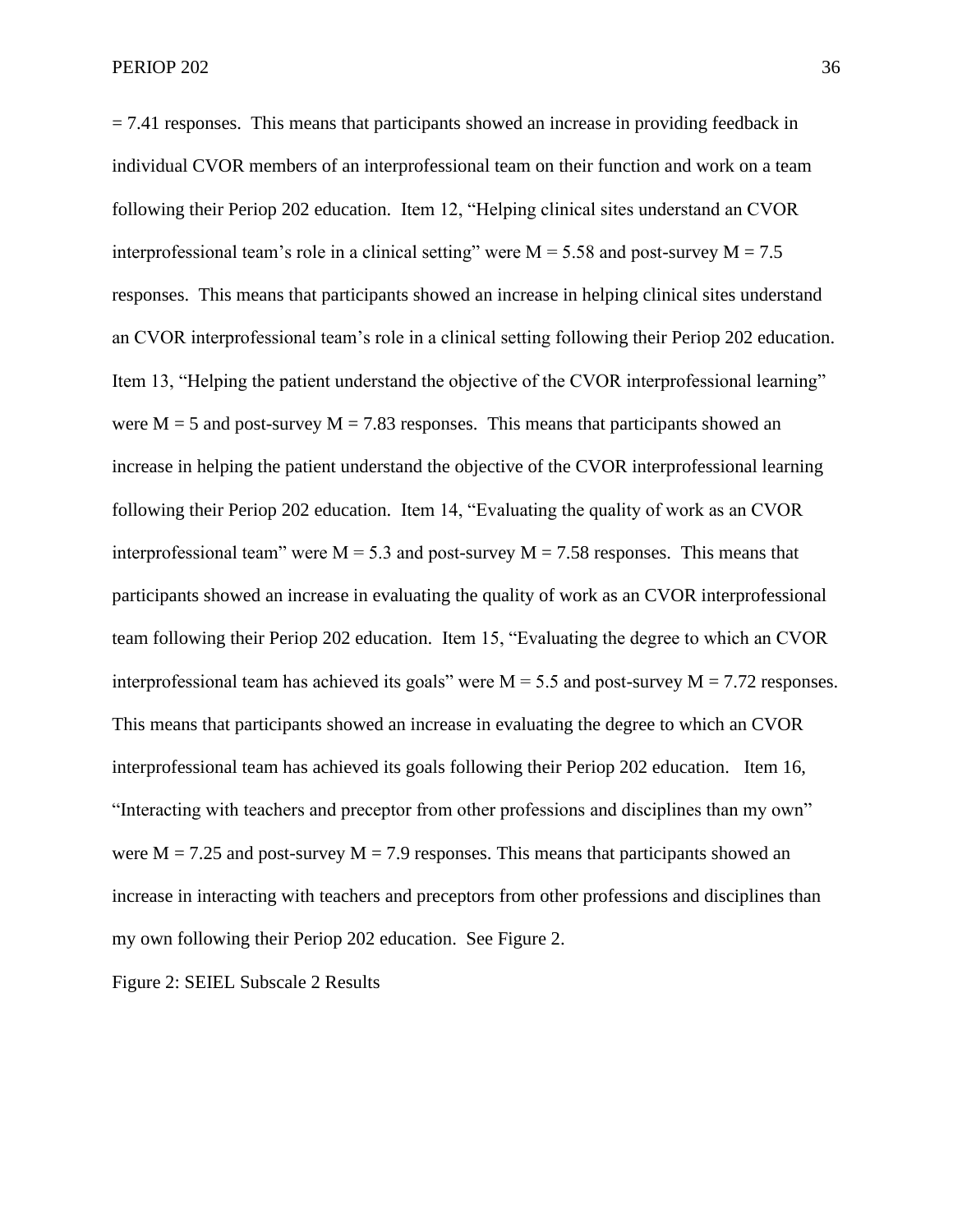

Every item on each subscale appeared to increase. Although every item increased, however, it is unknown whether the increase was statistically significant without the ability to run inferential statistics. This is not possible in the current project due to low participation.

### **Qualitative Clinical Questions: Nurses level of satisfaction with the Periop 202 Program**

Results from Stay Interviews were also analyzed. The candidates verbalized their desire of having the interview every four weeks versus every two weeks. They verbalized that the Periop 202 program was too new to them to make any definite decisions of leaving. They found themselves learning vast amounts of new material and the interviews were too close together to make any thought changes either way. Common themes among respondents emerged and are below:

- **1. What did you like most about the experience?**
	- *"Enjoy new exposure"*
	- *"New knowledge about different procedures"*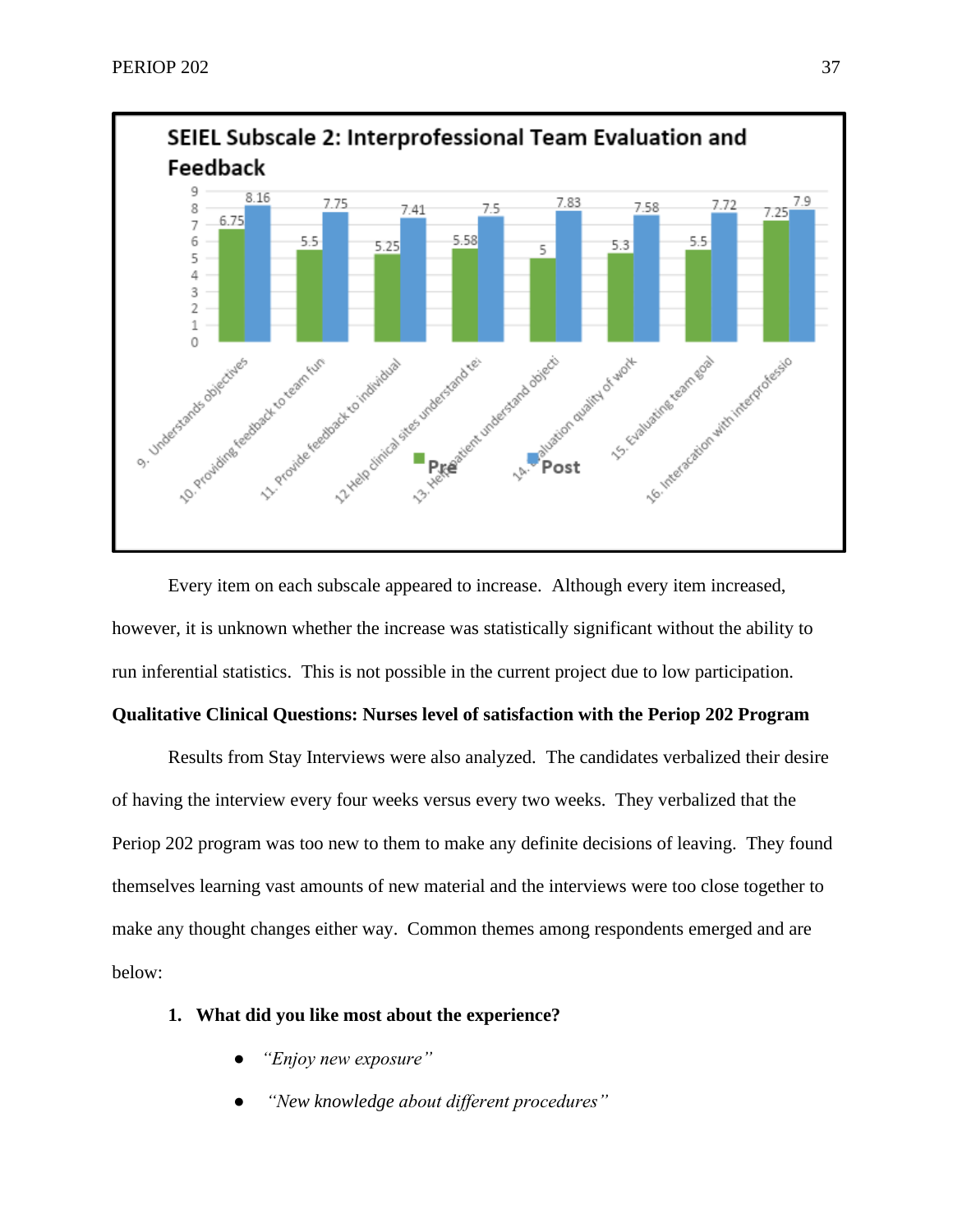- *Enjoying learning new roles*
- *"New experience, enjoy observing roles in the OR"*
- *"Leadership support"*
- *"Availability of supplies and resources to help me grow professionally"*

The most common response regarding what participants liked most about the experiences was enjoying the new experience, gaining new knowledge and leadership support. The candidates verbalized their enjoyment of having the opportunity to participate in the Periop 202 program.

## **2. What about your experience was most challenging?**

- *"Not knowing what to do"*
- *"Fear of the unknown"*
- *"Being a novice"*
- *"Being exposed to medical staff"*

The most common response regarding what about your experience was most challenging was fear of the unknown and not knowing what to do. Being new on a team and having a sharp learning curve was stressful, but the CVOR team made them feel welcome.

## **3. Do you feel you have been recognized by other CVOR members for your**

## **accomplishments?**

- *"Yes, team has been supportive*
- "No, team member was too busy at times to recognize me"
- *"Yes, constantly recognizing me"*
- *"Leadership support was outstanding"*
- *"Preceptor was very supportive"*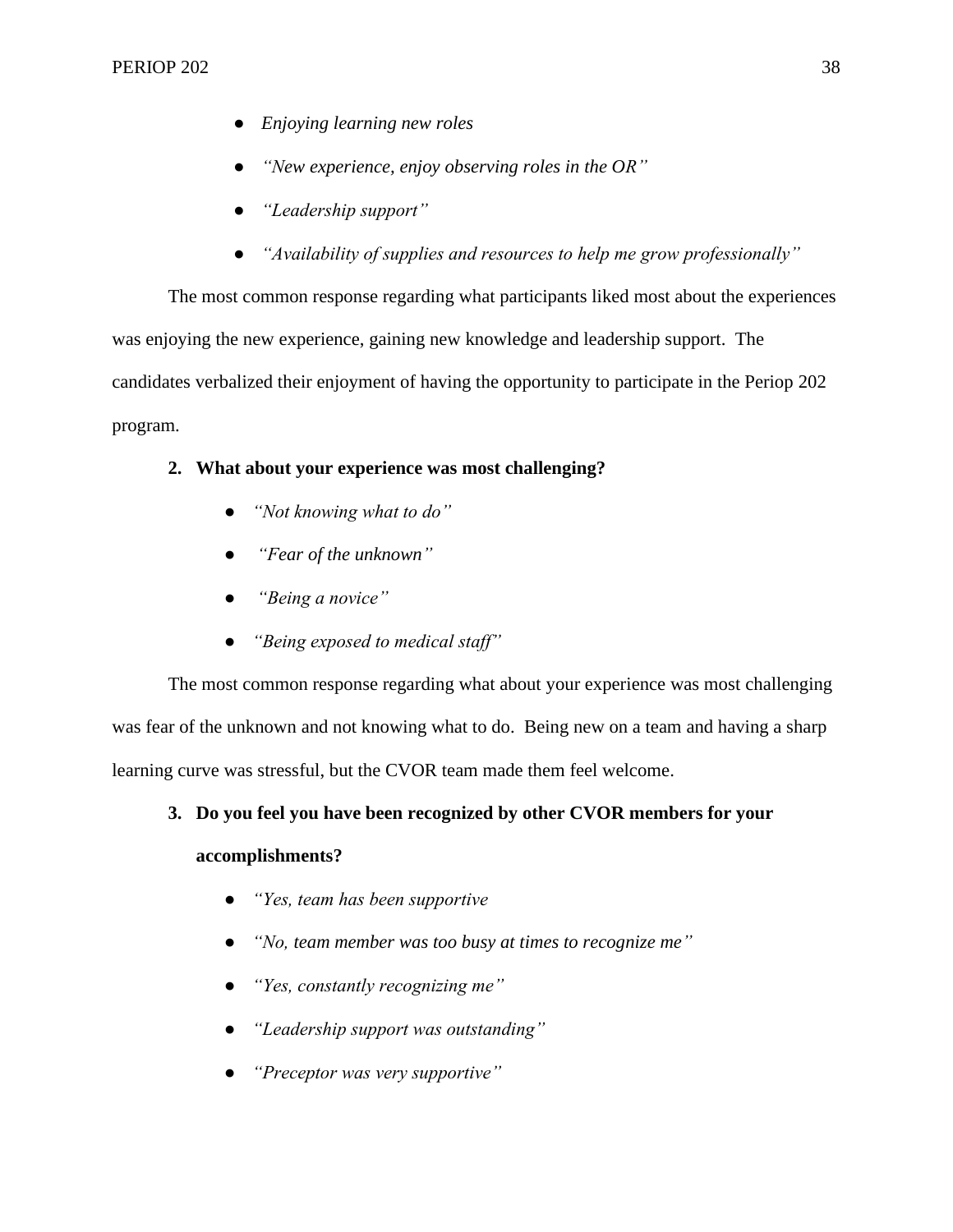The most common response regarding do you feel you've been recognized by the CVOR members was the candidates felt the team was busy but found the time to recognize their accomplishments. The CVOR competency checklist validated the accomplishments the candidate demonstrated in the operating room.

## **4. How do you like the CVOR team? Are they providing you support?**

- *"Enjoy working with them, need longer orientation to get to know them"*
- *" I like the team, yes, they are available for support"*
- *" Busy team environment, enjoy the dialogue"*
- *"Yes, intense atmosphere, but fun and supportive"*

The most common response regarding did the candidate like the OR team was the candidates would like more exposure to the CVOR team for them to recognize them as part of the team. The CVOR team were sensitive to making them feel welcome even though they were busy with attending to the patient.

#### **5. Have you ever thought of leaving the CVOR service line?**

- *"No, too early, need a longer orientation"*
- *"No, too early to tell"*
- *"No, need more exposure"*
- *"Not enough time in unit to tell, not thinking of leaving"*

The most common response regarding the candidate wanting to leave the CVOR service line was there was not enough time for exposure to the service line to make any long-term decisions. The experience was exciting and challenging, but leaving the team was not in their thought processes.

### **6. How well are you using your basic OR nursing skills and experience?**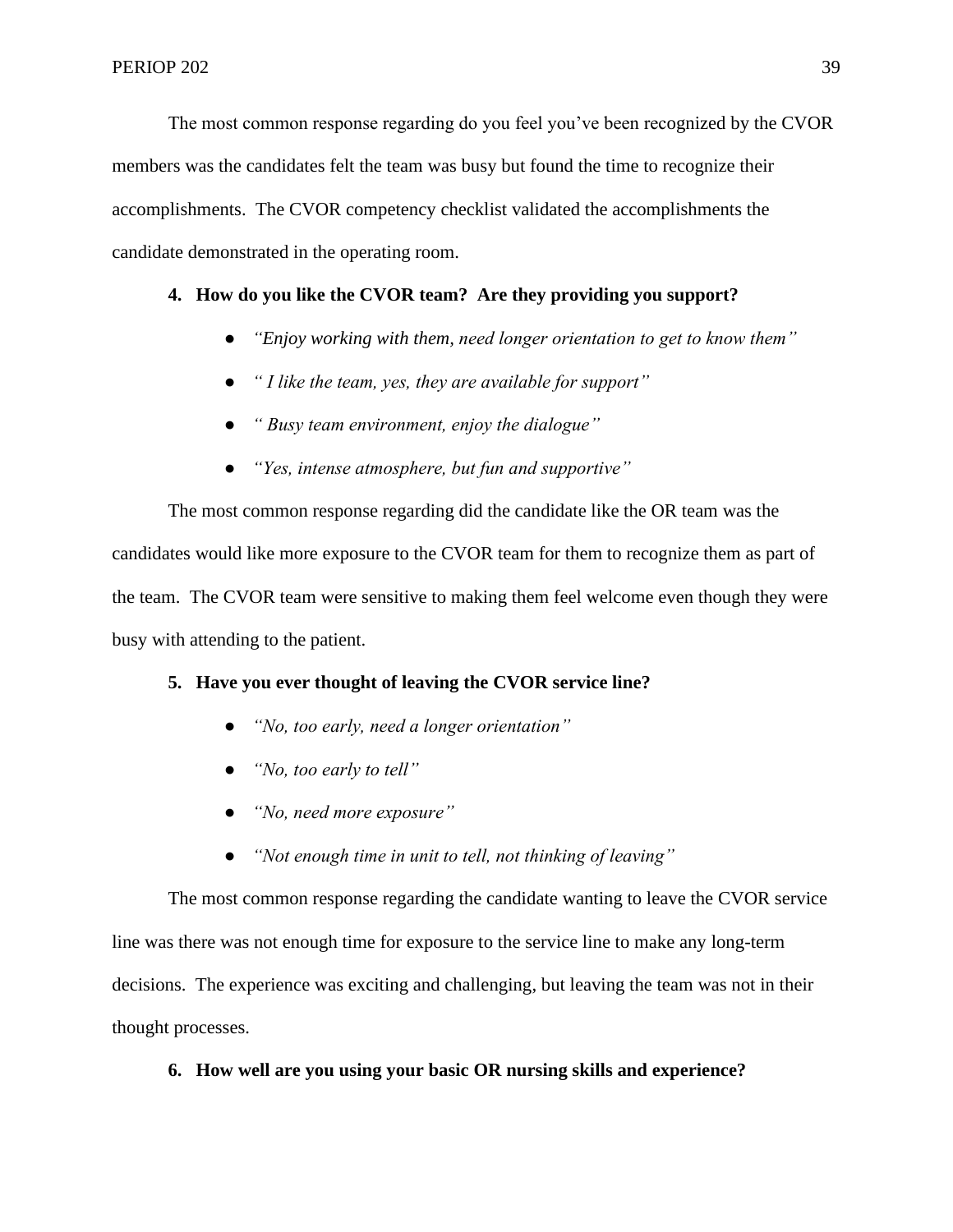- *"Yes, all skills being utilized, all the time, yes, foundation of practice"*
- *"Yes, everyday, I am using my past experience for this course"*

The most common response regarding how well the candidate used basic OR nursing skills was that the basic skills previously learned were utilized for every case as a foundation of practice. This allowed the candidates to expand their practice at a more advanced level of competency in a new service line.

## **7. What are your career goals?**

- "*OR nursing, leadership track, education, attain MSN*"
- *"Obtaining my CVOR certification"*
- *"I would like to be involved in more departmental projects"*

The most common response regarding the candidate's career goal was that the participants wanted to remain in the OR setting and build on their new skills. Leadership, education and obtaining their professional certification were in their future career goals.

## **8. What should we do more of?**

- *"More time in Periop 202 program"*
- *"Consistency of staff preceptor assignments"*
- *"Keep ideas open, flexible orientation times"*

The most common response regarding what the 202 program should do more of was keeping the program moving and growing. Creativity and involving staff preceptors in future design was a recommendation.

## **9. How can I support you to keep you on the CVOR team?**

● *"More 202 exposure"*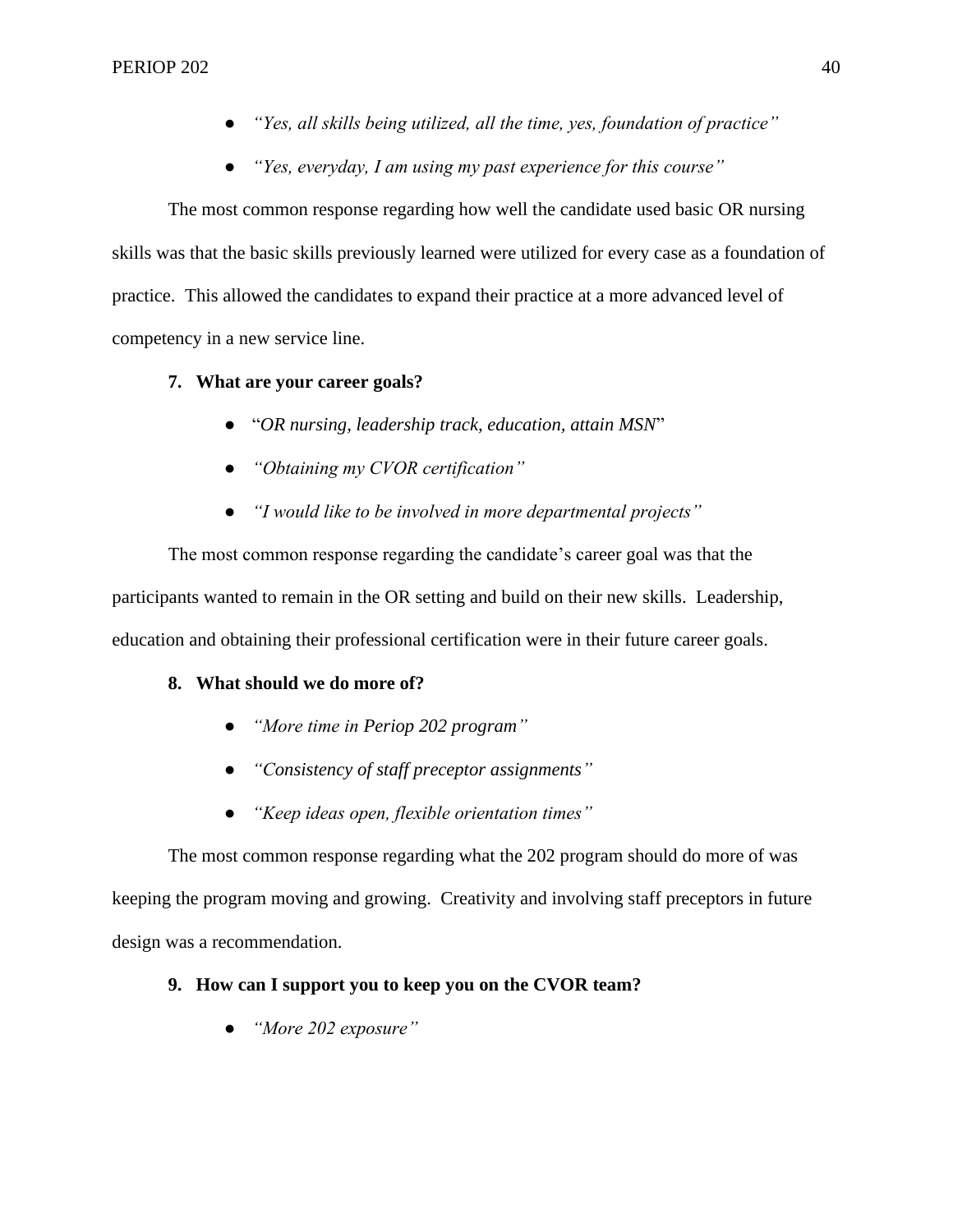● *"Support, regular one on one meetings, include CVOR team on Periop 202 candidate progression"*

The most common response regarding what the primary investigator could do to keep them on the CVOR team was more exposure to the CVOR and continued support with one-onone meetings.

#### **Chapter V**

Overall, the Periop 202 project was a success. Having the AORN support and guidance allowed the primary investigator to pilot learning modules, utilize nurse self-efficacy tools, validate OR nurse knowledge and competencies, and assess nurse satisfaction. The multidisciplinary team was open to sharing knowledge with the participants in the program and allowed them to learn in an environment that was conducive to adult learning. Also, the support of the senior administrative team allotted fiscal resources of time with the primary investigator and preceptors.

The project was benchmarked to a comparative education model in Ohio that was created and implemented between a university and large hospital system that was created to prepare nurses for the surgical setting (Ball, Doyle, & Oocumma, 2015). These undergrad nursing students were exposed to online activities, simulation experiences, classroom didactics and clinical experiences in a small group setting. The pilot course created an opportunity for the OR director to hire the student nurses at an accelerated time frame and move them from a new graduate status to full time employment in a shorter period of time (Ball, Doyle, & Oocumma, 2015). In comparison to this study, the CVOR Periop 202 program gave students clinical experiences, online modules and the primary investigator was able to orient them in an accelerated time.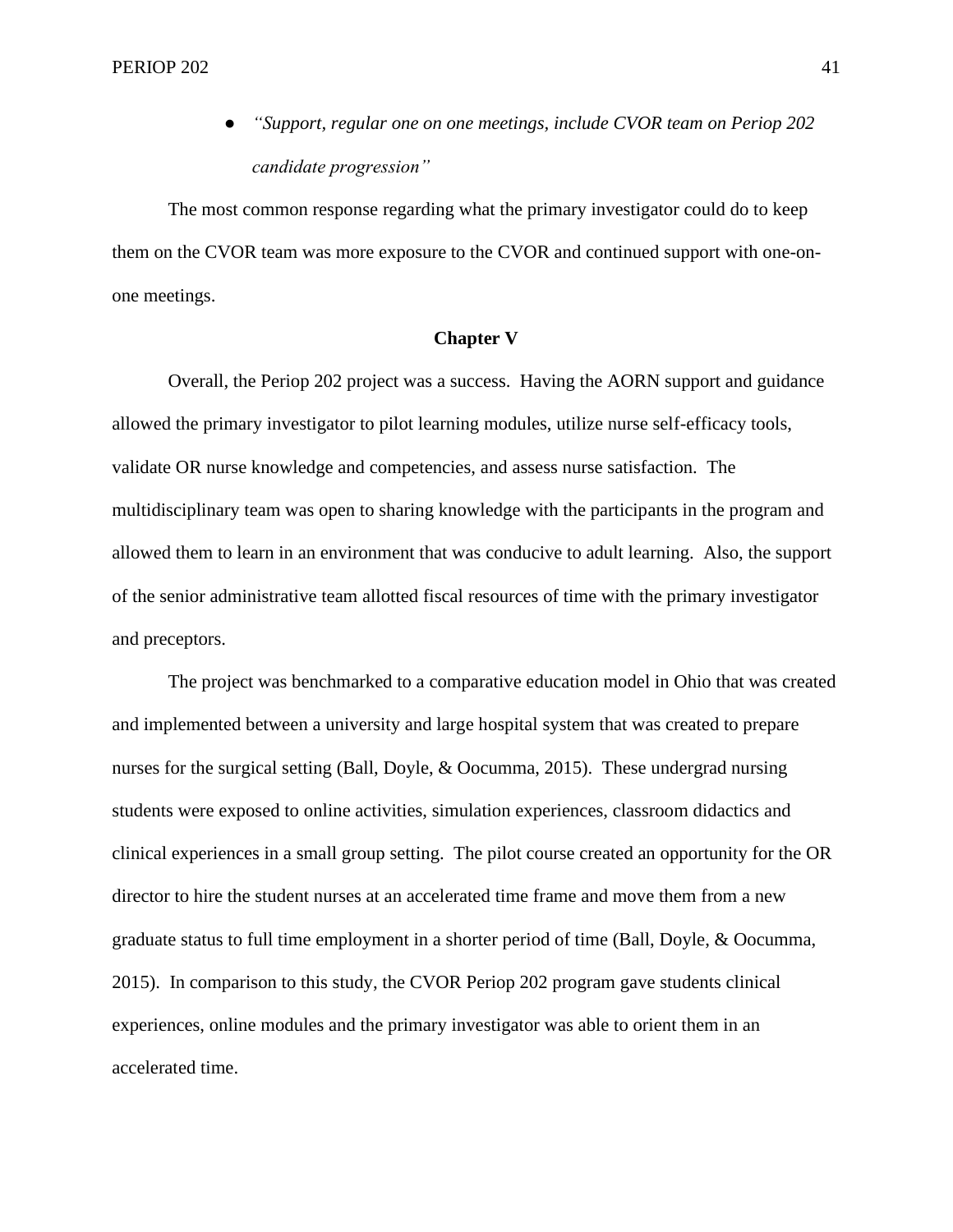A similar qualitative study was conducted to evaluate the efficacy of structured psychomotor educational modules on knowledge and attitude among nursing students. The students were able to work at their own pace and have time for self-reflection on what they already knew and what they needed to improve upon. The study showed the educational modules had a positive impact on the undergraduate attitude and knowledge, with a statistically significance (*p=*0.05) with the module education. (Gandhi & Vajrala, 2018). The Periop 202 utilized specific modules that pertain to the CVOR patient. The post CVOR knowledge and nurses' self-efficacy to function on the CVOR team scores increased, which supports the positive impact of a structured, module based program.

 In another study describing the development of a work-based, university accredited, clinical module for nurses in a neonatal department reported that congenital abnormalities and complications from premature birth are responsible for the majority of infant deaths in the UK (Reda, 2018). Nurses in neonatal units are required to have specific competencies that necessitate a high quality education. According to Reda (2018) the module was created to educate the future nursing workforce with specific competencies to take care of a very specific, vulnerable patient population. The module described in this project is another example of creating learning modules specific to a specialty. The Periop 202 program was created to educate a very specific, surgical patient population.

#### **Strengths and Limitations**

A unique strength of the CVOR Periop 202 project was the ability to build on the existing Periop 101 program or related courses previously taken by the candidates. The foundation of knowledge and practice of the 101 program allowed the Periop 202 candidate to continue their learning experience from the basics to a more complex service line in the OR. Furthermore, the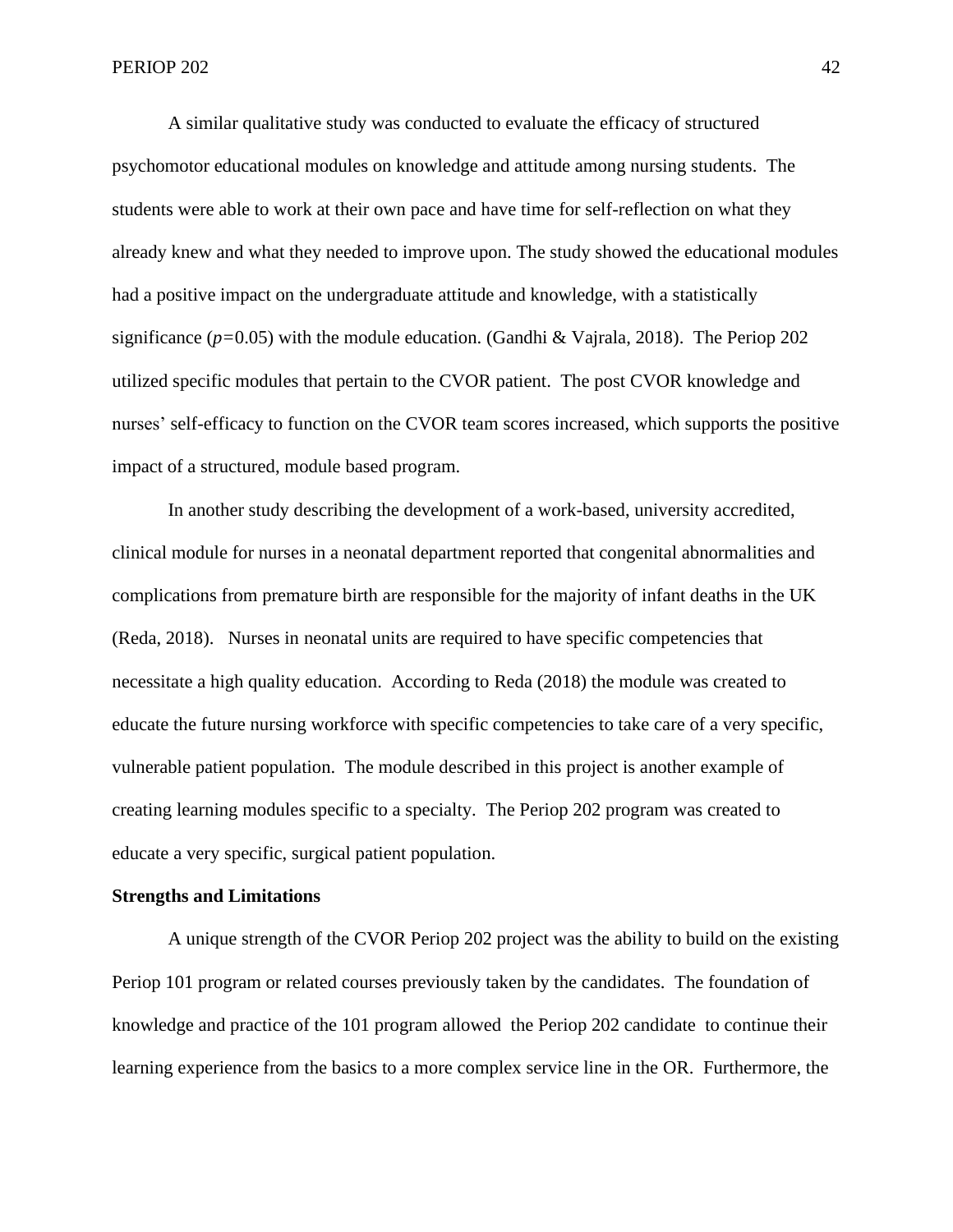overall clinical knowledge and experience of the CVOR team were characteristics that AORN sought to build a strong CVOR program and the senior executive team's resources allocated to this program.

One major limitation of this project was related to unexpected increased OR volume. Based on historical data, surgical volumes increase during the last quarter of the calendar year (September to December) related to year end deductibles being met by patients and family members. The year 2019 was no exception to this trend at the study site. The surgical volume in the last quarter of 2019 was 30% higher than 2018. Year-end volume demands create capacity issues related to the hospital's ability to manage excess volume along with unexpected urgent and emergent cases that are scheduled. Surgeon's offices are pressured to schedule additional cases to fulfill the demand of their surgical patients. With this year-end volume influx, elective OR schedules were extended, creative staffing schedules were developed, and additional weekend and off shift cases were approved. The Periop 202 program depended on flexibility of staffing assignments with appropriate CVOR preceptors. The stressed operating room schedule created challenges to assignments as it related to allowing the Periop 202 candidates to be with appropriate preceptors. Preceptor assignments took creative scheduling to produce appropriate mentoring for the candidates. Hence, many days, the Periop 202 candidates were not scheduled to the CVOR and assigned to other service lines due to staffing limitations. The increased volume demands along with unscheduled paid time off, FMLA, and vacation requests of employees, limited the number of days the candidates were scheduled to the CVOR. The Shift Nurse Manager of CVOR and Unit Director partnered with the primary investigator to expose as many Periop 202 candidates that the schedule allowed. Having Periop 202 candidates on three campuses was also a challenge. All three hospitals were dealing with year-end volume demands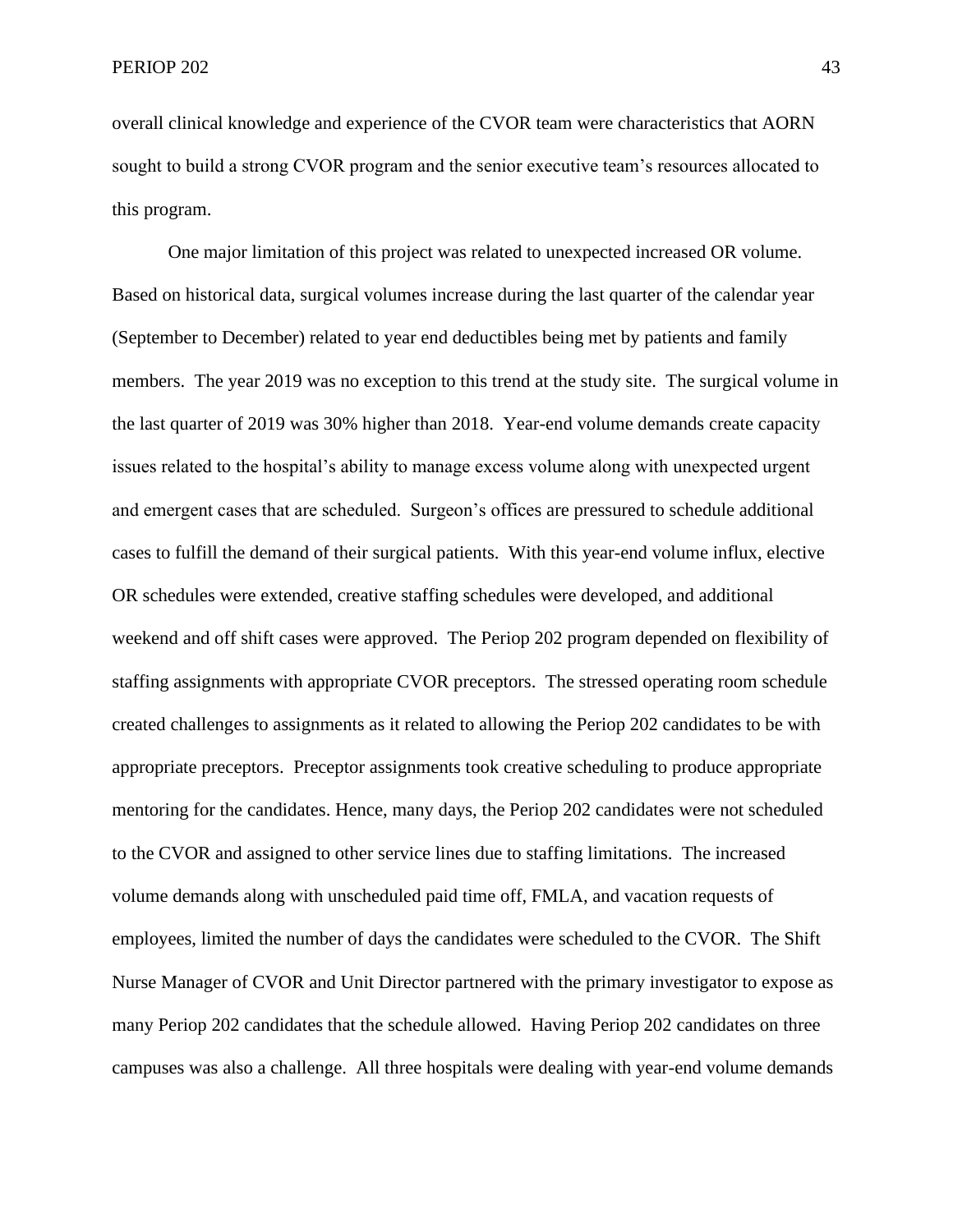along with other operational issues such as construction. This created additional difficulties with assignments as well. The primary investigator experienced challenges meeting with individual 202 candidates at prearranged, scheduled times. One CVOR site experienced a building water leak that was above three of the six CVOR rooms. This operational issue shut down three of the six CVOR rooms. The room closures limited the number of case selections and times for the Periop 202 candidates.

The initial barrier of the program was the fear from the hospital based staff nurse educators that the Periop 202 program would be mandated across the system without their input. The primary investigator met with each staff educator to explain the program as a pilot and no system-wide educational program would be implemented initially. The Periop 202 program was created by an interdisciplinary team at the hospital that performs the highest cardiac volumes with no input from the remaining two study sites.

 The primary investigator met and reviewed the program goals and objectives with the surgical administration and front-line leaders to assure them that the program was a pilot and the material was generic to only expose the candidates to the CVOR. An association and collaborative relationship with the AORN and hospital administration was a solidified partnership to create and pilot the Periop 202 program. Once the background and future plans of the Periop 202 program were reviewed, the two other hospital sites were onboard and welcomed the project.

 In retrospect, asking for volunteer CVOR educators from each entity to help with the design of the Periop 202 program would have alleviated concerns of being left out of the new program design. After reflecting upon the project, an extended time for orientation by eight to ten weeks would enhance the knowledge and experience especially with more difficult cases.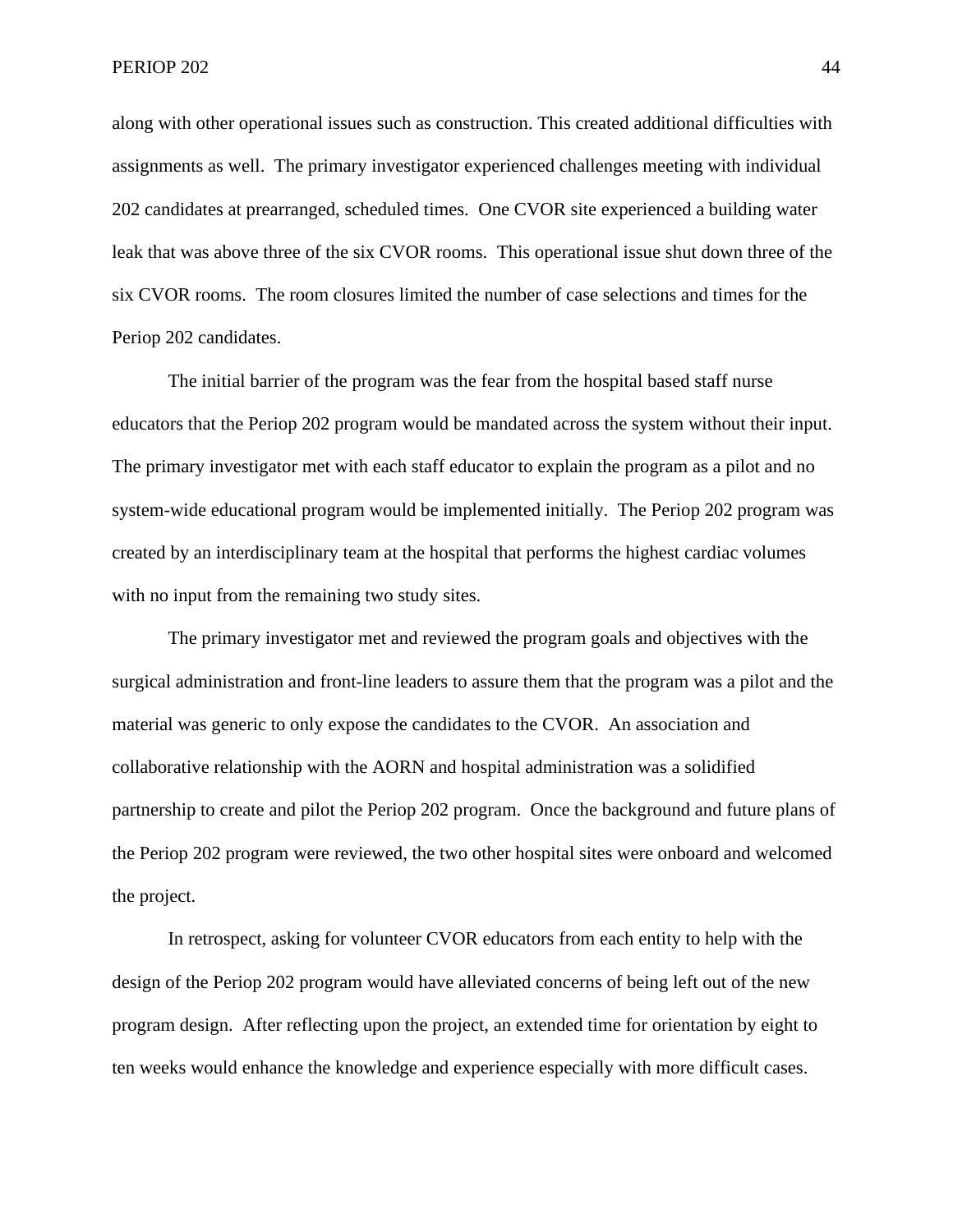Furthermore, all cardiac surgeons at all entities could be more involved with the program, and taking a participant's recommendation to include more pictorials and animation would enhance the learning modules.

#### **Implications for Practice**

The combination of CVOR nursing shortages, increased CVOR surgical volumes, and traveling nurse usage supports the need to create and implement a Periop 202 program. The proposed Periop 202 course with a specialty focus on CVOR provides health care systems an evidenced-based tool to train new nurse candidates that are interested in the CVOR and allows nurses to professionally develop, therefore assisting with retention. The program supports increasing confidence levels and allows nurses to reflect on what they already know and what they need to learn. The program also allows the CVOR nurse and OR leadership to develop a trusting relationship.

#### **Conclusions**

 In summary, the evidence-based Periop 202 educational intervention was effective in allowing nurses who were new to the CVOR to increase their knowledge through measuring pre and post self-efficacy to function on the CVOR team, clinical competency, pre and post CVOR knowledge testing, stay interviews and reflective journaling. These tools created a positive work environment that enhanced the learning experience of the new CVOR nurse. Nurses were able to gain confidence and learn new skills to deliver better quality care. This project measured the Periop 202 self-efficacy to function on the CVOR team and knowledge of CVOR protocols and guidelines with validation through clinical competencies with their preceptors. The periop 202 candidates were given the opportunity to track case types and meet with the primary investigator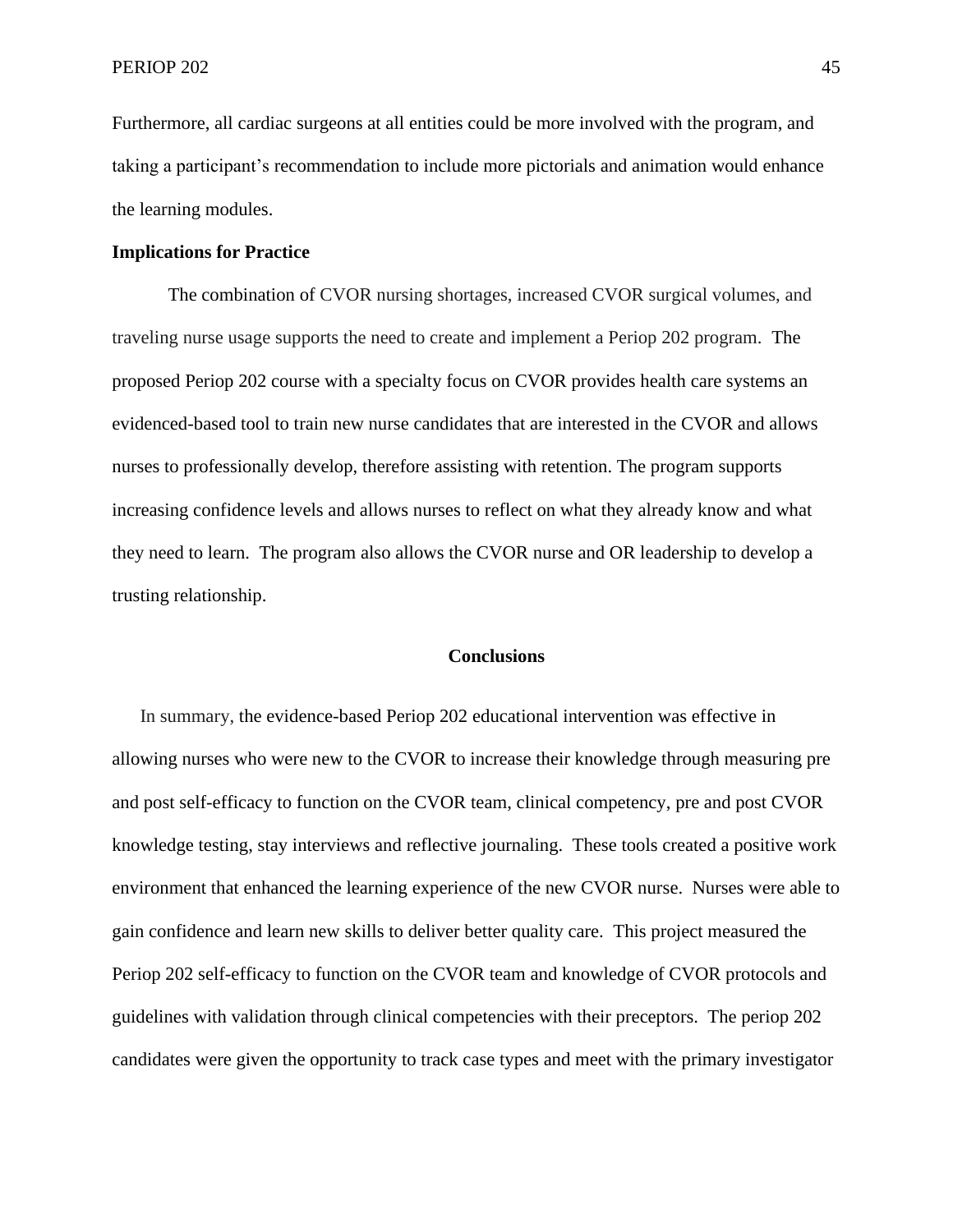bi-weekly. Journaling was encouraged for candidates to document observations and feelings on reflection of their experience back with the primary investigator.

This program is described by AORN as a standardized, evidence-based on-line curriculum, supplemented with textbook readings and hands-on skills labs and clinical practice. The program exposed nurses to the OR environment with the basics of sterile technique, skin prep, gowning and gloving, and basic scrubbing skills. The Periop 202 program for this DNP project created an evidence-based program that added value and a solution to a stressed CVOR market. This program will allow nurses to enter the CVOR service line with increased selfefficacy to function on the CVOR team and knowledge to care for open heart patients. The success of the intervention was enhanced by the multidisciplinary team's planning and creation of an evidenced based program in collaboration with the AORN. The tools, communication, and diligent follow up of the candidates also made this program a success. Nurses that were previously oriented to the CVOR verbalized they wished they had a program like the Periop 202 program when they first oriented. Several staff nurses are waiting for the next Periop 202 program to be offered. Administration and nurse leaders should embrace the momentum the Periop 202 program has created and participate in the potential strategy it will have on closing CVOR nursing gaps.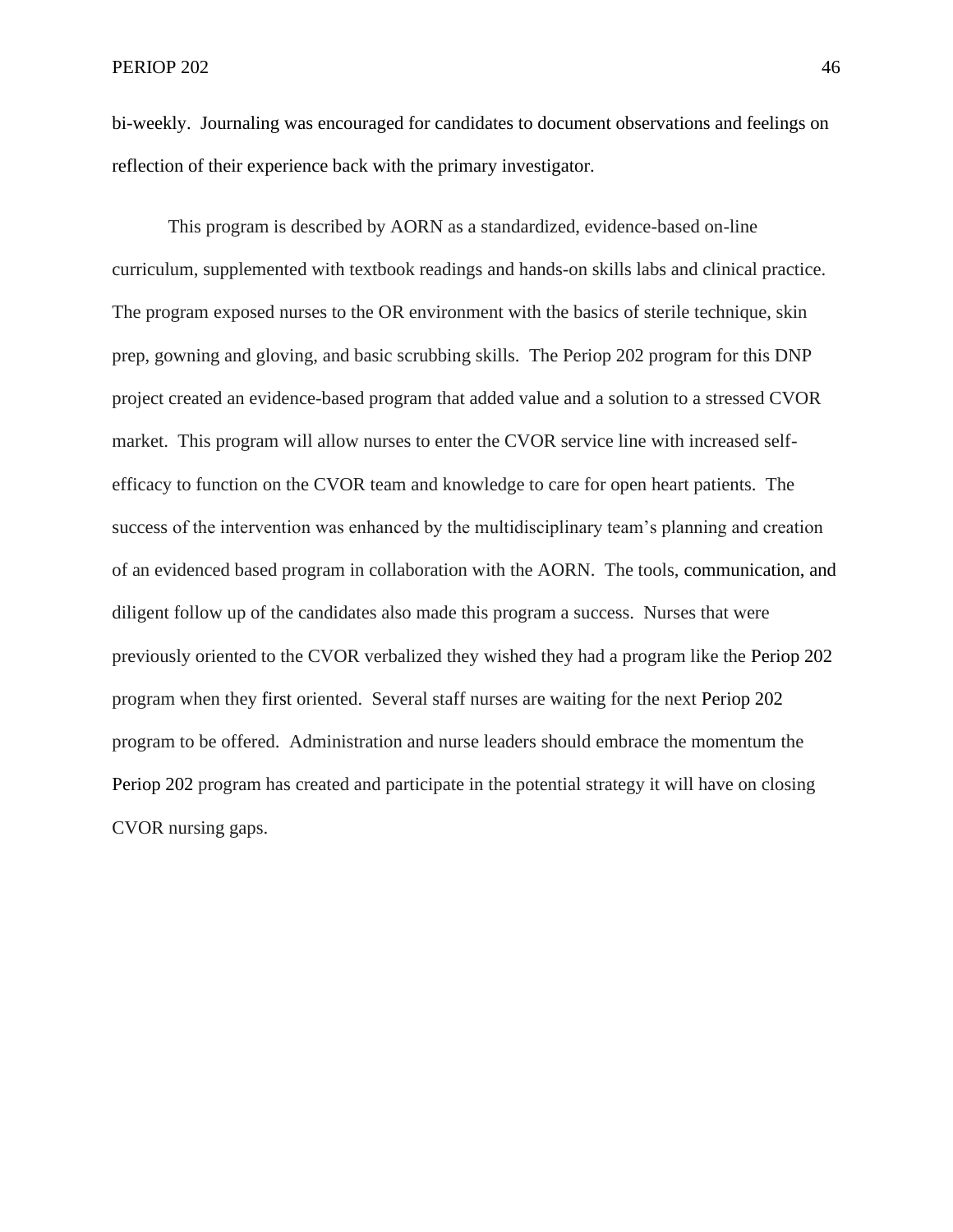#### References

- Ahmed, S., Johnson, K., Ahmed, O., & Iqbal, N. (2014, June 12). Advances in the management of colorectal cancer: from biology to treatment [magazine]. *International Journal of Colorectal Disease*, *24*, 1031-1042. https://doi.org/10.1007/s00384-014-1928-5
- Ahmed, S., Johnson, K., Ahmed, O., & Iqbal, N. (2014, June 12). Advances in the management of colorectal cancer: from biology to treatment [magazine]. *International Journal of Colorectal Disease*, *24*, 1031-1042. https://doi.org/10.1007/s00384-014-1928-5
- Ball, K., Doyle, D., & Oocumma, N. I. (2015). Nursing shortages in the or: solutions for new models of education [Magazine]. *AORN*, 115-136. https://doi.org/10.1016/j.aorn.2014.03.015
- Belton, S. (2018). Caring for the caregivers: making the case for mindfulness based wellness programming to support nurses and prevent staff turnover [magazine]. *Nursing Economics*, *36*(4), 191-194. https://doi.org/ISSN: 0746-1739
- Burlingame, B., Davidson, J., Denholm, B., Fearon, M. C., Giarrizzo, S., Johnstone, E. M., ... Wood, A. (2018). *Guidelines for perioperative practice* (2018 ed.). Denver, CO: *AORN*.
- Foran, P. (2015, August 30). Effects of guided undergraduate perioperative education on recruiting novice RNs and retaining experienced RNs [Magazine]. AORN, 102(3), 254- 261. https://doi.org/doi: 10.1016/j.aorn.2015.06.016
- Gandhi, S., & Vajrala, B. (2018). A study to evaluate the effectiveness of structured psychomotor clinical module on knowledge and attitude among nursing students in selected colleges [Magazine]. International Journal of Nursing Education, 10(3), 33-39. https://doi.org/10.5958/0974-9357.2018.00062.4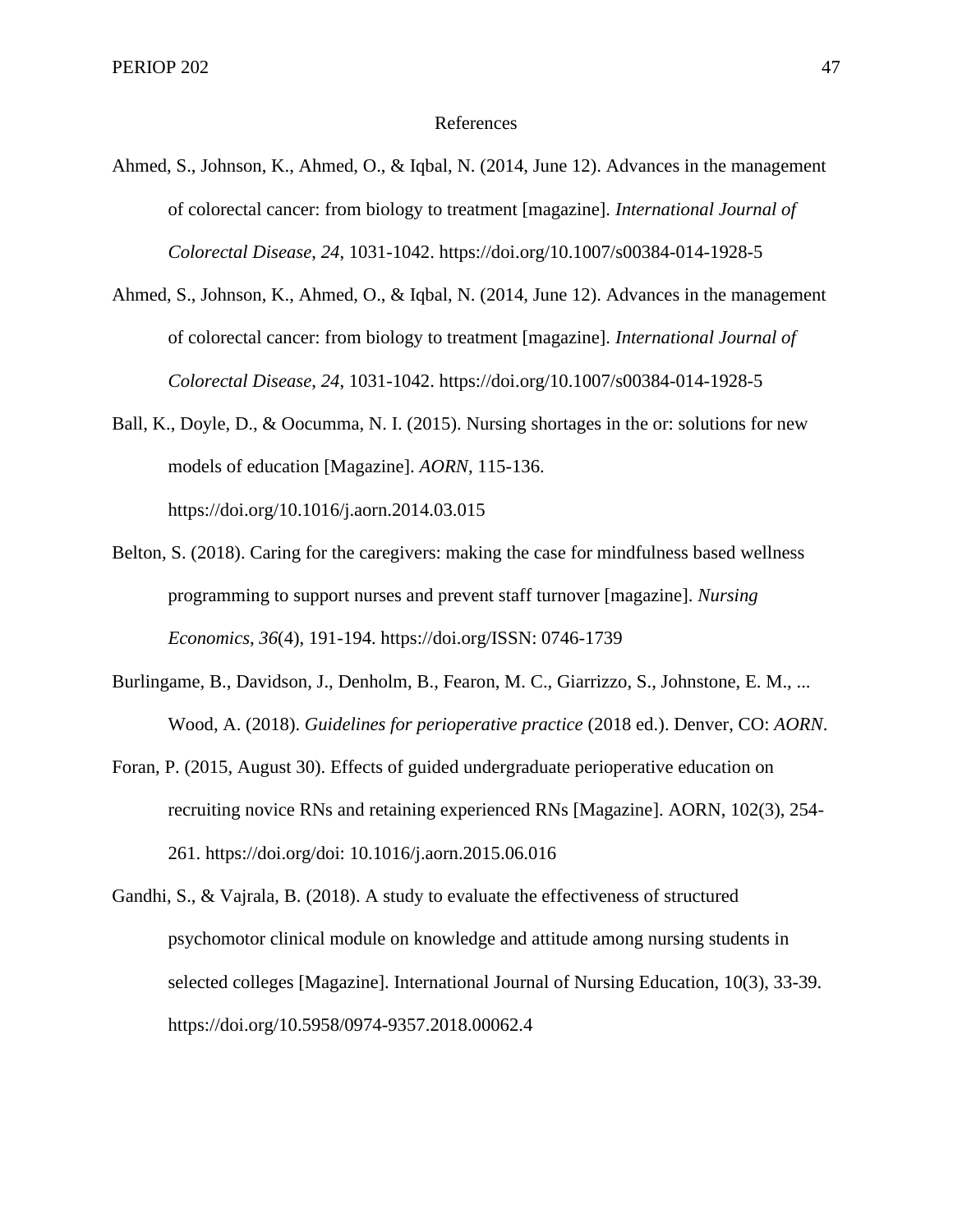- Hairr, D., Salisbury, H., Johannsson, M., & Redfer-Vance, N. (2014). Nurse staffing and relationship to job satisfaction and retention [Magazine]. Nursing Economics, *32*(3), 142- 147. https://doi.org/ISSN: 0746-1739
- Ingvarsdottir, E., & Halldorsdottir, S. (2017). Enhancing patient safety in the operating theatre: from the perspective of experienced operating theatre nurses [Magazine]. *Scandinavian Journal of Caring Sciences*, , 951-960. https://doi.org/10.1111/scs.12532
- Laflamme, L. L. (2017). Enhancing perioperative patient safety: a collective responsibility [journal]. *Operating Room Nurses Association of Canada*, *35*(4), 13-33. https://doi.org/ISSN: 1927-6141
- Laflamme, L. L. (2017). Enhancing perioperative patient safety: a collective responsibility [journal]. Operating Room Nurses Association of Canada, 35(4), 13-33. Retrieved from www.ORNAC.a
- Laflamme, L. L. (2017). Enhancing perioperative patient safety: a collective responsibility. Operating Room Nurses Association of Canada, 35(4), 13-33. https://doi.org/ISSN: 1927- 6141
- Lindsay, J. M., Oelschlegel, S., & Earl, M. (2017, July 3). Surveying hospital nurses to discover educational needs and preferences [Magazine]. *Journal of the Medical Library Association*, *105*, 226-232. https://doi.org/dx.doi.org/10.5195/jmla.2017.85
- LoBiondo-Wood, G., & Haber, J. (2006). Nursing research: methods and critical appraisal for evidence based practice. In (Ed.), *Nursing Research* (6 ed.). https://doi.org/ISBN: 9780323028288
- Mann, K., McFetridge-Durdle, J., Breau, L., Clovis, J., Martin-Misener, R., Matheson, T., ... Sarria, M. (2012). Development of a scale to measure health professions students' self-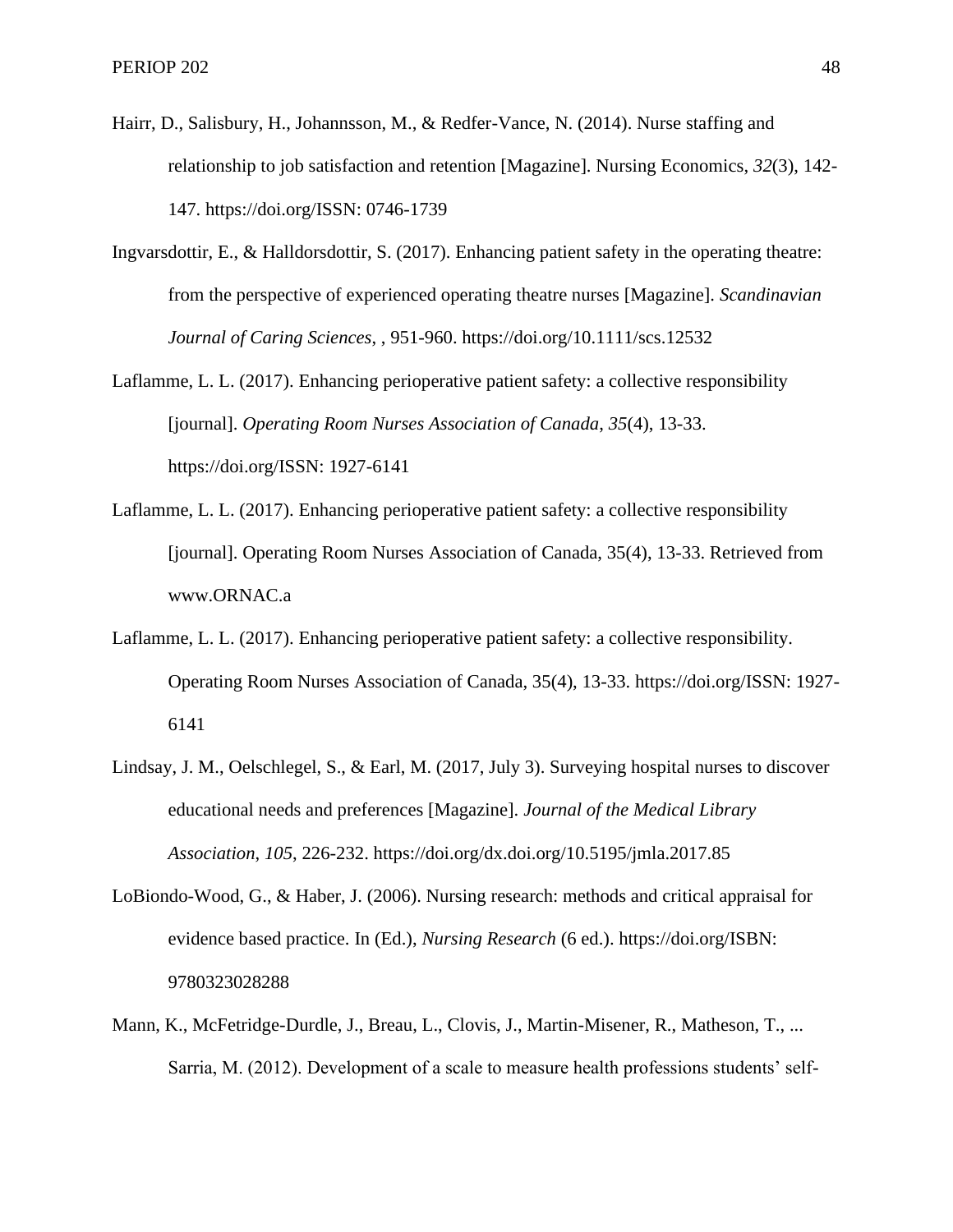efficacy beliefs in interprofessional learning [magazine]. *Journal of Interprofessional Care*, 26, 92-99.<https://doi.org/10.3109/13561820.2011.640759>

Reda, B. (2018). Nursing the surgical neonate part 2: how can we deliver best practice now and in the future? [Magazine]. *Infant*, *14*(2), 67-71. https://doi.org/ISSN: 1745-1205

References 2019 National patient safety goals [journal]. (2019). *American Association of Critical-Care Nurses*, 22-23. Retrieved from www.aacn.org

- Reviriego, E., Cidoncha, M., Asua, J., Gagnon, M., Mateos, M., Garate, L., ... Gonzalez, R. M. (2014). Online training course on critical appraisal for nurses: adaptation and assessment [Magazine]. *BMC Medical Education*, 14, 1-10. https://doi.org/10.1186/1472-6920-14- 136
- Rubenfire, A. (2015). Help wanted in hiring RNs hospitals outsource recruitment of permanent nurses with hard to find skills [magazine]. *Modern Healthcare*, *45*(35), 22-24. https://doi.org/ISSN: 0160-7480
- Tai, H. (2016). Effects of collaborative online learning on EFL learners' writing performers and self-efficacy [magazine]. *English Language Teaching*, 9(5), 119-133. https://doi.org/10.5539/elt.v9n5p119
- University of Iowa Health care. (2019). http://uihc.org/iowa-model-revised-evidence-basedpractice-promote-excellence-health-care
- Utriainen, K., & Kyngas, H. (2011). Aging hospital nurses' well-being at work: psychometric testing of the dignity and respect in ageing nurses' work scale [magazine]. Scandinavian Journal of Caring Sciences, 25, 617-624. https://doi.org/10.1111/j.1471- 6712.2011.00873.xWilliams, B., Beovich, B., Ross,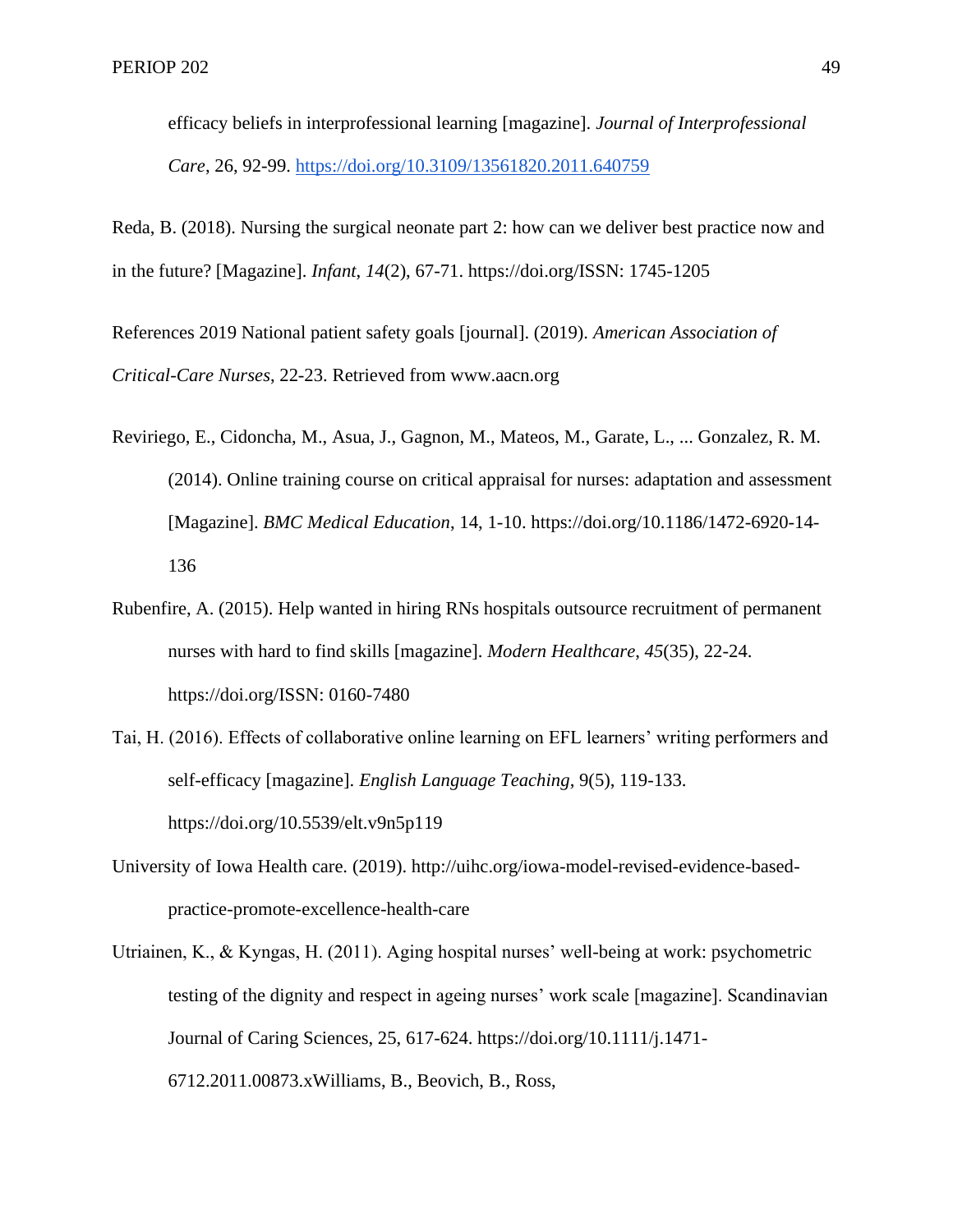- Wright, C., & Ilic, D. (2017). Self-efficacy perceptions of interprofessional education and practice in undergraduate healthcare students [Magazine]. Journal of Interprofessional Care, 31(3), 335-341. https://doi.org/10.1080/13561820.2017.1286637
- Williams, B., Beovich, B., Ross, L., Wright, C., & Llic, D. (2017). Self-efficacy perceptions of interprofessional education and practice in undergraduate healthcare students [Magazine]. *Journal of Interprofessional Care*, *31*(3), 335-341. https://doi.org/10.1080/13561820.2017.1286637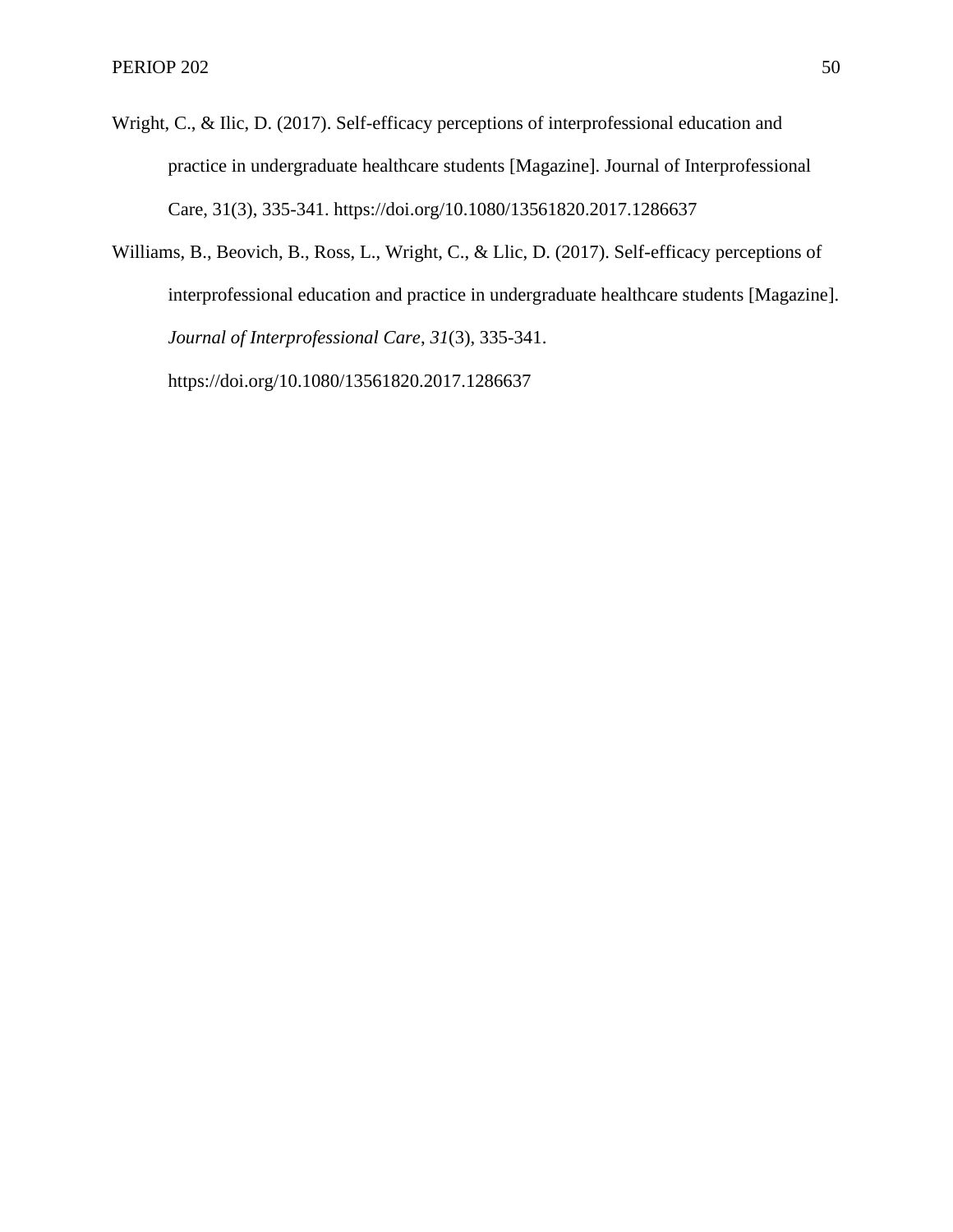Table 1

#### Self-Efficacy for Interprofessional Experimental Learning (SEIEL) scale items\* (Mann et al., 2012)

#### **Subscale 1: Interprofessional interaction**

Working with other CVOR teammates from different professions to form a team.

Working with other CVOR teammates from different professions to resolve problems in the team.

Working with other CVOR teammates from different professions to develop a realistic appropriate patient care plan.

Working with other CVOR teammates from different professions to understand our respective roles in an interdisciplinary team.

Working with other CVOR teammates from different professions to understand the benefits to patients of team care.

Interacting with CVOR teammates from other professions and disciplines than my own

Learning together cooperatively with students from other professions.

Communicating effectively with other members of a CVOR interprofessional team.

#### **Subscale 2: Interprofessional team evaluation and feedback**

Understanding and discussing the objectives of interprofessional learning

Providing feedback to an CVOR interprofessional team on our function and work as a team.

Providing feedback to individual team members of an CVOR interprofessional team on their function and work on the team.

Helping clinical sites understand an CVOR interprofessional team's role in a clinical setting.

Helping the patient understand the objective of the CVOR interprofessional learning.

Evaluating the quality of work as an CVOR interprofessional team.

Evaluating the degree to which an CVOR interprofessional team has achieved its goals.

Interacting with teachers and preceptors from other professions and disciplines than my own.

\*Minimum/maximum score for each item (1/10) and for each subscale (8/80).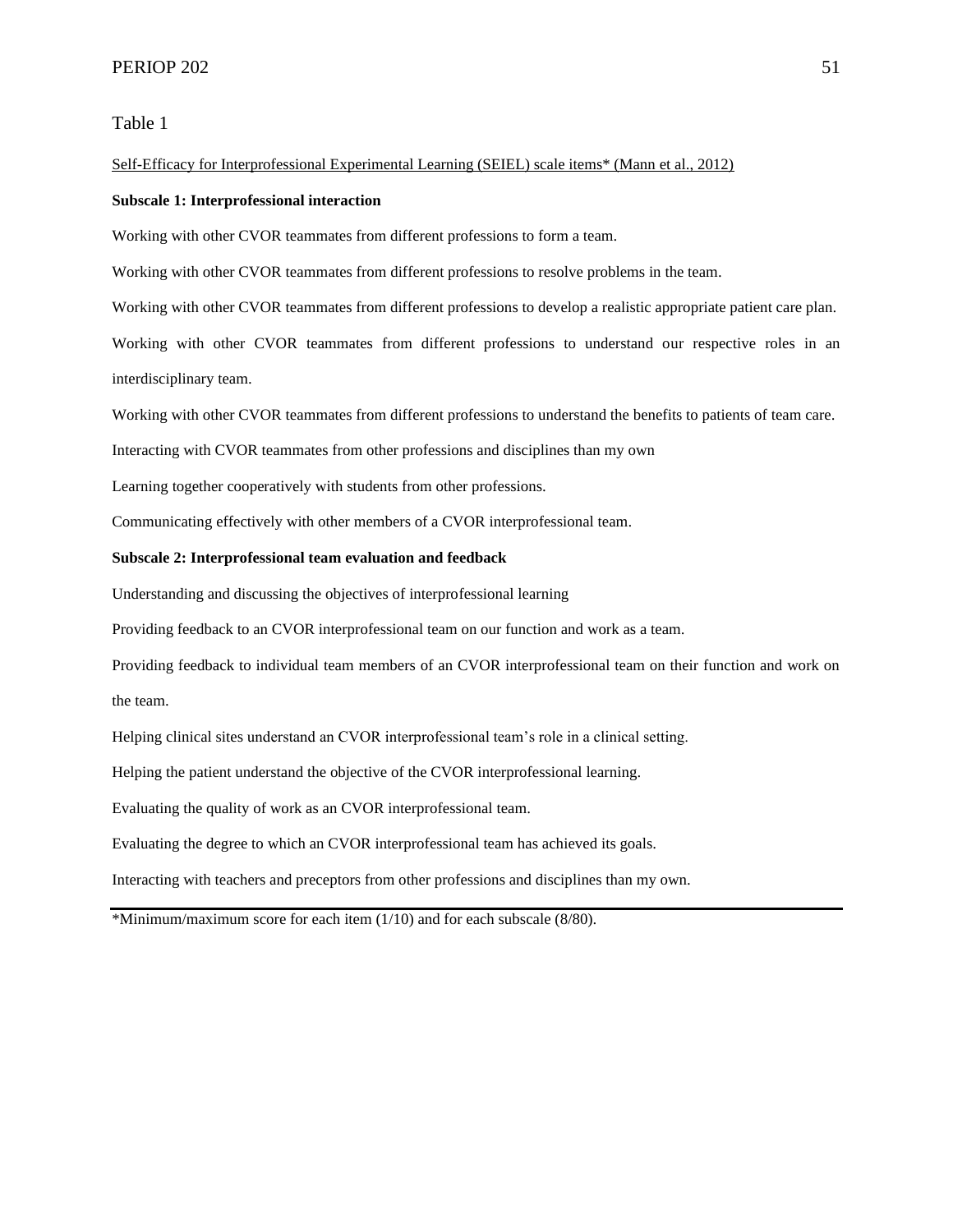## **PERIOP 202** 52

Table: 2. Knowledge Test Questionnaire (Multiple Choice and True or False)

| 1. | With advances in technology, CABG procedures can be performed both with and without<br>cardiopulmonary bypass. (True or False)                                                                                                                                                                                                                                                                                            |
|----|---------------------------------------------------------------------------------------------------------------------------------------------------------------------------------------------------------------------------------------------------------------------------------------------------------------------------------------------------------------------------------------------------------------------------|
| 2. | The Surgical Care Improvement (SCIP) measures associated with CABG surgery are<br>(choose all that apply) a) Beta blockers are given within 24 hours of the surgery, b) Unless<br>it is a fluoroquinolone, an antibiotic is administered 60 minutes before the incision, c)<br>Patient is normothermic and normotensive prior to surgery, d) Appropriate hair removal                                                     |
| 3. | The skin prep (skin antisepsis) for a CABG procedure extends from the chin to the toes.<br>(True or False)                                                                                                                                                                                                                                                                                                                |
| 4. | The internal mammary artery can be harvested either by itself or as a pedicle. (True or<br>False)                                                                                                                                                                                                                                                                                                                         |
| 5. | The first step in cardiopulmonary bypass is to cannulate the aorta and right atrium. When<br>the aortic cannula is placed, the patient is given protamine. (True or False)                                                                                                                                                                                                                                                |
| 6. | When the distal anastomosis are complete: a) The aorta is clamped to the cannula, 2)<br>Cardiopulmonary bypass can be commenced, c) Adequate anticoagulation is confirmed<br>by assessing the activated clotting time, d) Rewarming of the heart is initiated.                                                                                                                                                            |
| 7. | Cardioplegia is an intentional and temporary cessation of cardiac activity to provide<br>myocardial protection while the heart is in asystole. It is given: a) After the saphenous<br>vein has been harvested, b) After air is evacuated from the grafts and ascending aorta, c)<br>Via the antegrade cannula after the aorta is cross clamped, d) If the patient becomes<br>hypokalemic and has a subsequent arrhythmia. |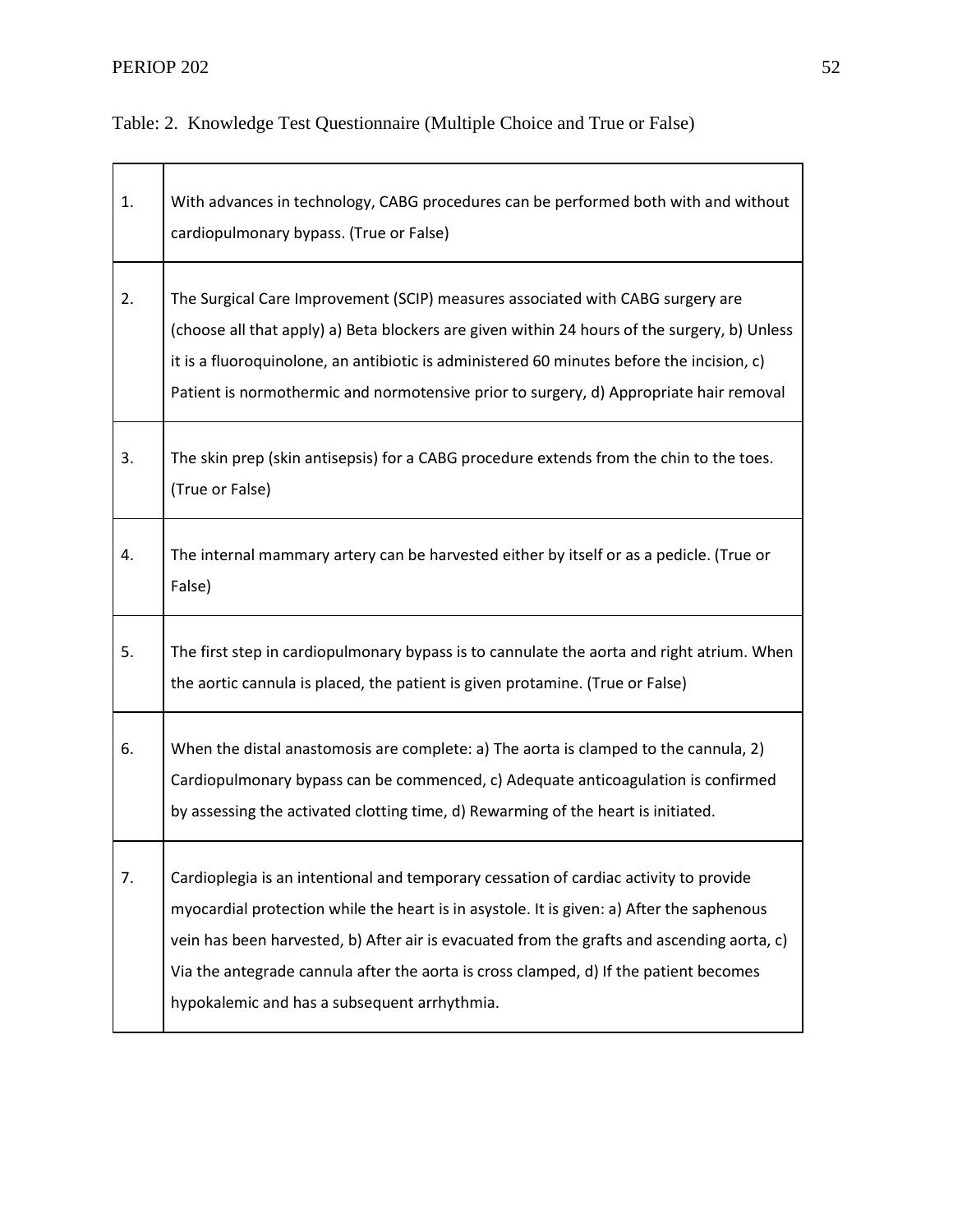| 8.  | When the patient comes off by-pass and experiences bradycardia or a temporary heart<br>block, they may need to have temporary pacing wires placed to the right atrium and right<br>ventricle. (True or False) |
|-----|---------------------------------------------------------------------------------------------------------------------------------------------------------------------------------------------------------------|
| 9.  | The perimeters for draping from the sternum to the legs are set to prevent strike-through<br>or other breaks in the sterile field. (True or False)                                                            |
| 10. | The first successful coronary artery bypass graft was done in the 1960s by a Russian<br>surgeon. (True or False)                                                                                              |
| 11. | The incision for a CABG may be: a) Midline sternotomy, b) Anterior thoracotomy for<br>bypass of the left anterior descending artery, c) Lateral thoracotomy for marginal vessels,<br>d) All the above.        |
| 12. | The sinoatrial (SA) node and the atrioventricular (AV) node regulate the heart rhythm.<br>(True or False)                                                                                                     |
| 13. | The main portion of the right coronary artery provides blood to the left side of the heart,<br>which pumps blood to the lungs. (True or False)                                                                |

David Reinhart (10/2019)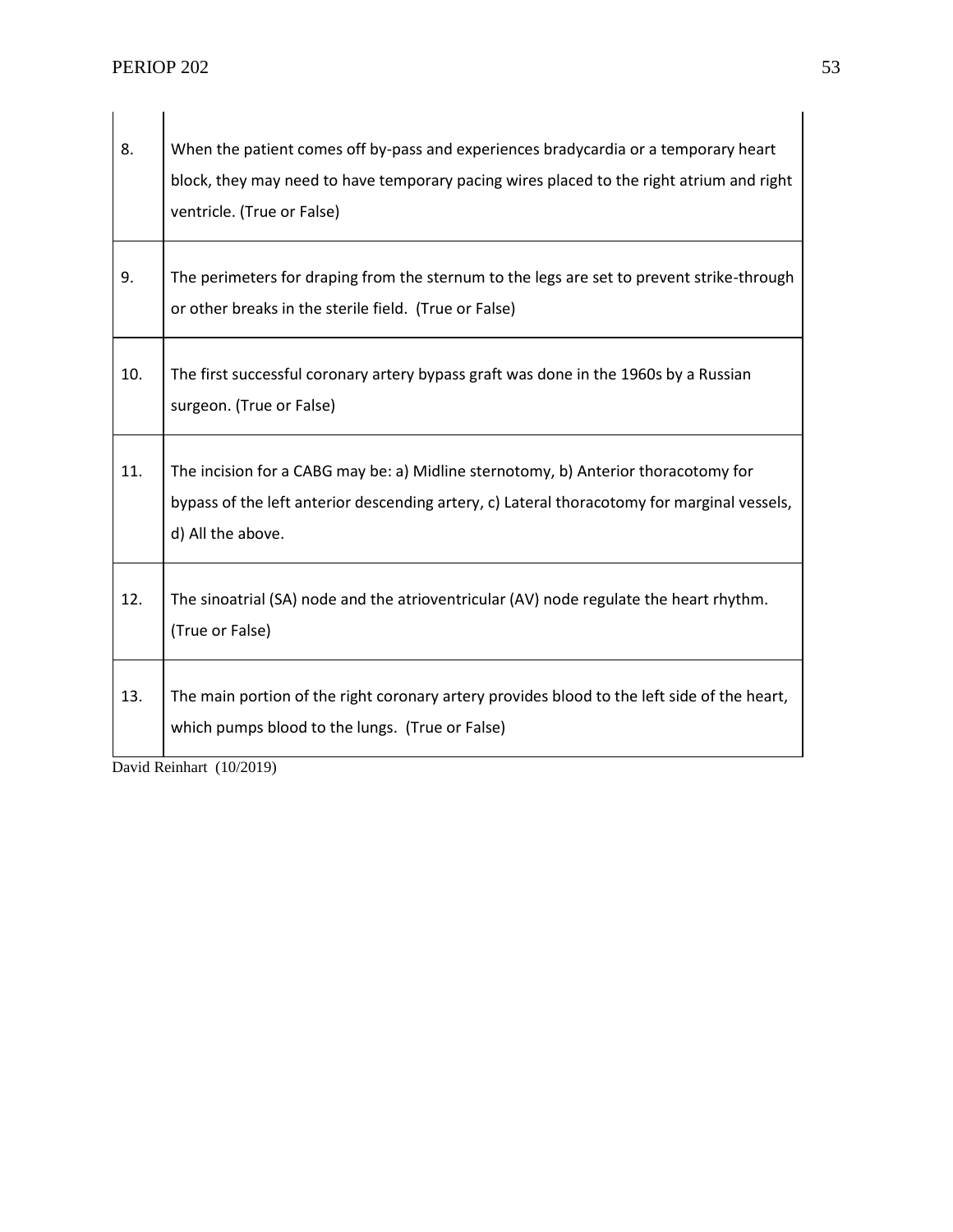## Appendix A

## **Periop 202 Stay Interview**

## **ID Number \_\_\_\_\_\_\_\_\_\_**

**Purpose and rationale.** The purpose of this monthly interview is to connect with the Periop 202 candidates to determine the degree to which they are engaged and planning to stay on the CVOR team. This interview, which is meant to be informal and not a part of the performance review, allows the primary investigator to ensure these Periop 202 candidates know they are a valuable part of the team. This interview gives the primary investigator the opportunity to check in on the selected candidates and to provide options and resources to enhance the Periop 202 work experience.

## **Questions**

- 1. What do you like most about your CVOR experience? What parts of your experience are fun?
- 2. What about your experience is less positive or most challenging?
- 3. Do you feel you've been recognized by other CVOR employees for your accomplishments?
- 4. How do you like the CVOR team? Are they providing support you need?
- 5. Have you ever thought about leaving the CVOR service line? Why do you want to stay?
- 6. How well are we using your basic OR nursing skills & experience? What could we do better to help you make a difference/contribute?
- 7. What are your career goals? Are you meeting them?
- 8. What should we do more of?
- 9. How can I support you & keep you on the CVOR team?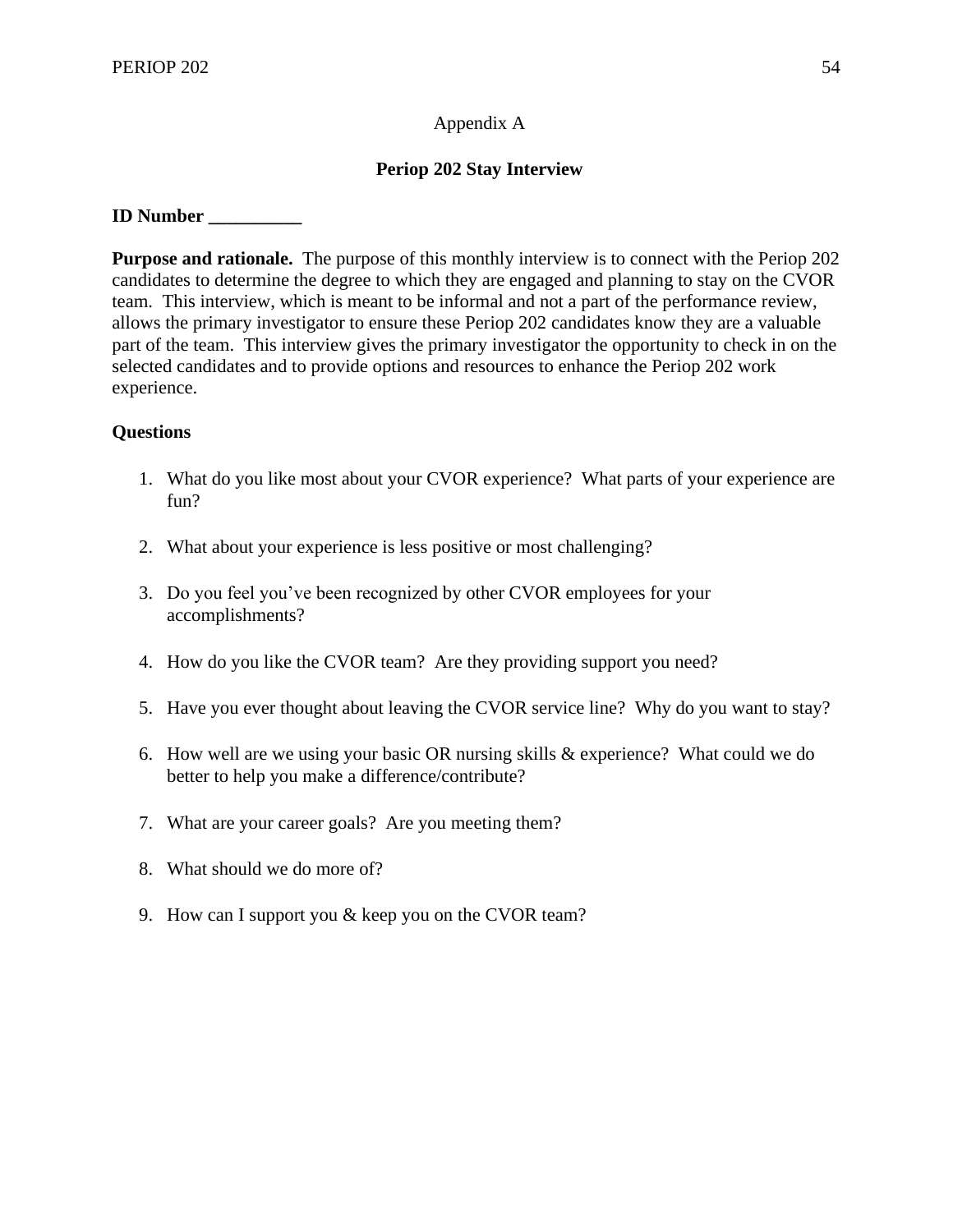## Appendix B

Periop 202 Competencies Identification Number\_\_\_\_\_\_\_\_\_\_\_

| Performance Criteria                                                                                                                                                                                                                                                                                                                                                                                                     | Method of<br>Validation | Validator<br>Initials/date | Periop 202 RN<br>Student<br>Initials/Date | Comments |
|--------------------------------------------------------------------------------------------------------------------------------------------------------------------------------------------------------------------------------------------------------------------------------------------------------------------------------------------------------------------------------------------------------------------------|-------------------------|----------------------------|-------------------------------------------|----------|
| Correct Avagard usage:<br>Include one pump<br>delivered into the palm of<br>one hand and worked<br>from the fingertips to<br>elbows, then repeated<br>with opposite hand/arm,<br>followed by a final pump<br>applied to hand and wrist.                                                                                                                                                                                  | D, VF, RD, OB,<br>CS, T |                            |                                           |          |
| Describe the Surgical Care<br>$\bullet$<br><b>Improvement Project</b><br>(SCIP) measures<br>associated with CABG<br>surgery<br><b>Beta Blockers</b><br>given 24 hours of<br>the surgery<br>Unless it is a<br>$\bullet$<br>fluoroquinolone,<br>an antibiotic is<br>administered 60<br>minutes before<br>the incision<br>Patient is<br>normothermic and<br>normotensive<br>prior to surgery<br>Appropriate hair<br>removal | D, VF, RD, OB,<br>CS, T |                            |                                           |          |
| Able to describe what<br>should be done for a<br>surgical procedure that is a<br>moderate to high fire risk<br>Observation of<br>alcohol prep<br>drying times of 3<br>minutes                                                                                                                                                                                                                                            | D, VF, RD, OB,<br>CS, T |                            |                                           |          |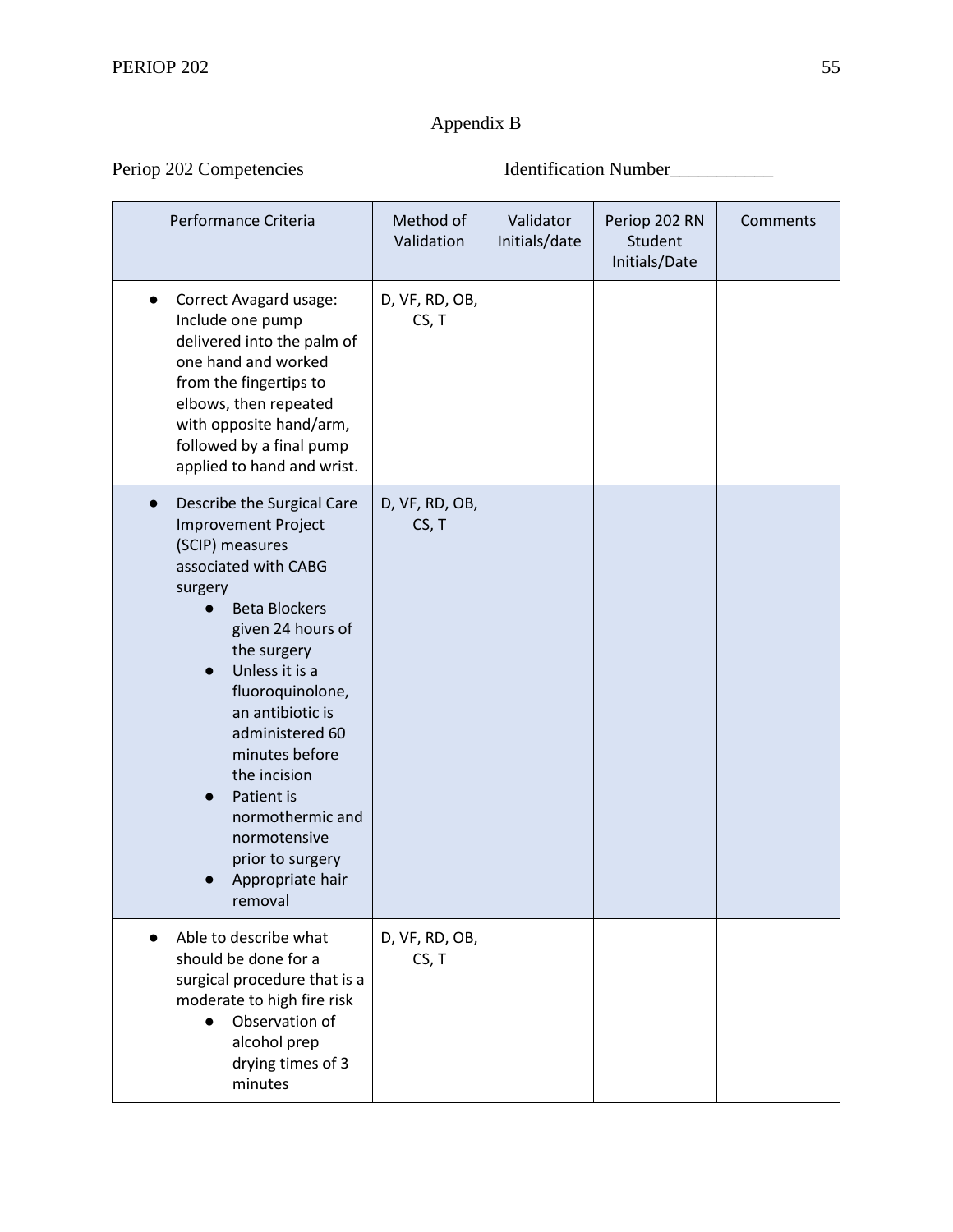| Able to implement<br>laser safety<br>measures<br>Ensure a basin of<br>sterile fluid and<br>bulb syringe are<br>available for fire                                                                                                                                                                                  |                         |  |  |
|--------------------------------------------------------------------------------------------------------------------------------------------------------------------------------------------------------------------------------------------------------------------------------------------------------------------|-------------------------|--|--|
| suppression<br>Describe and perform<br>specimen labeling and<br>proper documentation on<br>the requisition sheet with<br>the "out of the body<br>"time. AND the "in-<br>formalin" time<br>documentation on the<br>label and requisition<br>sheet.                                                                  | D, VF, RD, OB,<br>CS, T |  |  |
| IUSS implant usage:<br>Emergency usage<br><b>Unit Director</b><br>notification<br>Placement of<br>biological indicator<br>that must be place<br>and read negative<br>before<br>implementation of<br>item into a patient<br>Safe reporting<br>completion<br>Chartable<br>occurrence<br>documentation in<br>Surginet | D, VF, RD, OB,<br>CS, T |  |  |
| Proper use of Pre-Klenz<br>enzymatic cleaner<br>Able to describe<br>how long it can<br>remain wet on<br>instruments for up<br>to how many<br>hours                                                                                                                                                                 | D, VF, RD, OB,<br>CS, T |  |  |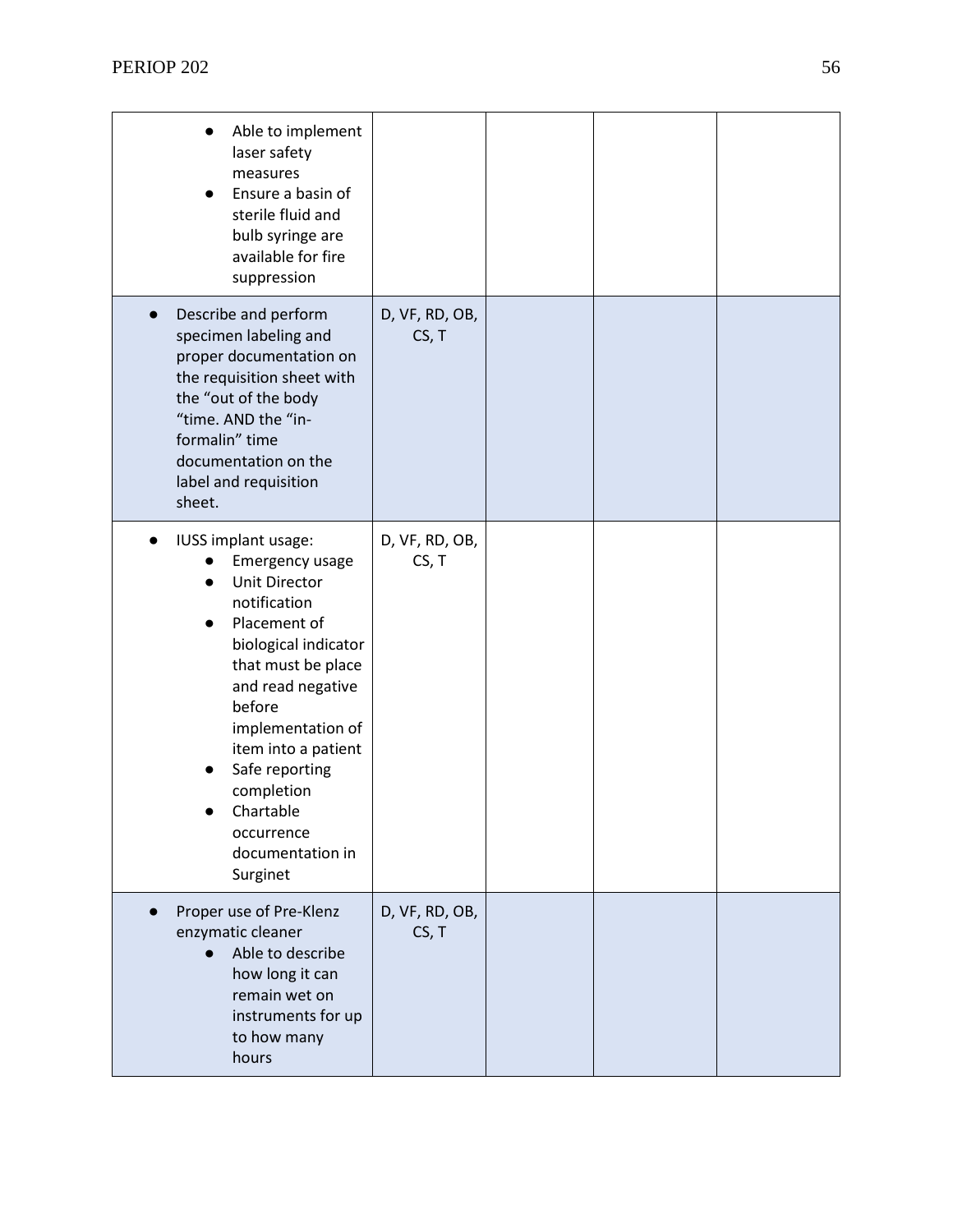| Able to describe skin prep<br>(skin antisepsis) for a<br>CABG procedure - Chin to<br><b>Toes</b>                                                                                                                    | D, VF, RD, OB,<br>CS, T |  |  |
|---------------------------------------------------------------------------------------------------------------------------------------------------------------------------------------------------------------------|-------------------------|--|--|
| Able to describe and<br>perform instrument<br>cleaning during the<br>surgical procedure in<br>sterile water                                                                                                         | D, VF, RD, OB,<br>CS, T |  |  |
| Able to describe blood<br>products time frame<br>outside the refrigerator for<br>minutes                                                                                                                            | D, VF, RD, OB,<br>CS, T |  |  |
| Able to describe and<br>perform medication usage<br>and labeling that is used<br>on the sterile field                                                                                                               | D, VF, RD, OB,<br>CS, T |  |  |
| Able to describe air<br>exchange after surgical<br>cases that contain<br>airborne or droplet<br>precaution:<br>Describe minimum<br>minutes                                                                          | D, VF, RD, OB,<br>CS, T |  |  |
| Describe indication for<br>Cardioplegia and time<br>given                                                                                                                                                           | D, VF, RD, OB,<br>CS, T |  |  |
| Able to describe proper<br>marking for operative site:<br>When it should be<br>performed<br>Where is should<br>be performed<br>Why is should be<br>performed<br>Who is responsible<br>for surgical site<br>marking? | D, VF, RD, OB,<br>CS, T |  |  |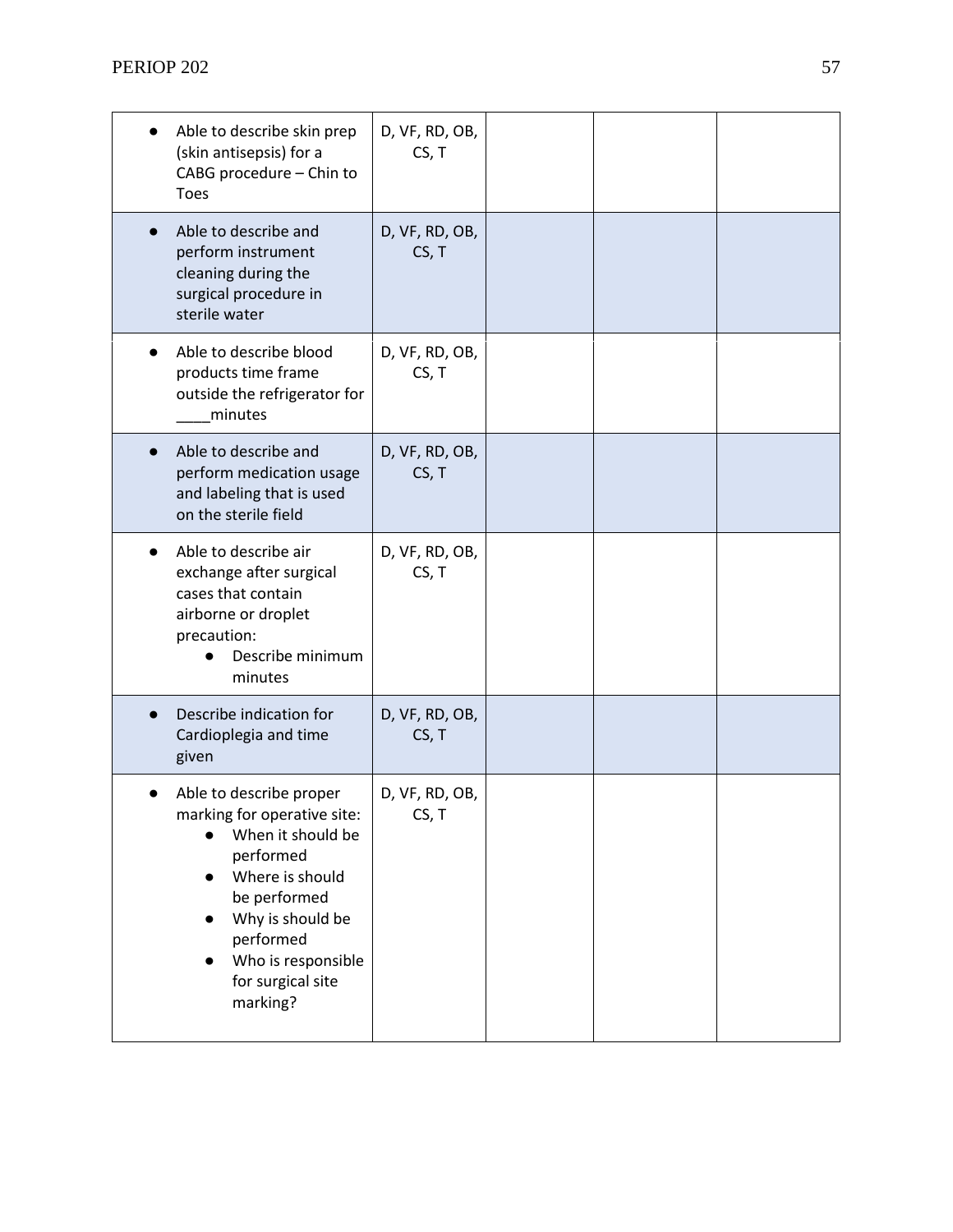| Able to perform complete<br>TIME OUT procedure<br>independently<br><b>Fire Risk</b><br>Assessment<br>Name of Patient<br>Date of Birth<br>Procedure &<br>Laterality<br>Allergies           | D, VF, RD, OB,<br>CS, T |  |  |
|-------------------------------------------------------------------------------------------------------------------------------------------------------------------------------------------|-------------------------|--|--|
| Able to describe the<br>concept of the sterile field<br>sterile precautions until<br>the surgical technologist<br>acquires the patient's<br>status from the surgical<br>team.             | D, VF, RD, OB,<br>CS, T |  |  |
| Describe the OR team<br>clinical practice to be<br>present inside the OR suite<br>when the patient arrives<br>to the OR and must assist<br>in delegated duties of the<br>surgical team.   | D, VF, RD, OB,<br>CS, T |  |  |
| Able to describe the<br>proper use of instrument<br>or tray blue wrapping:<br>Layering<br>Holes in blue wrap<br>versus white<br>wrapping<br>Understands<br>sterile instrument<br>wrapping | D, VF, RD, OB,<br>CS, T |  |  |
| Able to identify all team<br>$\bullet$<br>members in the OR suite<br>during a CVOR case<br>Anesthesia team<br>Perfusionist<br>Fellows<br>Scrub Technologist<br>Other RN team              | D, VF, RD, OB,<br>CS, T |  |  |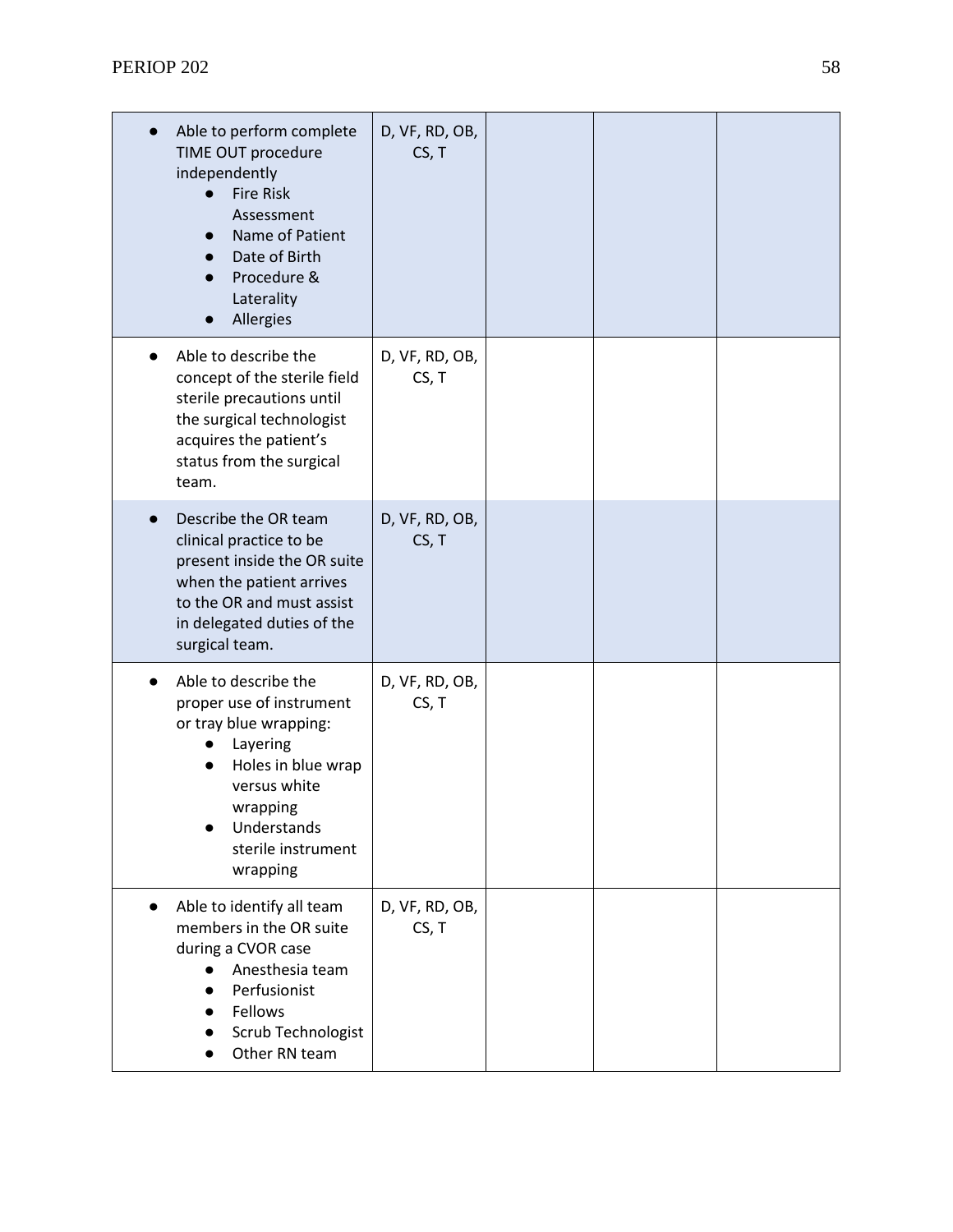## **PERIOP 202** 59

| $\bullet$   | Able to perform RN<br>responsibilities when<br>transfer from OR to CVICU | D, VF, RD, OB,<br>CS, T |       |  |  |  |
|-------------|--------------------------------------------------------------------------|-------------------------|-------|--|--|--|
| Comments:   |                                                                          |                         |       |  |  |  |
| Signatures: |                                                                          |                         |       |  |  |  |
| <b>RN</b>   |                                                                          |                         |       |  |  |  |
| Validator:  | Date:                                                                    |                         |       |  |  |  |
| Peri-op RN  |                                                                          |                         |       |  |  |  |
| Student     |                                                                          |                         | Date: |  |  |  |
| DR/9.9.2019 |                                                                          |                         |       |  |  |  |